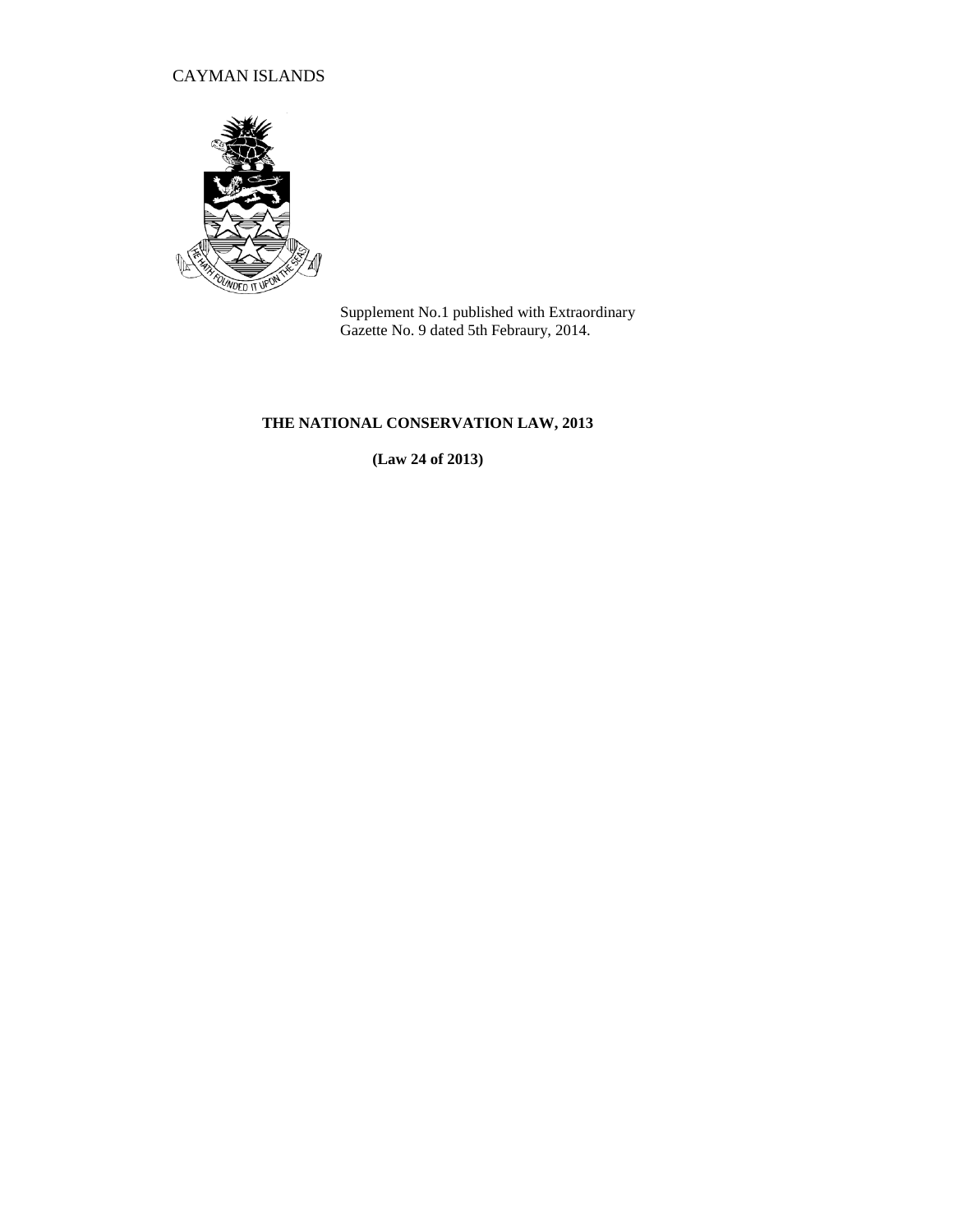*The National Conservation Law, 2013*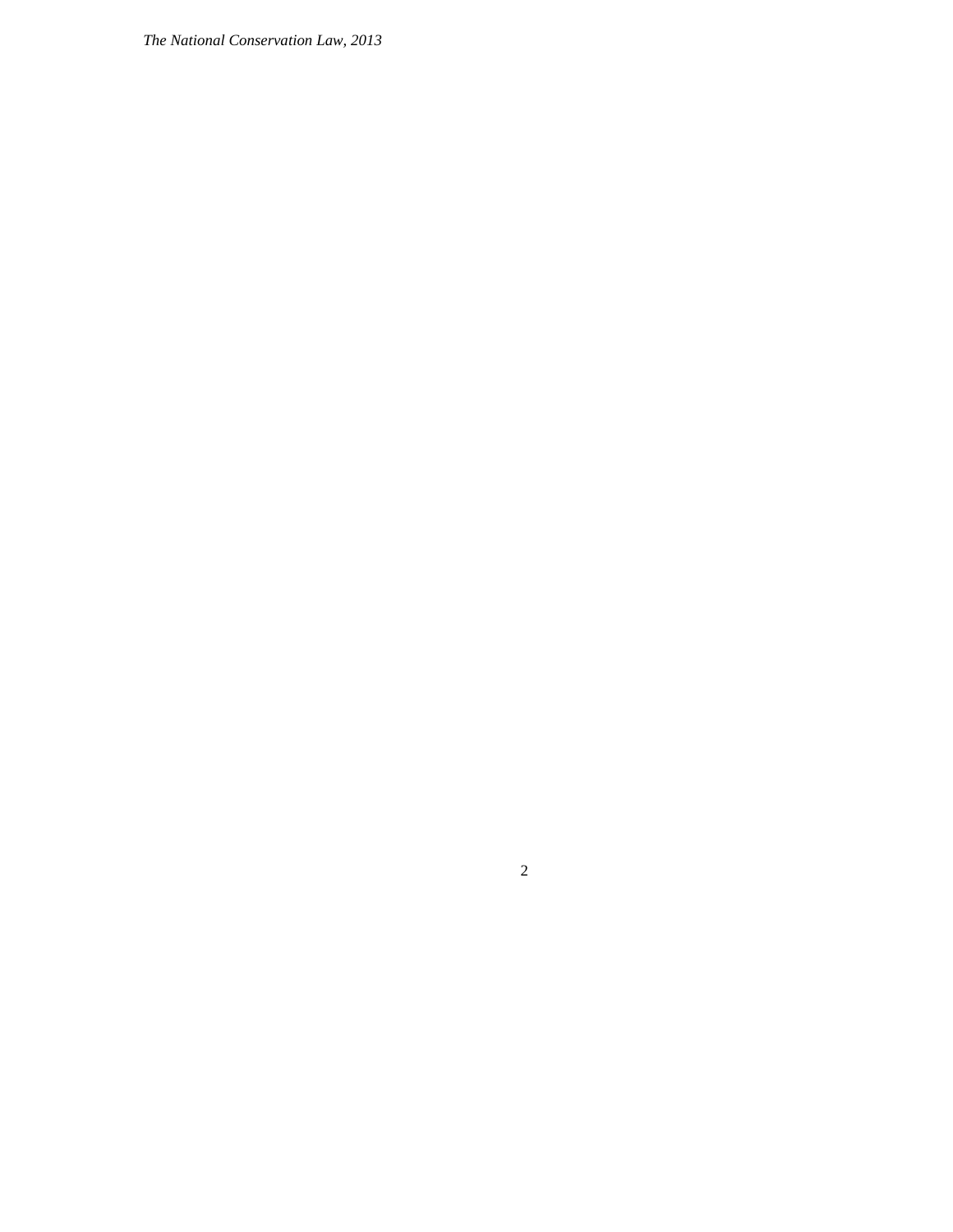## **THE NATIONAL CONSERVATION LAW, 2013**

# **ARRANGEMENT OF SECTIONS**

## **PART 1-PRELIMINARY**

- 1. Short title and commencement
- 2. Interpretation

## **PART 2-ADMINISTRATION**

- 3. National Conservation Council
- 4. Advisory committees
- 5. Annual report to be laid in the Legislative Assembly
- 6. Functions of the Director

## **PART 3-CONSERVATION OF LAND**

- 7. Designation of protected area<br>8. Purposes and objectives of a p
- Purposes and objectives of a protected area
- 9. Procedure for designation
- 10. Management plan
- 11. Protective measures
- 12. Changes in status of protected areas
- 13. Conservation areas
- 14. Conservation agreements

### **PART 4-CONSERVATION OF WILDLIFE**

- 15. Protected species
- 16. Listing procedure
- 17. Conservation plans
- 18. International measures
- 19. Preventative measures

## **PART 5-PERMITS AND LICENCES**

- 20. Permits
- 21. Building, etc in Cayman waters-permits
- 22. Licences
- 23. Issuing, renewal and amendment of permit and licence
- 24. Suspension or revocation of a permit or licence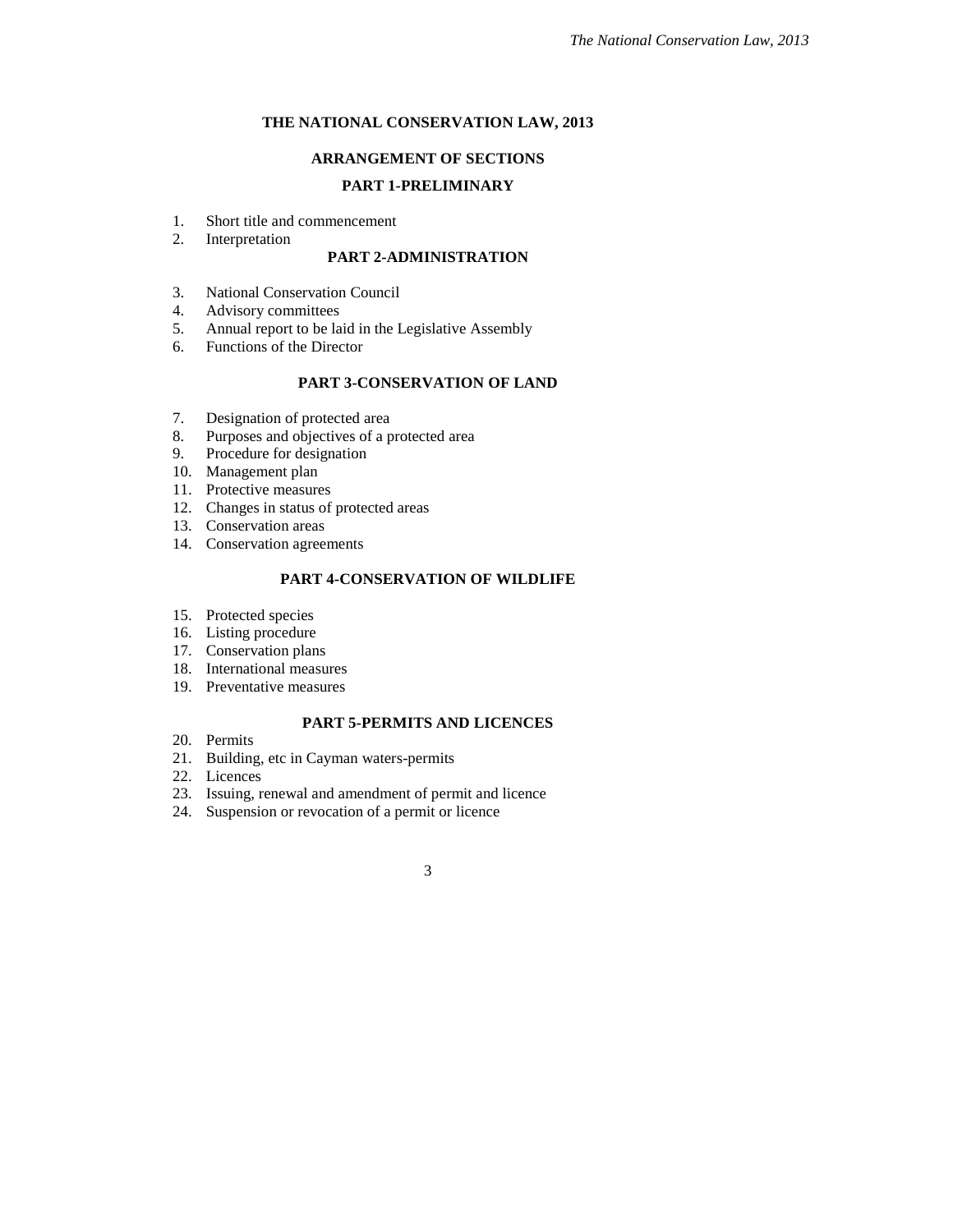## **PART 6-ENFORCEMENT AND PENALTIES**

- 25. Conservation officers
- 26. Powers of conservation officers
- 27. Seizure of specimen by conservation officer
- 28. Seizure of items other than specimen by conservation officer
- 29. Compensation for loss arising upon exercise of powers of conservation officer
- 30. Cease and desist orders
- 31. Offences and arrests for offences under this Law generally
- 32. Offences in protected areas
- 33. Offences relating to protected species
- 34. Offences in Cayman waters
- 35. Alien species
- 36. Offences by corporations
- 37. Injunctions
- 38. Penalties

## **PART 7-GENERAL**

- 39. Appeals against decisions of the Council
- 40. Vessels
- 41. General obligations
- 42. Schedules of inspections
- 43. Environmental impact assessments
- 44. Judicial review
- 45. Fees
- 46. Environmental protection fund
- 47. Management of the Fund
- 48. Designation of conservation wardens by the Council
- 49. Directions to the Council by the Cabinet
- 50. Regulations
- 51. Repeal of the Marine Conservation Law (2013 Revision)
- 52. Transitional arrangements

## **SCHEDULE 1 SCHEDULE 2 SCHEDULE 3 SCHEDULE 4**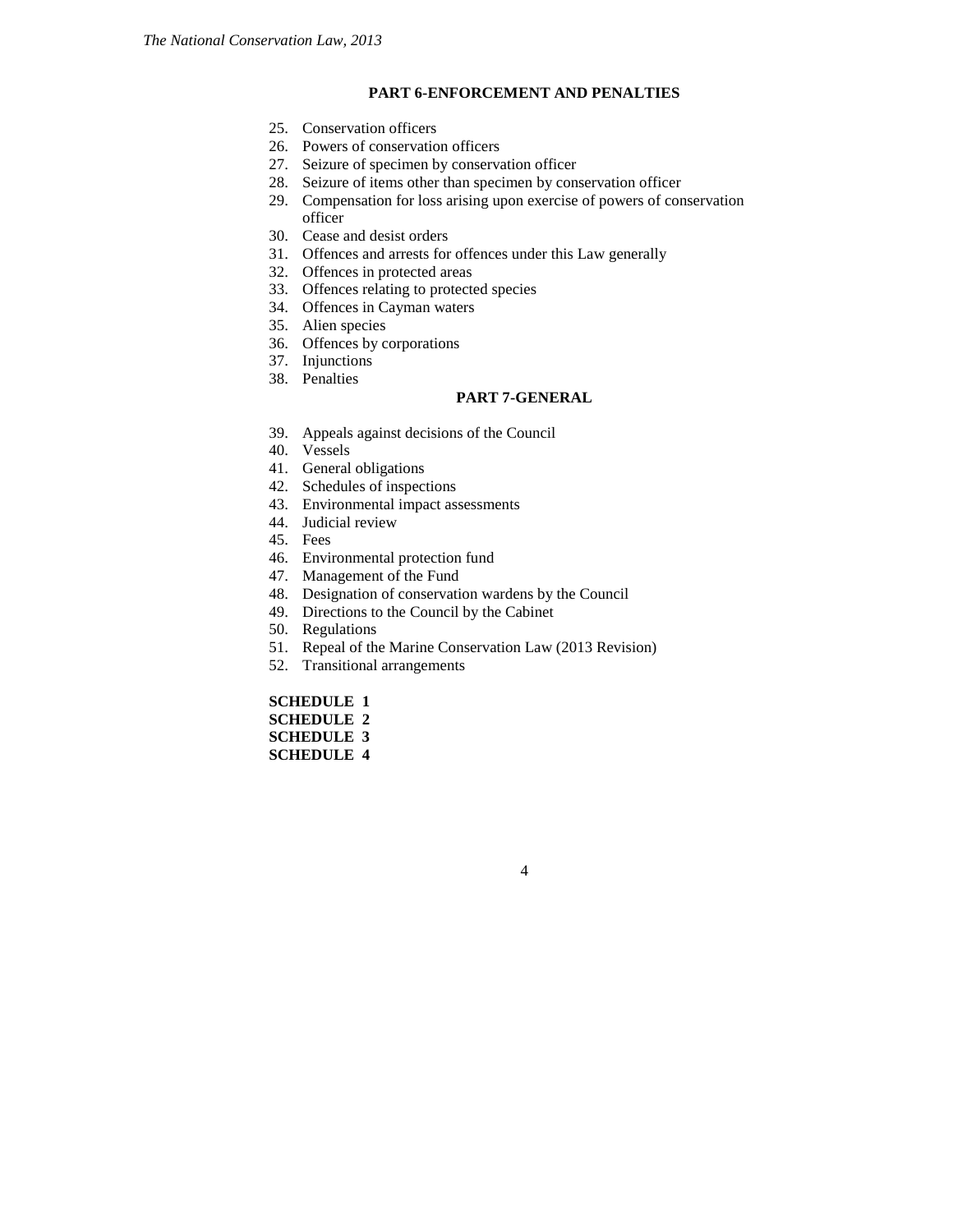Law 24 of 2013.

I Assent

Helen Kilpatrick

Governor.

Date: 22 January, 2014

**A LAW TO PROMOTE AND SECURE BIOLOGICAL DIVERSITY AND THE SUSTAINABLE USE OF NATURAL RESOURCES IN THE CAYMAN ISLANDS; TO PROTECT AND CONSERVE ENDANGERED, THREATENED AND ENDEMIC WILDLIFE AND THEIR HABITATS; TO PROVIDE FOR PROTECTED TERRESTRIAL, WETLAND AND MARINE AREAS; TO GIVE EFFECT TO THE PROVISIONS OF THE PROTOCOL CONCERNING SPECIALLY PROTECTED AREAS AND WILDLIFE TO THE CONVENTION FOR THE PROTECTION AND DEVELOPMENT OF THE MARINE ENVIRONMENT OF THE WIDER CARIBBEAN REGION; TO GIVE EFFECT TO RELATED PROVISIONS OF THE CONVENTION ON WETLANDS OF INTERNATIONAL IMPORTANCE ESPECIALLY AS WATERFOWL HABITAT, THE CONVENTION ON THE CONSERVATION OF MIGRATORY SPECIES OF WILD ANIMALS, THE GLOBAL CONVENTION ON BIOLOGICAL DIVERSITY AND THE UNITED NATIONS FRAMEWORK CONVENTION ON CLIMATE CHANGE; TO REPEAL THE MARINE CONSERVATION LAW (2013 REVISION); AND FOR INCIDENTAL AND CONNECTED PURPOSES**

ENACTED by the Legislative Assembly of the Cayman Islands.

## **PART 1-PRELIMINARY**

1. (1) This Law may be cited as the National Conservation Law, 2013.

Short title and commencement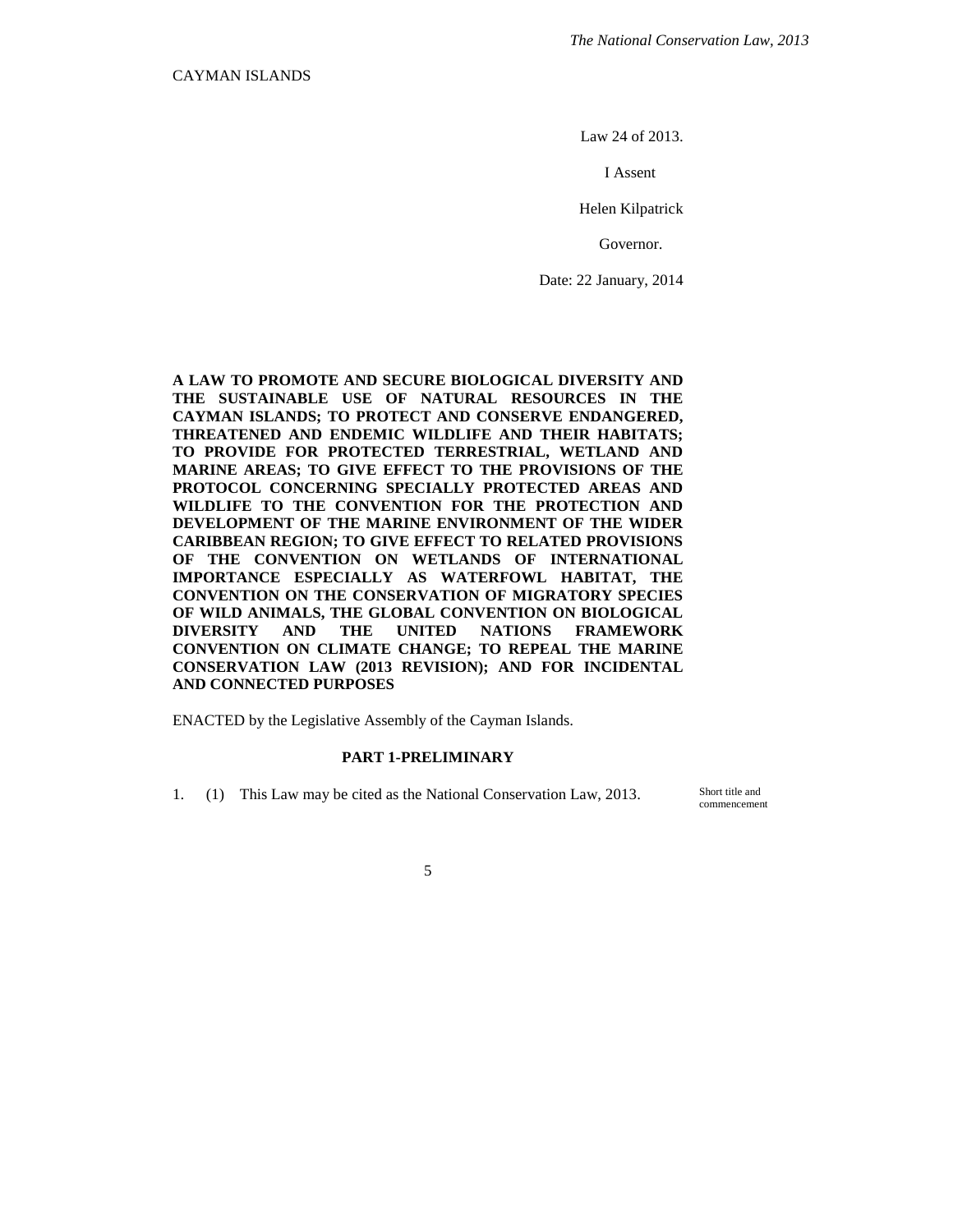(2) This Law shall come into force on such date as may be appointed by order made by the Cabinet, and different dates may be appointed for different provisions of this Law and in relation to different cases.

Interpretation

2. In this Law-

"adverse effect" means an effect that may result in the physical destruction or detrimental alteration of a protected area, a conservation area, an area of critical habitat or the environment generally and includes-

- (a) alterations that may impair the capacity of the area to function as a habitat beneficial to wildlife;
- (b) development that may increase the potential for damage to the area from floods, hurricanes or storms;
- (c) alterations of salinity levels, nutrient balance, oxygen concentration or temperature that may be harmful to wildlife or the ecological or aesthetic value of the area;
- (d) alterations of hydrology, water flow, circulation patterns, water levels or surface drainage that may be harmful to wildlife or the ecological or aesthetic value of the area or that may exacerbate erosion;
- (e) alterations that may interfere with the public use and enjoyment of the area;
- (f) the discharge of pathogens, dissolved or suspended minerals or solids, waste materials or other substances at levels that may be harmful to wildlife or the ecological or aesthetic value of the area;
- (g) changes in littoral or sediment transport processes that may alter the supply of sediment available for those processes or that may otherwise exacerbate erosion;
- (h) alterations that may increase losses of the area from a rise in the sea level with respect to the surface of the land, whether caused by an actual sea level rise or land surface subsidence;
- (i) emissions of air pollutants at levels that may impair the air quality of the area;
- (j) alterations that may hinder or impede the movement or migration of wildlife;
- (k) alterations that may impair the capacity of a beach ridge to function as a protective barrier and as a reserve of sand for beach nourishment during storms; and
- (l) alterations that may impair the capacity of the area to act as a sink or reservoir of greenhouse gases or enhance its potential as a source of greenhouse gases.

"advisory committee" means a committee established under section 4;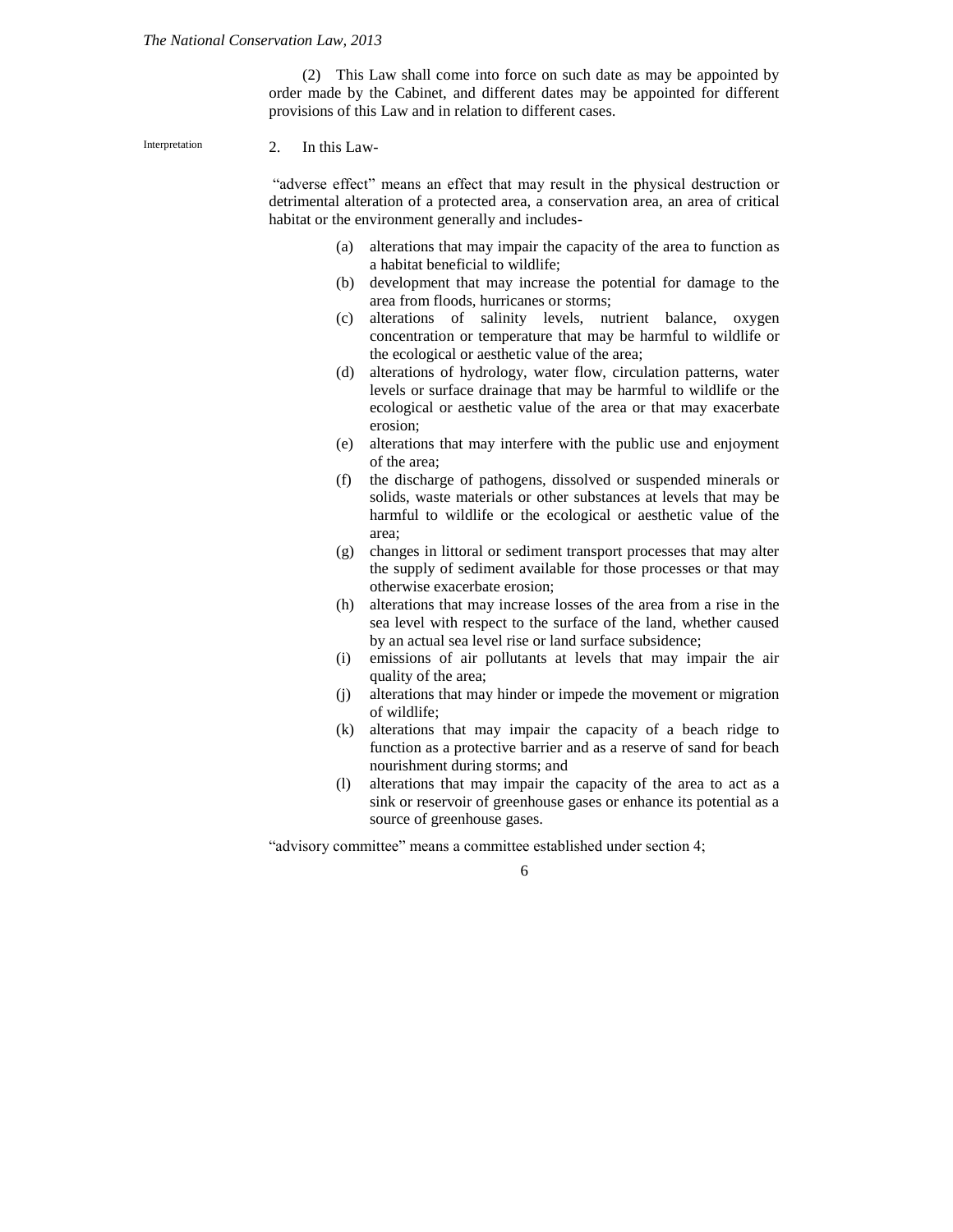"alien species" means a species whose natural range does not include the Islands or, with reference to a specific Island, does not include that Island, and "alien" shall be construed accordingly;

"animal welfare officer" means a person appointed under section 84 of the Animals Law (2013 Revision);

"area" means an area of land;

"area of special concern" means an area needing special protection or controlled use in order to stabilise or restore important ecological features or functions;

"arms" includes batons, handcuffs and other means of restraints, protective vests, tasers and pepper spray;

"biological diversity" means the variability among living organisms from all sources, including terrestrial, marine and other aquatic ecological complexes of which they form part, and includes diversity within species, between species and of ecological systems;

"candidate species" means a species other than a protected species whose status under this Law is under investigation and consideration;

"Caymanian" means a person who possesses Caymanian status under the repealed Immigration Law (2003 Revision) or any earlier law providing for the same or similar rights, and includes a person who acquired that status under Part (2013 Revision) III of the Immigration Law (2013 Revision);

"Cayman waters" means the inland waters, territorial waters and all other waters in which the Islands has jurisdiction in respect of the protection and preservation of the marine environment under international law;

"cease and desist order" means an order under section 30(1);

"Central Planning Authority" means the Central Planning Authority established under the Development and Planning Law (2011 Revision);

"Climate Change Convention" means the United Nations Framework Convention on Climate Change (New York, May 1992);

"collect", in relation to a specimen includes to cut, uproot, pick, gather or remove the specimen from its original habitat;

7

(2003 Revision)

(2011 Revision)

(2013 Revision)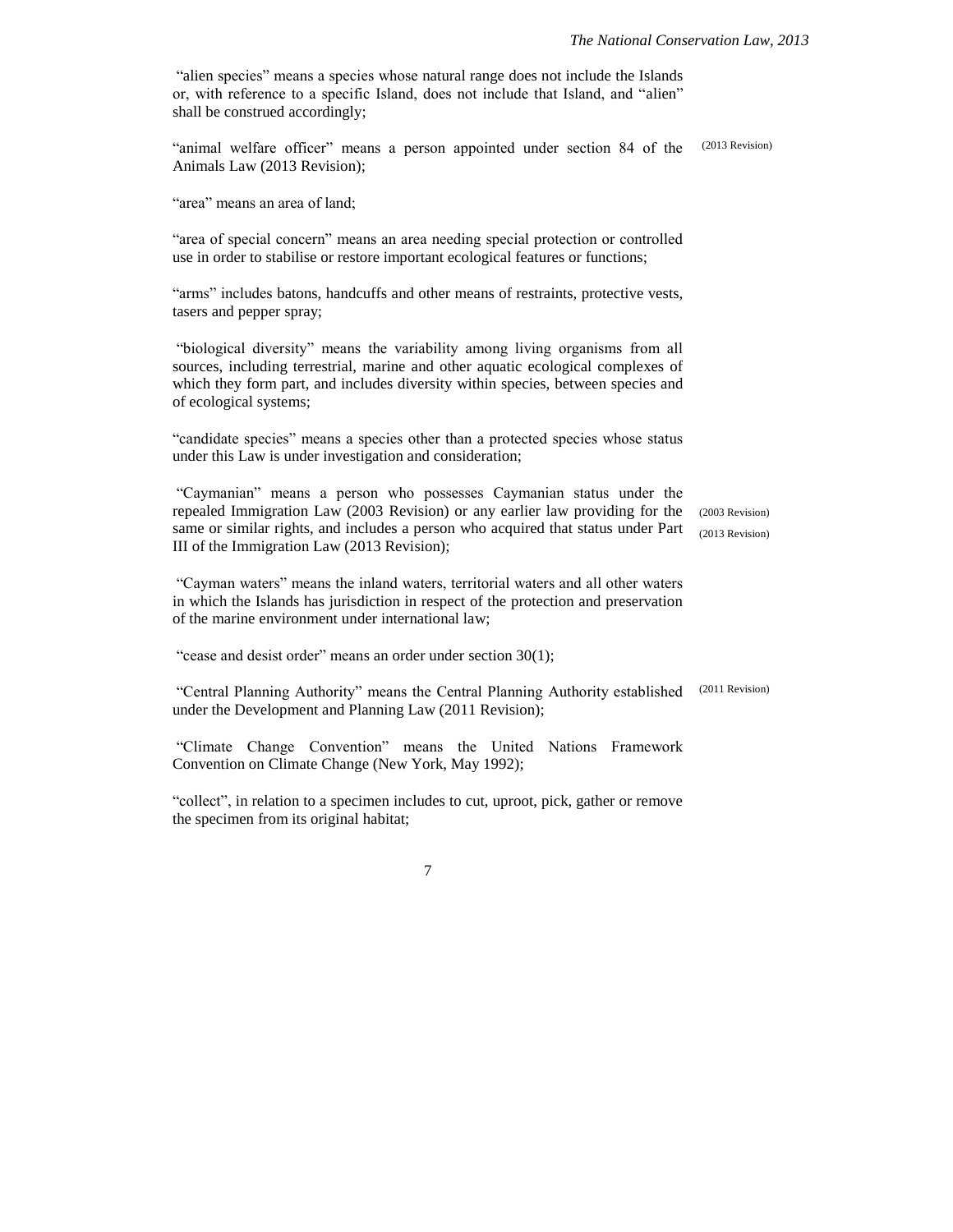#### *The National Conservation Law, 2013*

"conservation agreement" means an agreement under section 13;

"conservation area" means an area of privately owned land that is regulated by a conservation agreement;

"conservation officer" means a person appointed under section 25;

"conservation warden" means a person designated under section 48;

"conservation plan" means a plan under section 17;

"Conventions" means the Climate Change Convention, Ramsar, the Migratory Species Convention, the Global Convention, the Regional Convention and SPAW and any amendments and successors to those Conventions;

"coral" includes all species of marine coral and specimens thereof;

"Council" means the National Conservation Council established under section 3;

"court" means the Grand Court;

"critical habitat" means the specific area or areas of land containing the physical, biological and ecological features needed for the conservation of a species as specified in the conservation plan related to that species;

"Development Control Board" means the Development Control Board established under the Development and Planning Law (2011 Revision); (2011 Revision)

"direction" means a direction made by the Cabinet under this Law;

"directive" means a directive made by the Council under this Law and includes an interim directive under section 11(3) or 17(7);

"Director" means the Director of the Department of government responsible for the environment;

"district" means the district of Bodden Town, East End, George Town, North Side, West Bay, Cayman Brac or Little Cayman;

"ecological system" means a dynamic complex of species and their non-living environment interacting as a functional unit;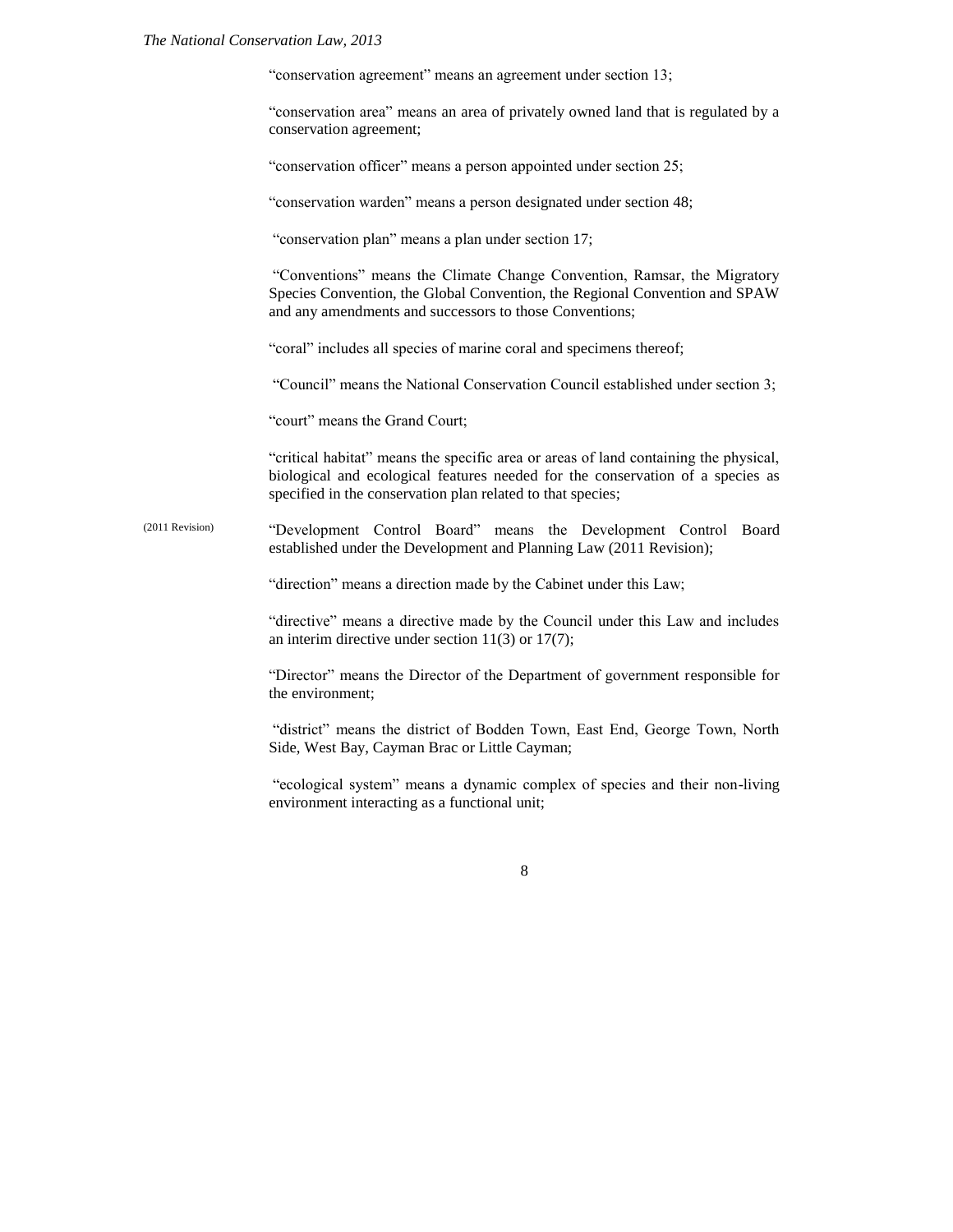"endangered species" means a species that has been recorded in the wild in the Islands or whose range includes any part of the Islands and-

- (a) that is in danger of extinction throughout all or part of its range; or
- (b) whose survival is unlikely if the factors jeopardising it continue to operate;

"endemic species" means a species whose breeding range is limited to the Islands or any part thereof;

"entity" means any body of the government and includes the Cabinet, any ministry, portfolio, statutory authority, government company or any other body which exercises a public function;

"environmental impact assessment" means an assessment under section 43;

"financial year" has the meaning assigned by the Public Management and (2013 Revision) Finance Law (2013 Revision);

"fish pot" means a trap for catching fish;

"Fund" means the environmental protection fund continued under section 46;

"Global Convention" means the Convention on Biological Diversity (Rio de Janeiro, 1992);

"government company" has the meaning assigned by the Public Management and Finance Law (2013) Revision;

"greenhouse gases" means gaseous constituents of the atmosphere, both natural and anthropogenic, that absorb and re-emit infrared radiation;

"hunt" includes to pursue, stalk, trap or kill;

"incidental taking" means the taking of a species that is incidental to and not the purpose of an otherwise lawful activity;

"indigenous species" means a species, other than an alien species, whose breeding range includes any part of the Islands;

"injure" means to change adversely, whether in the long or short term, a chemical, biological, ecological or physical attribute;

9

(2013 Revision)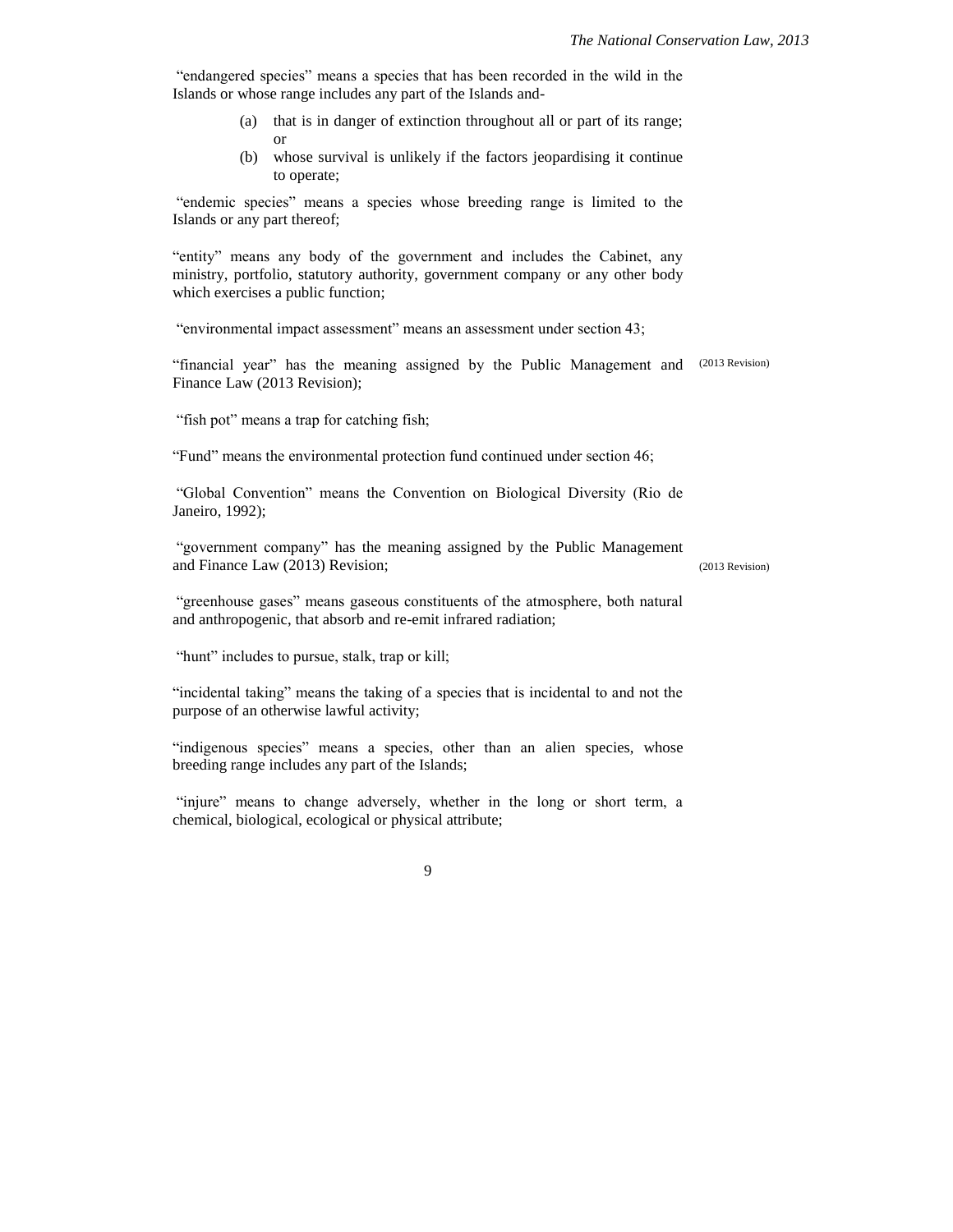#### *The National Conservation Law, 2013*

"land" includes land covered with water and any terrestrial, wetland or marine area within the Islands;

"Land Register" means the Land Register compiled under Division 2 of Part II of the Registered Land Law (2004 Revision); (2004 Revision)

> "Law" includes any regulation, directive, order, direction and management or conservation plan given, made or adopted under this Law;

"licence" means a licence granted under section  $22(1)$ ;

"management plan" means a management plan for a protected area made under section 10;

"marine area" includes any terrestrial or wetland area forming part of the same ecological system;

"migratory species" means a species whose range includes any part of the Islands but which only occurs or occurs primarily in the Islands seasonally or during its migration;

"Migratory Species Convention" means the Convention on the Conservation of Migratory Species of Wild Animals (Bonn, June 1979);

"Minister" means the Minister responsible for the administration of this Law;

"Ministry" means the Ministry responsible for the administration of this Law;

"National Trust" means the National Trust for the Cayman Islands established under the National Trust Law (2010 Revision); (2010 Revision)

> "natural resource" means any living or non-living resource that contributes to the conservation of or to the scientific, biological, ecological, cultural, educational, recreational, archaeological, aesthetic or other value or potential value of an area of land;

> "noxious substance" includes explosives and any substance not authorised under this Law by means of which a live specimen may be killed, stupefied or otherwise harmed;

> "Part 1 species" means a species listed in Part 1 of Schedule 1, being an endangered or threatened species or a species otherwise requiring protection at all times;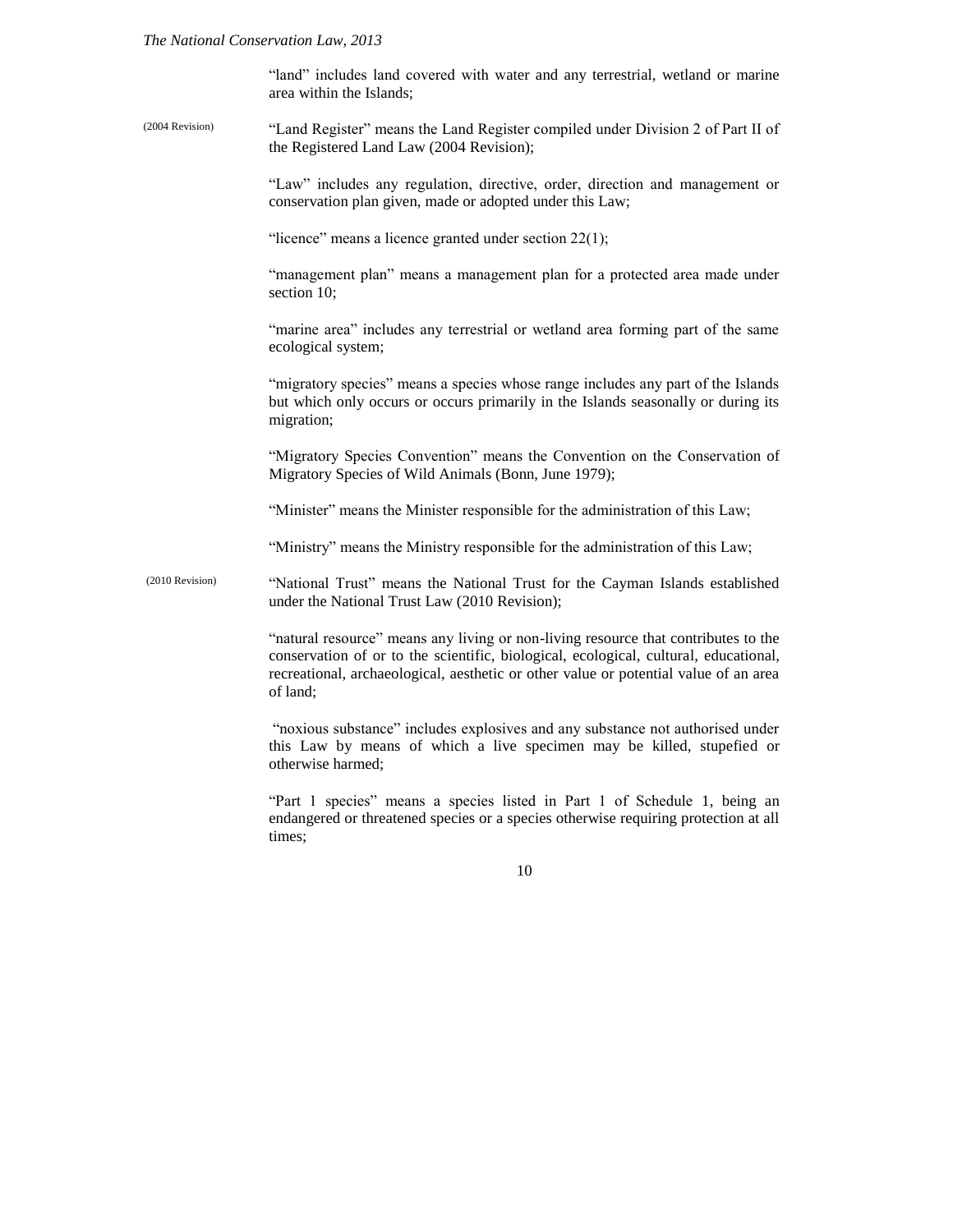"Part 2 species" means a species listed in Part 2 of Schedule 1, being a species that may only be hunted or collected in accordance with regulations or a conservation plan for that species;

"permit" means a permit granted under section 20 or section 21;

"person" includes any corporation, either aggregate or sole, and any club, society, association, entity or other body, of one or more persons;

"proprietor", in relation to land or area, means the person registered under the Registered Land Law (2004 Revision) as the owner, chargee or lessee of that land or area;

"protected area" means-

- (a) an area designated as a protected area under section 7;
- (b) an area specified as a conservation area under section 13;
- (c) an animal sanctuary designated in Schedule 4;
- (d) a marine park zone as defined by the Marine Conservation (Marine Parks) Regulations (2007 Revision);
- (e) an area designated as a no-diving zone in accordance with the Marine Conservation Regulations (2004 Revision); and
- (f) a restricted marine area as designated under the Restricted Marine Areas (Designation) Regulations (2003 Revision);

"protected species" means a species referred to in section 15;

"public function" includes anything done in exercise or purported exercise of a function conferred upon a person in public life;

"public officer " has the meaning assigned by section 124 of the Cayman Islands Constitution Order 2009;

"Ramsar" means the Convention on Wetlands of International Importance especially as Waterfowl Habitat (Ramsar, Iran, February 1971);

"range" means all the areas in which a species naturally occurs, whether permanently, seasonally or temporarily, including areas which it crosses or flies over whether on migration or otherwise;

"Regional Convention" means the Convention for the Protection and Development of the Marine Environment of the Wider Caribbean Region (Cartagena de Indias, Colombia, March 1983);

11

(2004 Revision)

(2007 Revision) (2004 Revision) (2003 Revision)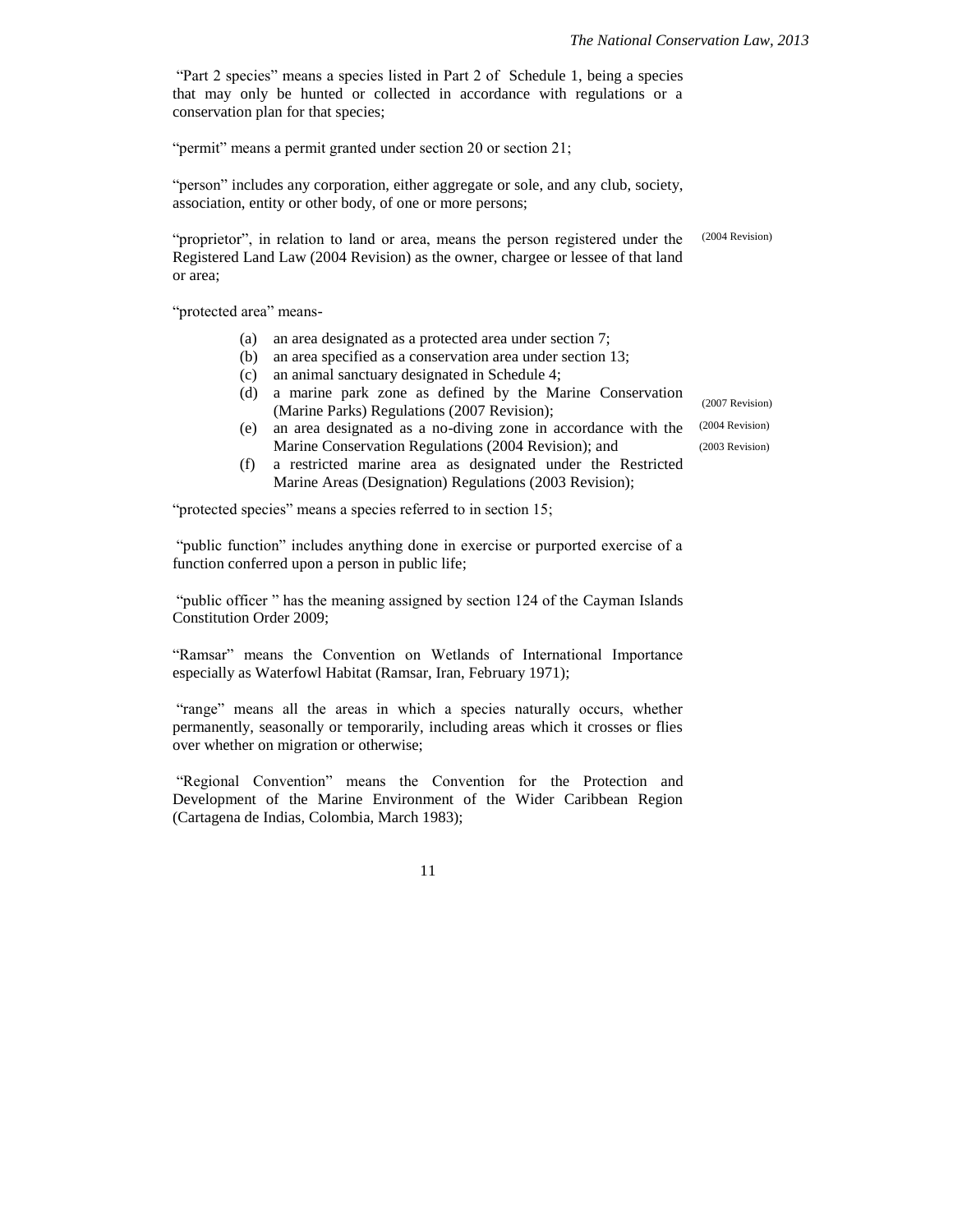#### *The National Conservation Law, 2013*

"Register" means the leaf of the Land Register kept in respect of a parcel of land or a registered lease under the Registered Land Law (2004 Revision);

(2004 Revision) (2004 Revision)

"Registrar" means the Registrar of Lands appointed under section 5 of the Registered Land Law (2004 Revision);

"regulations" means regulations made under this Law;

"reservoir" means a component or components of the climate system where a greenhouse gas or a precursor of a greenhouse gas is stored;

"significant reasons" means-

- (a) a determination with respect to a protected area that, based upon reasonable factual evidence and after full consideration of the purposes for which the area was designated as a protected area, an overriding public interest would be clearly and convincingly advanced by changes in the protected status of the area and that no other reasonable alternative exists; or
- (b) a determination with respect to a protected species that, based upon generally accepted scientific procedures and clear and reasoned evidence, the population levels and conservation status of the species in the Islands are such that special protection under the Law is no longer necessary on those grounds;

"sink" means any process, activity or mechanism which removes a greenhouse gas, aerosol or precursor of a greenhouse gas from the atmosphere;

"SPAW" means the Protocol Concerning Specially Protected Areas and Wildlife to the Regional Convention (Kingston, Jamaica, January 1990);

"spear gun" includes a mechanical or pneumatic spear gun, a Hawaiian sling, a pole spear, a stick spear, a hook stick, harpoon, rod or any device with a pointed end which may be used to impale, stab or pierce any marine life, but does not include a striker;

"species" mean any species or subspecies of plant or animal or any geographically or genetically separate population thereof;

"specimen" means an animal or plant, whether live or dead, or any part or derivative thereof and includes, in the case of an animal, an egg, sperm, gamete or nest and, in the case of a plant, a seed or spore;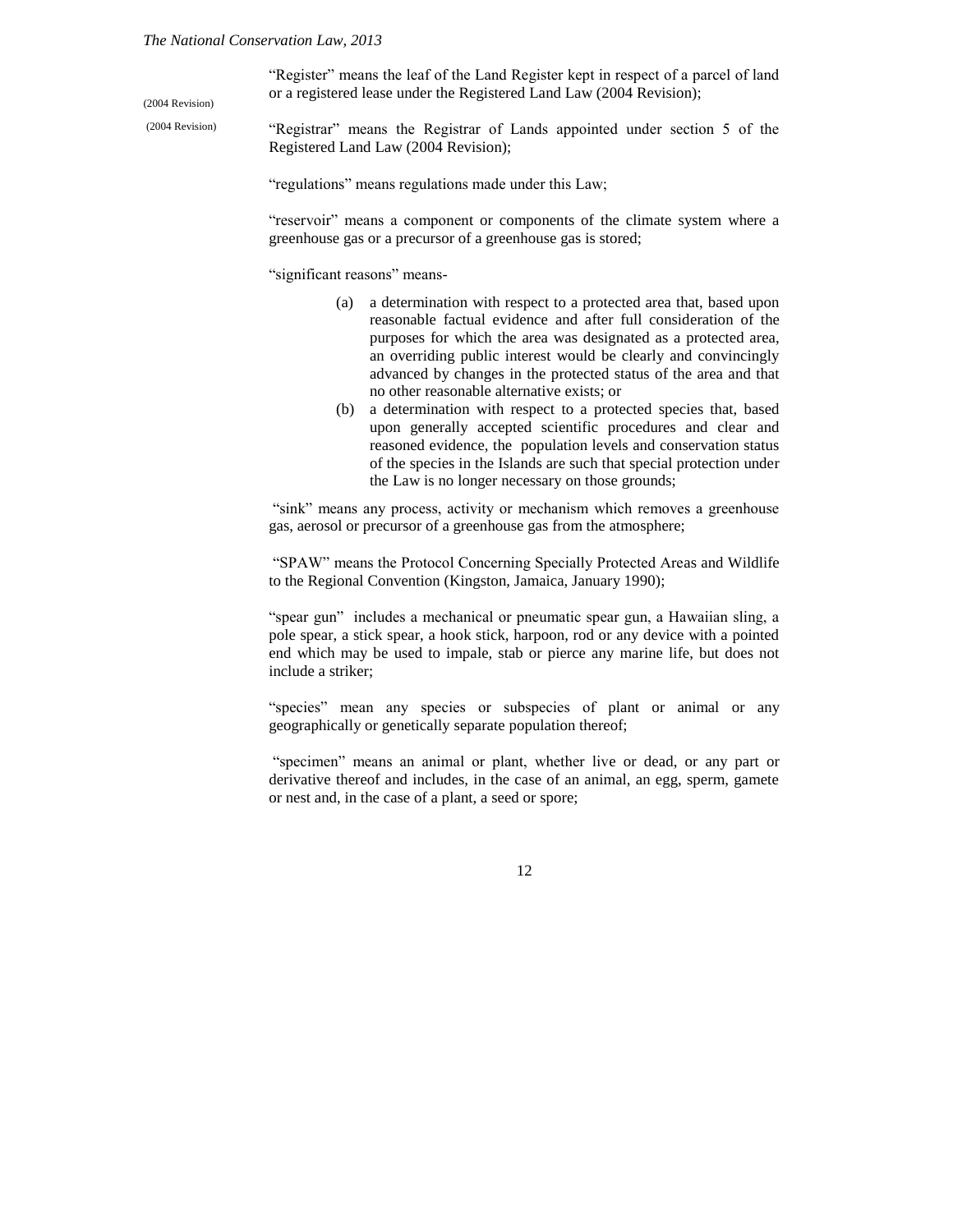"statutory authority" means an entity established by a law to carry out functions which are capable, under that law, of being funded, partly or entirely, by money provided by the Cabinet, and for which the Governor or the Cabinet has the power to appoint or dismiss the majority of the Board or other governing body;

"striker" means a wooden pole at least ten feet in length with no more than two barb-less prongs attached to one end;

"sustainable use" means the use of the components of biological diversity or natural resources in a way and at a rate that does not lead to their long term decline, thereby maintaining their potential to meet the needs and aspirations of present and future generations;

"take" means to collect, hunt, kill, destroy, damage, injure, disturb, harass, harm, wound, capture, molest or impede a live specimen in any way or to attempt to do so, and includes incidental taking;

"terrestrial area" includes any wetland or marine area forming part of the same ecological system;

"threatened species" means a species that has been recorded in the wild in the Islands or whose range includes the Islands and-

- (a) that is likely to become endangered within the foreseeable future throughout all or part of its range if the factors causing its numerical decline or the degradation of its habitat continue to operate; or
- (b) that is rare and at risk of becoming endangered or extinct because it usually occurs only in restricted geographical areas or habitats or its population is thinly scattered over a more extensive area;

"vessel" includes any aircraft, hovercraft, ship, boat, lighter and other floating craft and all gear and equipment carried thereon;

"wetland" means any area of marsh, swamp, mangrove or other non-marine water, whether natural or artificial, permanent or temporary, with water that is static or flowing, fresh, brackish or salt, and includes any terrestrial or marine area forming part of the same ecological system;

"Wider Caribbean Region" has the same meaning given to the term "Convention Area" in Article 2(1) of the Regional Convention; and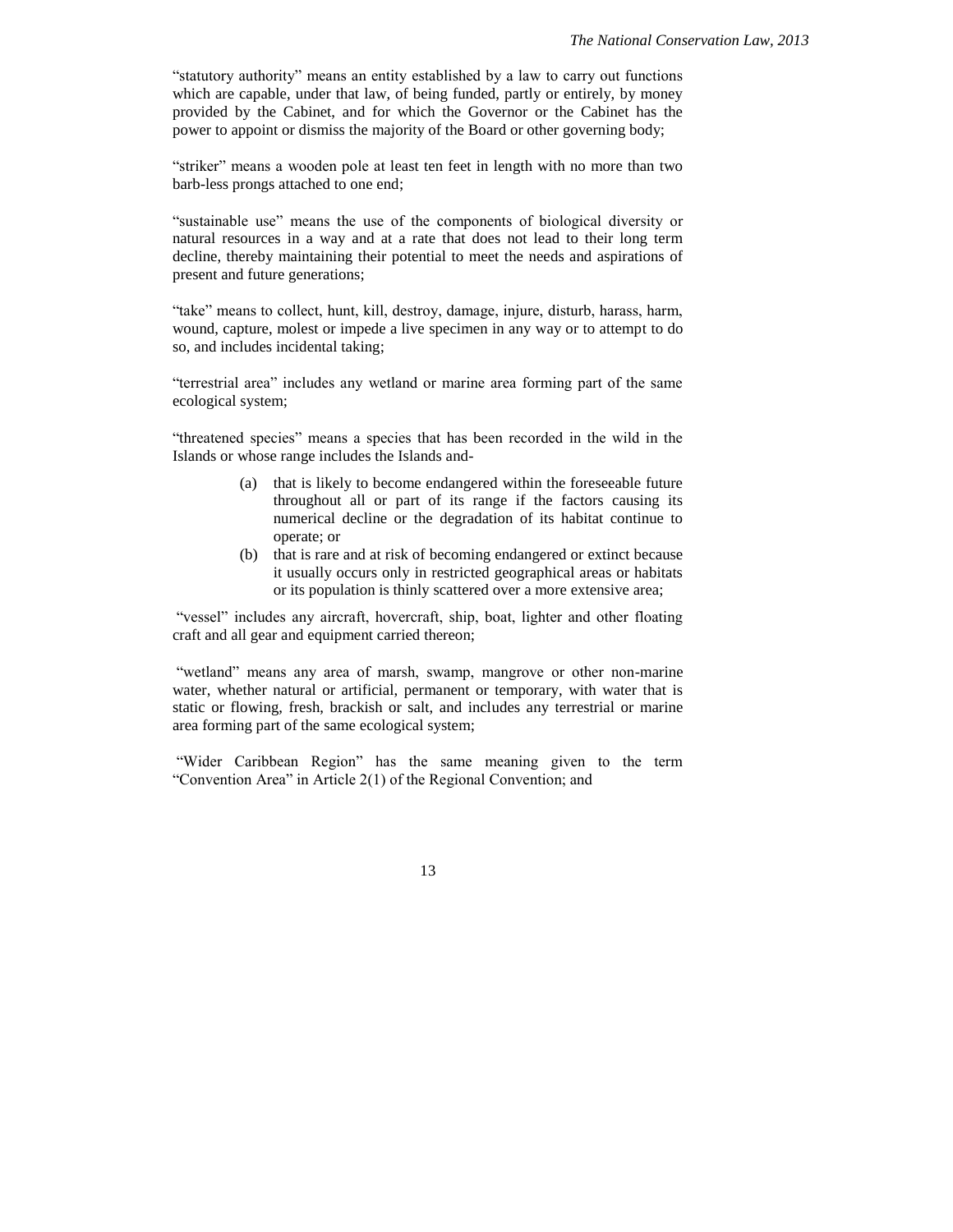"wildlife" means all populations of live animals and plants in the Islands other than captive-bred, domesticated or cultivated specimens and "wild" shall be construed accordingly.

#### **PART 2-ADMINISTRATION**

National Conservation Council

3. (1) There is established a National Conservation Council which shall exercise the powers and carry out the duties imposed on it by this Law.

(2) The Council shall consist of the thirteen voting members specified in Schedule 2 and such additional persons as may be co-opted in accordance with subsection  $(6)$ .

(3) Seven voting members of the Council constitute a quorum.

(4) The decisions of the Council shall be by simple majority and the chairman shall have a casting vote only.

(5) The Council may co-opt such persons as it considers necessary to be additional members of the Council, but such persons shall not have the right to vote at meetings of the Council or any of its committees or subcommittees.

(6) The Council shall meet in a place open to the public and cause to be prepared and published the agendas and minutes of all meetings of the Council.

(7) Subject to the provisions of this Law, the Council may regulate its own procedure.

(8) Schedule 2 shall apply for the purposes of this section and the Cabinet may amend Schedule 2 by Order.

(9) The Council has the following functions-

- (a) subject to this Law, managing and making recommendations on the use of the Fund;
- (b) promoting the biological diversity and the conservation and sustainable use of natural resources in the Islands;
- (c) co-ordinating the establishment and adoption by the public and private sectors of national policies for the conservation and sustainable use of natural resources, including-
	- (i) the use of wetlands and wetland resources; and
	- (ii) the excavation of aggregate and fill materials;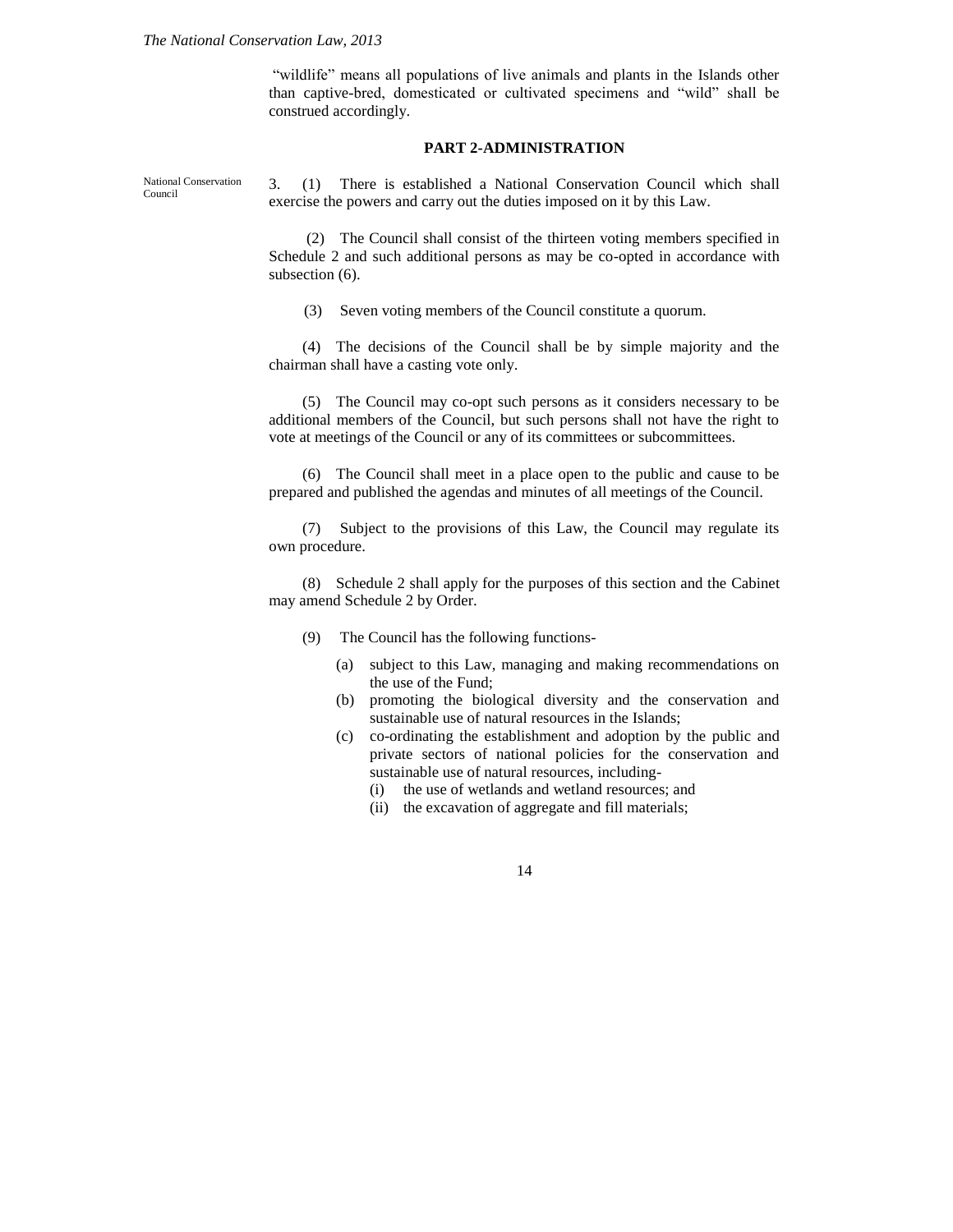- (d) recommending and maintaining protected areas and conservation areas and conserving, maintaining and restoring their natural resources in accordance with Part 3;
- (e) conserving, maintaining and restoring populations and critical habitats of protected species in accordance with Part 4;
- (f) promoting the training of professional and voluntary personnel in the fields of research, management and wardening of protected areas and species and the other natural resources of the Islands;
- (g) promoting wider understanding and awareness of the significance of the ecological systems of the Islands, the benefits of conserving natural resources and of the provisions of this Law and the Conventions;
- (h) publicising the establishment of protected areas and the designation of protected species and raise public awareness, through educational programmes and other means, of the significance and value of protected areas and species and of the benefits that may be gained from them;
- (i) encouraging public involvement, particularly by local communities, in the planning and management of protected areas and the conservation of protected species;
- (j) promoting the adoption of guidelines by entities for the integration of conservation issues into their decision making processes and for the achievement of the sustainable use of natural resources;
- (k) promoting district, national and regional initiatives, including cooperative enforcement measures and mutual assistance in the enforcement of national laws, in order to further the objectives of the Conventions;
- (l) promoting national plans for emergency responses to activities or events, whether caused naturally or not, that present a grave and imminent danger to biological diversity and encouraging international co-operation to supplement such national plans;
- (m) promoting national plans for the sustainable management, conservation and enhancement, as appropriate, of sinks and reservoirs of greenhouse gases; and
- (n) carrying out such other functions and duties as are specified under this Law and the regulations.

(10) In carrying out its powers and duties the Council may, subject to any directions of the Cabinet, enter into agreements and other co-operative arrangements with regional agencies, interstate agencies, voluntary organisations and other persons for the purpose of this Law and the Conventions.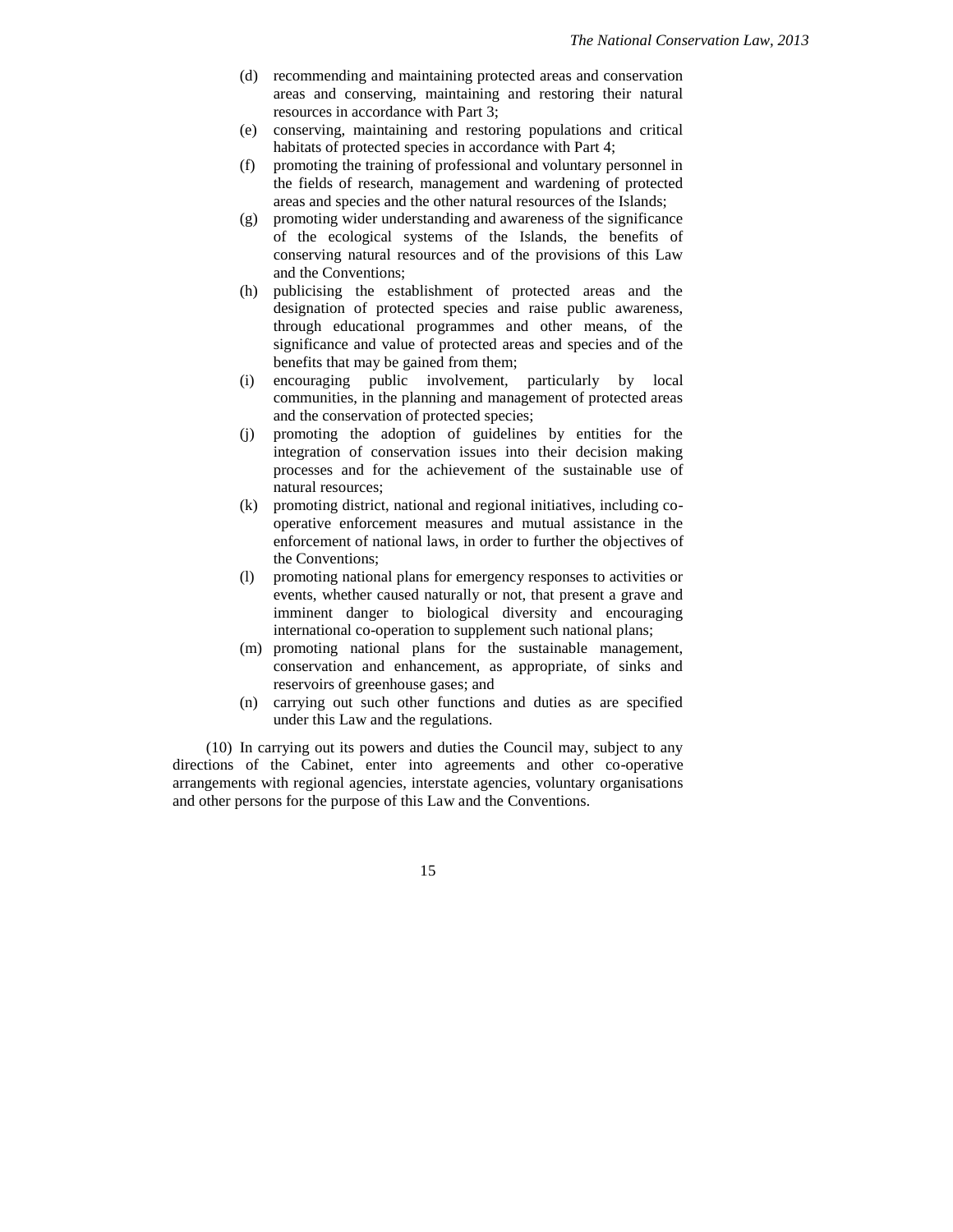(11) Without prejudice to the generality of subsection (10), arrangements pursuant to the subsection may provide for-

- (a) the regulation, promotion and co-ordination of surveys and research relating to natural resources;
- (b) the conservation of particular species pursuant to Articles IV and V of the Migratory Species Convention;
- (c) the establishment and operation of joint or regional conservation plans or management bodies for protected species;
- (d) the taking of joint or harmonised enforcement measures in respect of any laws relating to protected species or their critical habitats; and
- (e) the establishment of contingency plans for emergency responses to activities or events that present or may present a danger to biological diversity in the Wider Caribbean.

(12) The Council, subject to any directions of the Cabinet, may make orders and guidance notes and issue directives for the purpose of giving effect to the provisions of this Law and such orders, guidance notes and directives may include-

- (a) criteria for identifying endangered or threatened species or other species needing protection under this Law;
- (b) criteria for evaluating proposals for the establishment and management of protected areas and for the measures required to protect and conserve protected species and their critical habitat;
- (c) criteria for the application for, and grant of, monies from the Fund;
- (d) criteria for the review, assessment and reporting of activities funded in whole or in part by monies from the Fund;
- (e) the form and content of a petition under section 16(3);
- (f) procedures for determining the circumstances under which permits and licences may be granted under Part 5;
- (g) measures governing the methods and conditions under which the captive breeding or artificial propagation of protected species may be allowed;
- (h) procedures for regulating and controlling wild populations and the import, introduction, possession, transportation and release of alien or genetically altered specimens;
- (i) procedures for consultation by entities pursuant to section  $41(3)$ ; and
- (j) the carrying out of environmental impact assessments under section 43.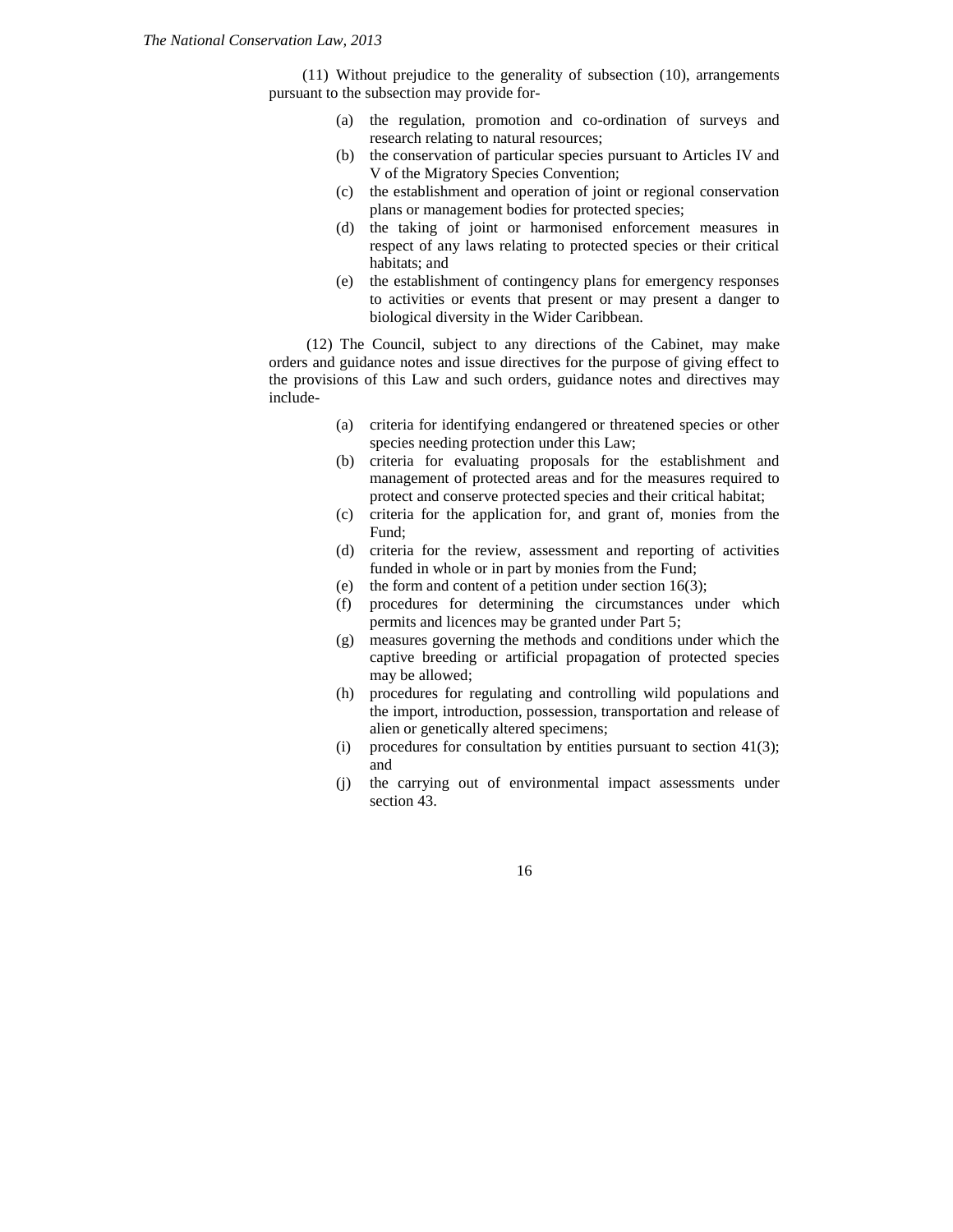(13) The Council may delegate any of its functions, other than the making of orders and the issuing of directives, to the Director or to any committee or subcommittee of its members.

4. (1) The Council may appoint advisory committees consisting of members of the Council, representatives of districts and persons with knowledge and experience of conservation issues to assist it in the performance of its powers and duties under this Law.

(2) A committee under subsection (1) shall have such powers and duties as the Council may specify.

(3) Members of advisory committees shall be paid such fees or allowances as are prescribed.

5. (1) The Council shall, no later than three months after the end of the financial year, prepare and submit to the Minister a report of its activities during the preceding year.

(2) The Minister shall, as soon as reasonably possible, submit the report under subsection (1) to the Cabinet for approval and thereafter such report shall be laid on the table of the Legislative Assembly by the Minister no later than three months after receipt of the report.

6. (1) The Director on behalf of the Ministry shall-

- (a) administer and enforce the provisions of this Law;
- (b) appoint a person to be secretary to the Council;
	- (c) advise and support the Council in the performance of its powers and duties under this Law; and
	- (d) carry out such functions as may be required by the Council or the Cabinet.

(2) In carrying out his functions the Director may do all or any of the following-

- (a) establish and maintain monitoring programmes for the purposes of-
	- (i) assessing the condition of natural resources and ecological systems in the Islands and assessing the impact of ongoing or proposed activities on them;
	- (ii) identifying and evaluating national and regional trends in the status of species in the Islands and the Wider Caribbean Region; and

Annual report to be laid in the Legislative Assembly

Advisory committees

Functions of the Director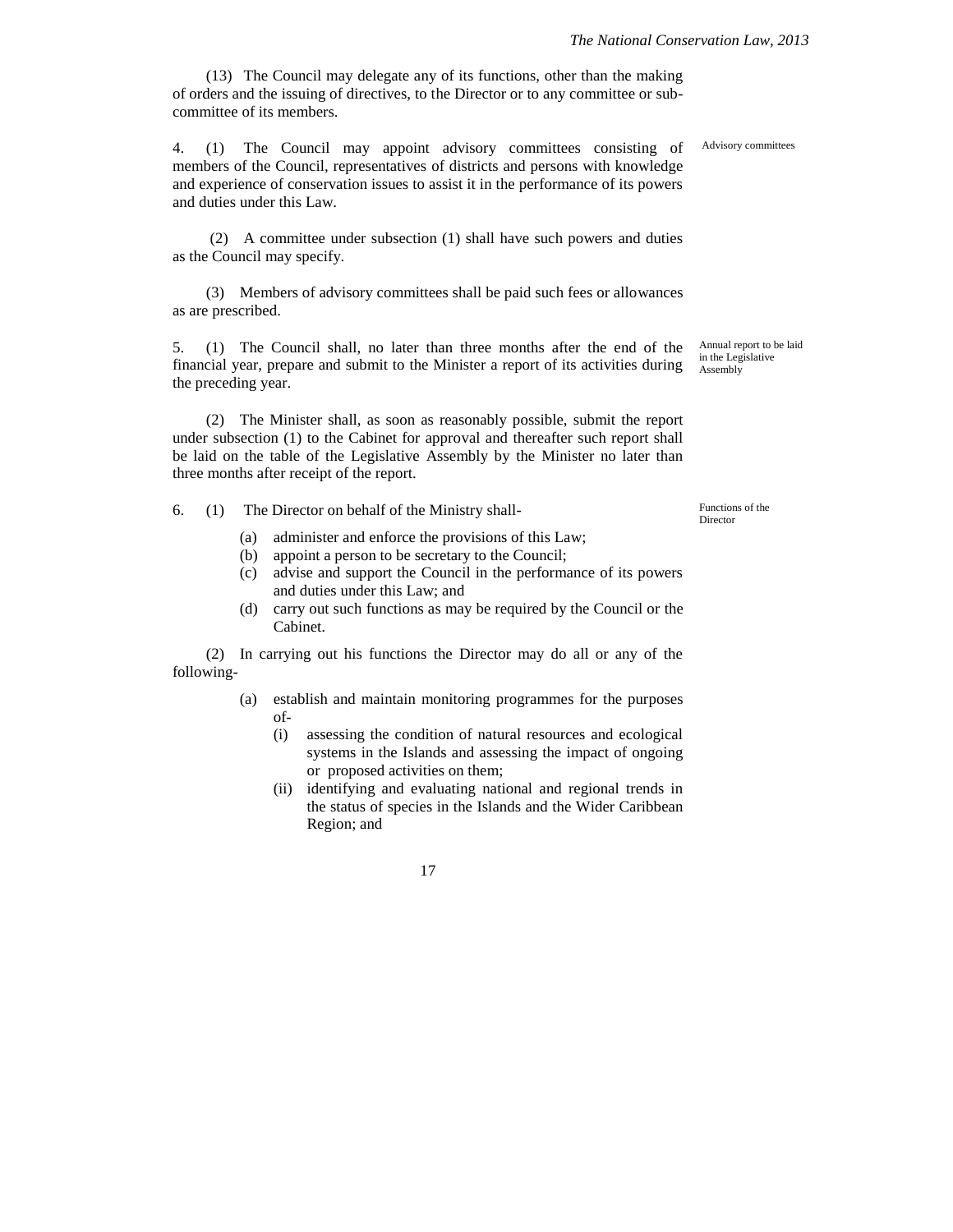- (iii) assessing the effectiveness of and ascertaining compliance with management and protective measures under this Law;
- (b) compile comprehensive inventories of areas that-
	- (i) contain rare or fragile ecosystems;
	- (ii) are reservoirs of biological diversity;
	- (iii) are of ecological value in maintaining significant natural resources;
	- (iv) are important for indigenous or migratory species;
	- (v) act as significant sinks or reservoirs of greenhouse gases; or
	- (vi) are of scientific, biological, cultural, recreational, archaeological, educational or aesthetic value;
- (c) identify potential protected areas, conservation areas and areas of critical habitat and recommend to the Council the measures that should be taken under this Law to protect them;
- (d) carry out research on and monitor impacts on the natural resources, habitats, species and populations of protected areas;
- (e) inform the organisation or Government responsible for bureau duties under Ramsar at the earliest possible time should the ecological character of any wetland in the Islands included in the List of Wetlands of International Importance under Ramsar be likely to change or has changed as a result of development, pollution or other human act;
- (f) compile comprehensive inventories of species whose range includes the Islands;
- (g) monitor the populations of indigenous or migratory species and identify endangered, threatened, endemic or other species and their critical habitats requiring protection under this Law;
- (h) carry out and provide support for research and surveys into the protection and management of wildlife, including identifying candidate species and determining the population status and habitat needs of species whose survival may be endangered or threatened, and co-operate with research and monitoring programmes in the Wider Caribbean Region;
- (i) for the purposes of research, collect or obtain samples of species listed under this Law;
- (j) develop conservation plans for each protected species taking into account traditional cultural needs and any regional programmes under the Conventions;
- (k) develop criteria for determining whether wild populations or proposed introductions of alien or genetically altered species might cause harm to any of the natural resources of the Islands and procedures for regulating and controlling such populations and introductions;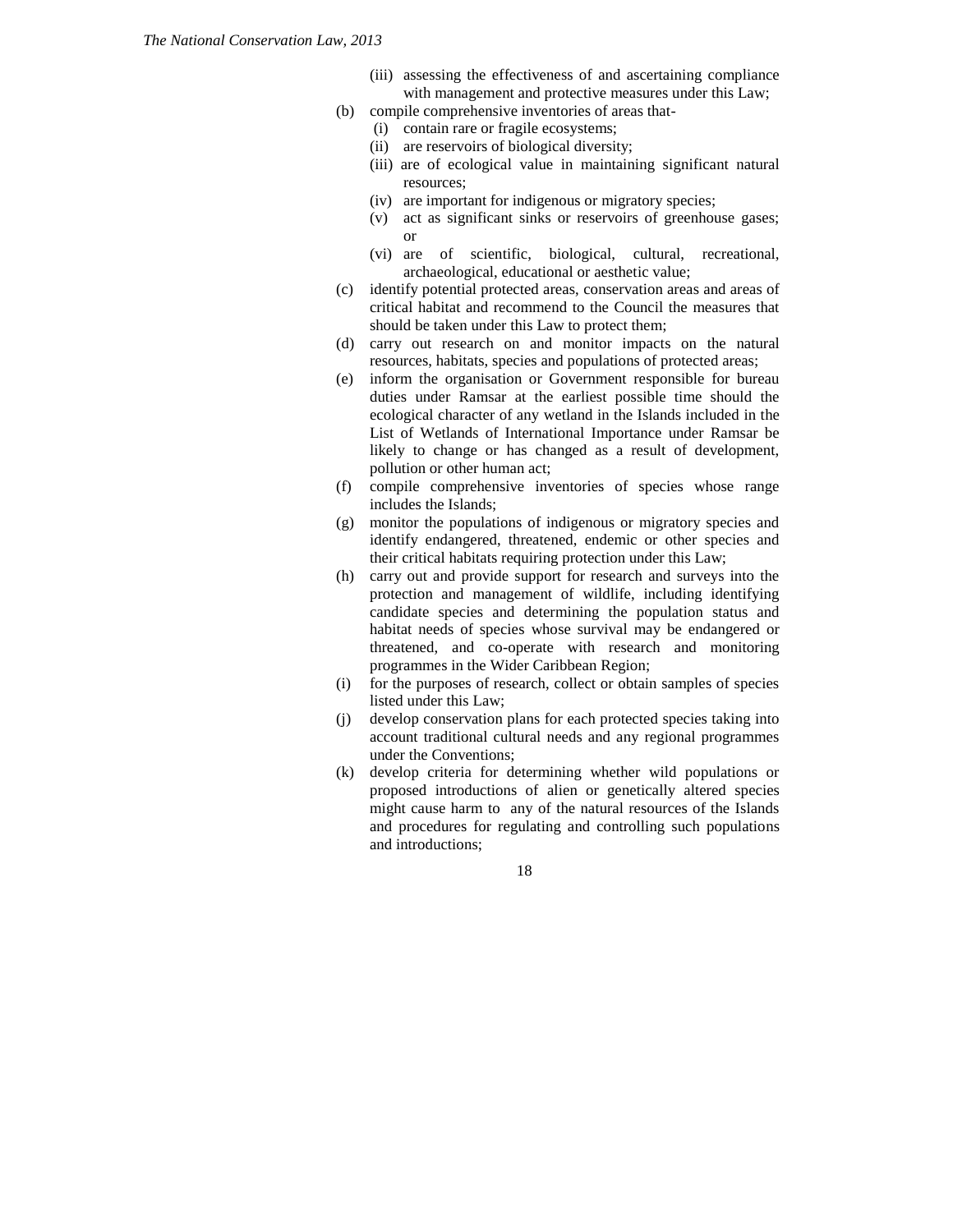- (l) where appropriate, nominate protected areas and protected species for inclusion on any applicable regional or international lists maintained pursuant to any of the Conventions;
- (m) supervise and be responsible for the work of the conservation officers and conservation wardens;
- (n) keep the Ministry and the Secretariat of the Migratory Species Convention informed of those species listed in Appendix I or II to the Convention whose range includes any part of the Islands and, at least six months prior to each ordinary meeting of the Conference held pursuant to the Convention, on the measures being taken to implement the provisions of the Convention for those species; and
- (o) make such periodic reports as may be required by the Climate Change Convention describing the steps taken or envisaged to implement the Convention.

(3) The Director, whenever necessary, shall carry out his functions in consultation with entities, government agencies, representatives of districts and advisory committees.

## **PART 3-CONSERVATION OF LAND**

7. The Cabinet may, after consultation with the Council and adjoining land owners, by order designate any area of Crown Land or Cayman waters as a protected area in accordance with this Law.

Designation of protected area

8. (1) A protected area shall have one or more of the following purposes or objectives-

- (a) to conserve, maintain and restore habitats and their associated ecological systems critical to the survival and recovery of species which are endangered, threatened, endemic or migratory species or of special concern for any other reason;
- (b) to conserve, maintain and restore examples of representative or unique ecological systems and their physical environment of adequate size to ensure their long-term viability and to maintain biological and genetic diversity;
- (c) to conserve, maintain and restore the productivity of ecological systems and natural resources that provide economic or social benefits or are important for the protection and maintenance of life-support systems, including air and water and other ecological processes;
- (d) to facilitate the regeneration of wildlife in areas of special concern;
- (e) to conserve, maintain and restore areas of special biological, scientific, recreational, archaeological, ecological, cultural,
	- 19

Purposes and objectives of a protected area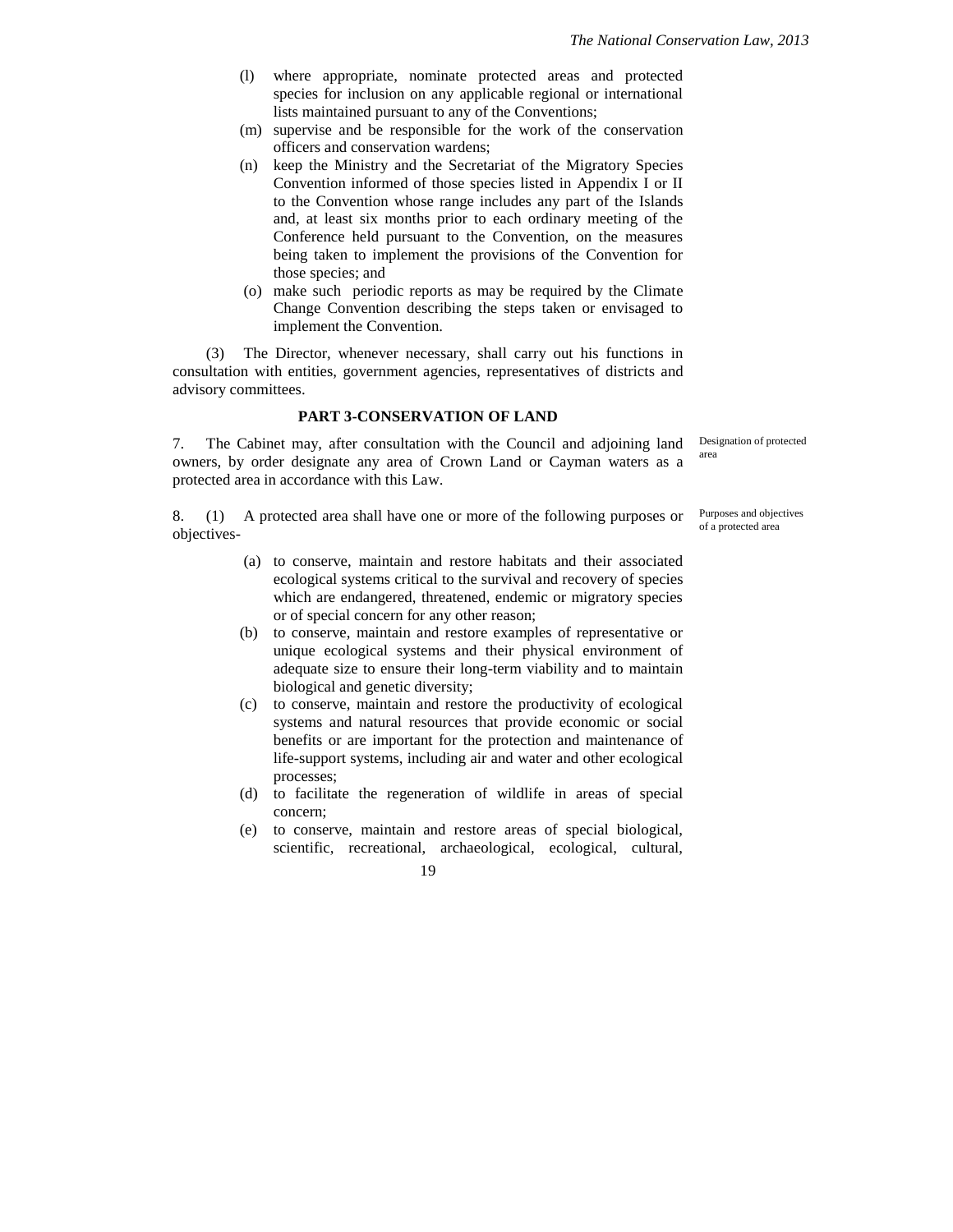educational or aesthetic value, including areas of special concern and areas whose ecological or biological processes are beneficial to the functioning of the ecosystems of the Wider Caribbean; and

(f) to encourage ecologically sound and appropriate use, understanding and enjoyment of the area.

(2) In addition to meeting one or more purposes and objectives in subsection (1), the selection of a protected area shall be based on a consideration of the following criteria-

- (a) naturalness;
- (b) biological diversity;
- (c) ecological importance;
- (d) biogeographic importance;
- (e) scientific importance;
- (f) international, regional or national significance;
- (g) the practical feasibility of protection and management; and
- (h) potential for nature tourism.

Procedure for designation

9. (1) A nomination of an area for protected status may be made by any person or organisation upon the submission to the Council of a proposal which shall contain the following information-

- (a) a description of the area in sufficient detail to plot its boundaries on a map or chart;
- (b) a statement of the reasons why the area should be selected for protection having regard to the purposes and objectives in section 8(1) and the criteria in section 8(2);
- (c) a description of any protected species or other species of special concern known to reside in or migrate through the area; and
- (d) any conservation problems known to be associated with the area and any special protective measures which may be required.

(2) A proposal under subsection (1) shall be received and evaluated by the Council and, for this purpose, the Council-

- (a) shall notify and consult with the proprietor of the area;
- (b) may consult such other persons or bodies as it thinks fit; and
- (c) may hold public hearings to assist it in the evaluation of the proposal.

(3) A notification under subsection (2)(a) shall be sent by the Council to the proprietor by registered mail to the address of the proprietor on the Land Register or at his last known address.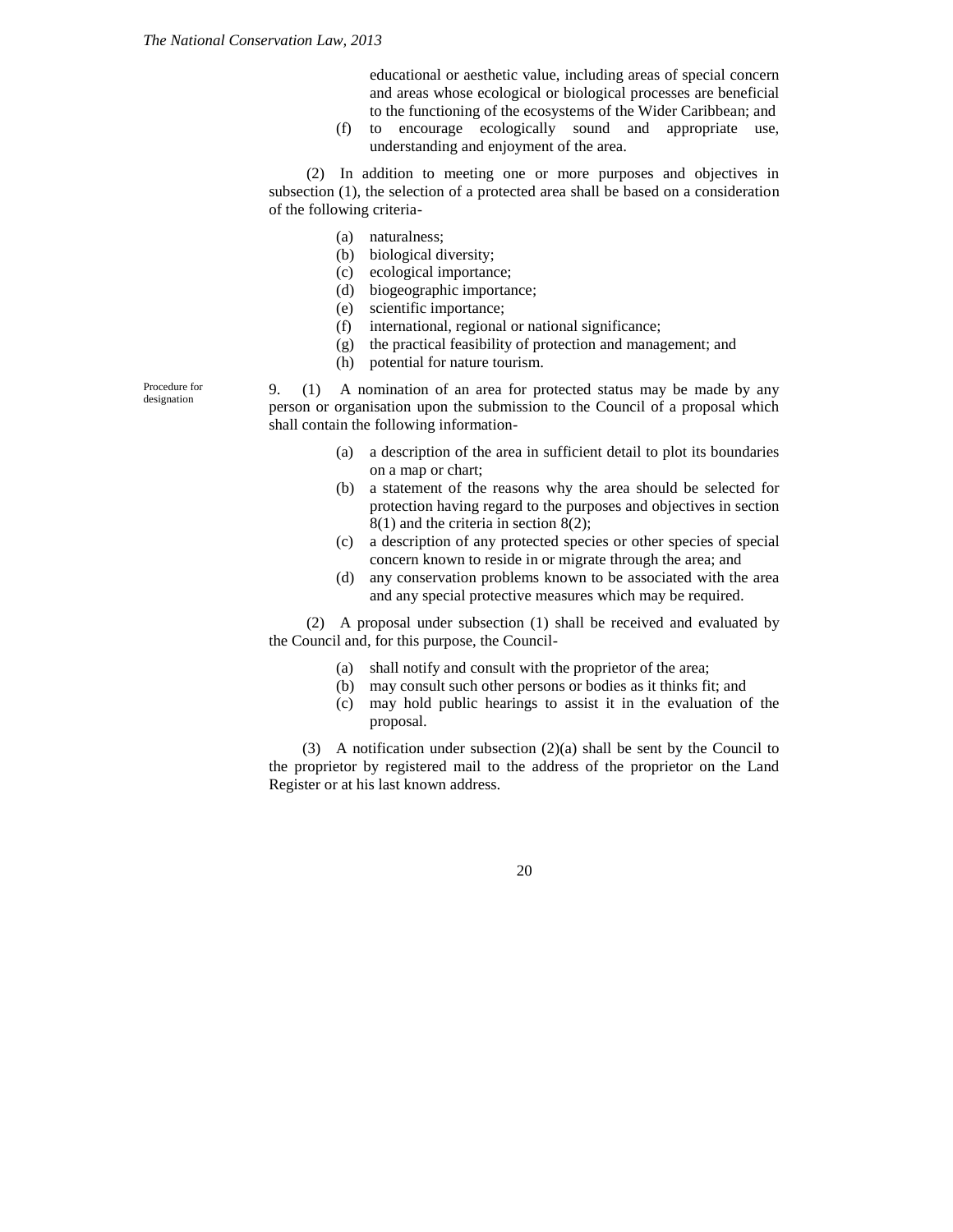(4) The Council shall determine whether the nominated area serves a purpose or objective specified in section 8(1), having regard to the criteria in section 8(2) and-

- (a) if the area is Crown land, whether to recommend to the Cabinet that a protected area order be made; or
- (b) if the area is not Crown land, whether to recommend to the Cabinet that the area be purchased by the Crown and a protected area order be made or a conservation agreement be made with the proprietor of the area.
- (5) Where-
	- (a) in accordance with subsection  $(2)(a)$ , a proprietor of an area is notified by the Council and the Council has consulted with him; and
	- (b) the proprietor of the area confirms in writing thereafter to the Council that he will not agree to his area being purchased by the Crown or that he will not enter into a conservation agreement with the Crown in respect of such area,

the Council shall not make a recommendation under subsection (4).

(6) The Council, before submitting a recommendation to the Cabinet to designate a protected area in accordance with a proposal, shall-

- (a) publish a notice of the proposal in at least two issues of a public newspaper circulating in the Islands in each of two consecutive weeks; and
- (b) notify and consult with the proprietors of any land contiguous to the area..

(7) A notice under subsection (6)(b) shall be sent by the Council to the proprietors by registered mail to the address of the proprietors on the Land Register or at their last known address.

- (8) The notice referred to in subsection (6) shall-
	- (a) identify the area concerned and explain the effects of the recommendation;
	- (b) specify a place or places, which shall include a place in the relevant district, where copies of the proposal may be inspected by the public; and
	- (c) state the address to which written objections or representations with regard to the recommendation should be sent.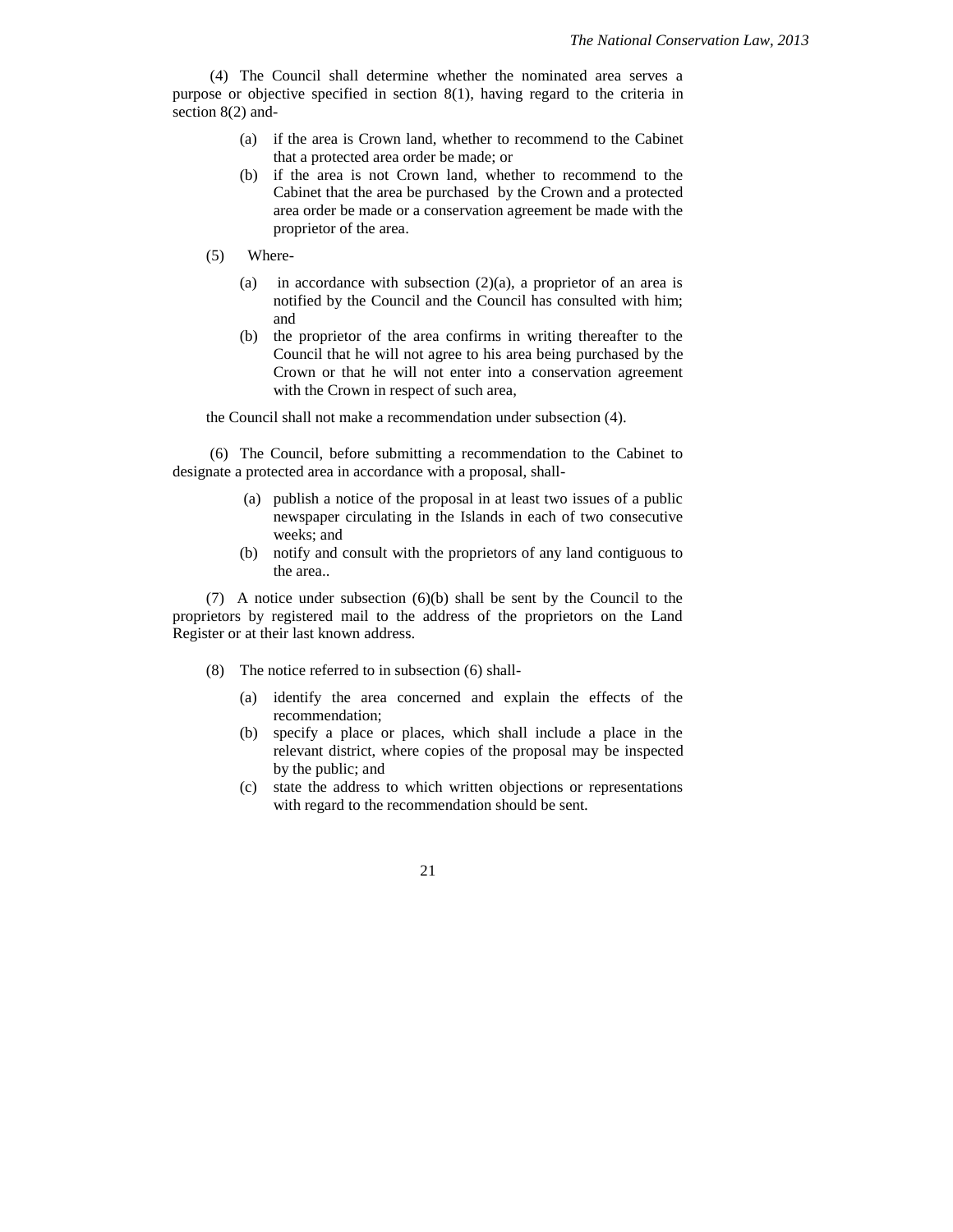(9) The Council shall take into account any written objection or representation with regard to the proposal received within ninety days of the date of the latest notice referred to in subsection (6), or such longer period as may be stated in the notice, and shall thereafter take one of the following steps-

- (a) submit the original proposal, together with copies of all written objections or representations, to the Cabinet;
- (b) amend the original proposal and re-advertise it in accordance with this section;
- (c) amend the original proposal and, provided the amendments are not substantial, submit the amended proposal, together with copies of all written objections or representations, to the Cabinet; or
- (d) withdraw the recommendation.

10. (1) A management plan shall be formulated and adopted for each protected area.

(2) The management plan for a protected area shall comply with the requirements set out in Schedule 3 and shall serve as a guide for all activities relating to the management, administration and conservation of the protected area to ensure that the purposes and objectives for which the area was established are met and maintained.

(3) The Director shall, as soon as practicable after a protected area has been designated and prior to any development that may have an adverse effect on the area, prepare a management plan for approval by the Council.

(4) The Director, before submitting a management plan to the Council, shall-

- (a) send copies of the plan to any entities or government agencies that may be affected by the plan; and
- (b) publish notice of the plan in at least two issues of a public newspaper circulating in the Islands in each week for a period of two consecutive weeks.

(5) The notice referred to in subsection (4) shall specify a place or places, which shall include a place in the relevant district, where copies of the management plan may be inspected by the public and state the address to which written objections or representations with regard to the plan may be sent within a period of twenty-eight days from the latest publication of the notice or such longer period as the notice may specify.

22

Management plan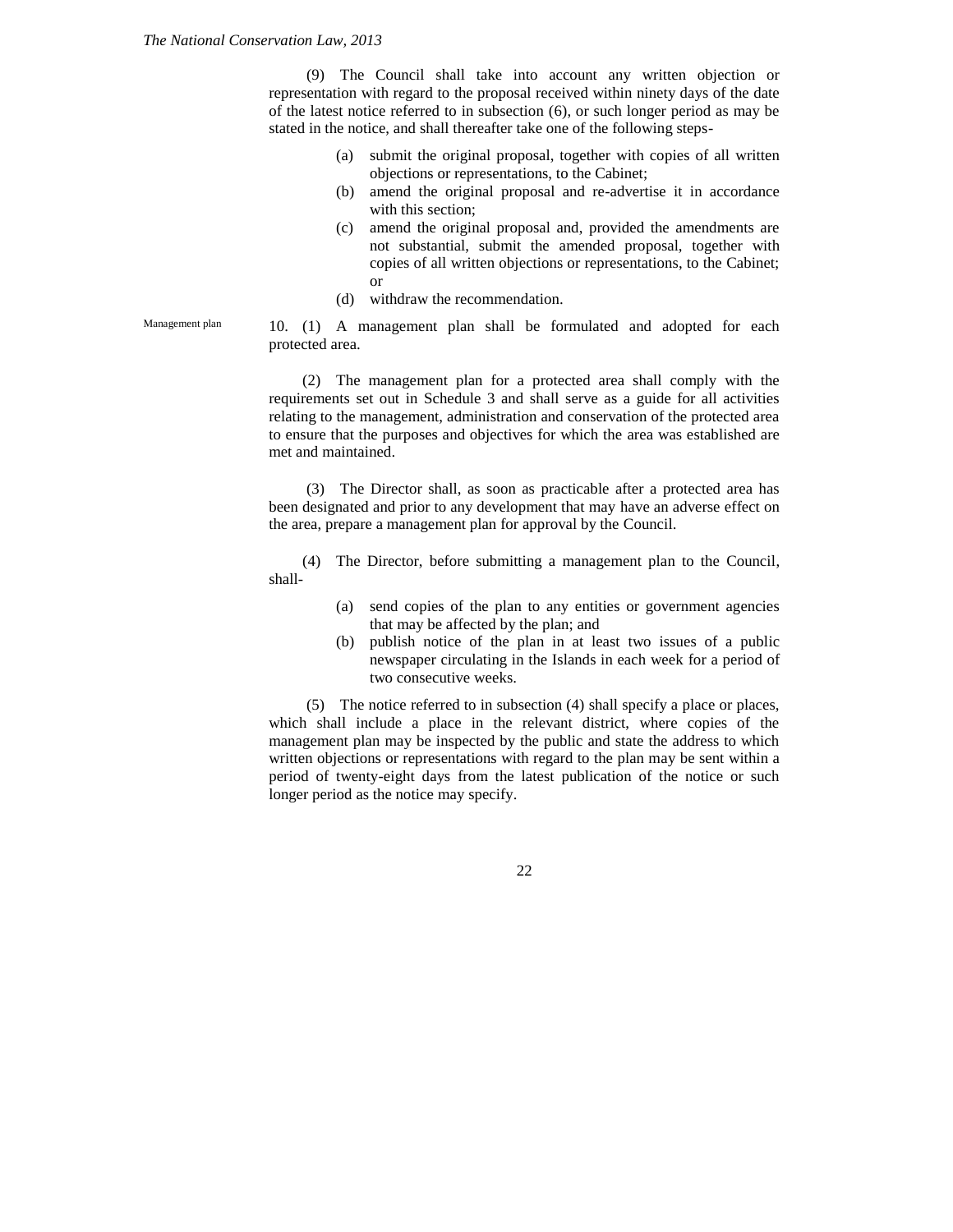(6) The Director shall take into account any written objections or representations with regard to the plan received in accordance with subsection (5) and may make such amendments to the plan as he thinks fit in the light of the objections and representations before referring it to the Council, together with copies of all the objections and representations, for confirmation.

(7) The Council shall submit the management plan, together with copies of all the written objections and representations received, to the Ministry for the approval of the Cabinet and shall not adopt the plan if, within a period of sixty days from the date of submission, the Council receives written notice from the Cabinet setting out reasons why the plan as submitted should not be adopted.

(8) Where a management plan is adopted in accordance with this section, the Council shall cause a notice to be published in the Gazette specifying the date upon which the management plan will come into force and the place where copies of the relevant management plan may be obtained by the public.

(9) A management plan shall be reviewed and revised by the Council at least once every five years and any proposed amendments shall be advertised and approved in accordance with the procedure set out in this Part for the adoption of a management plan.

Protective measures

and licensing, of activities within the protected area. (2) Without prejudice to the generality of subsection (1), directives made

11. (1) A management plan may contain directives consistent with the provisions of the plan for the prohibition or regulation, including management

under this section may-

- (a) prohibit or regulate the entry of persons, animals or vehicles;
- (b) prohibit or regulate vessels so far as may be consistent with rights of passage and navigation under international law;
- (c) prohibit or regulate any activity that is likely, individually or cumulatively, to harm or adversely affect a protected area or that is otherwise not compatible with the purposes for which a protected area was established;
- (d) prohibit or regulate the dumping or discharge of waste or other substances;
- (e) prohibit or regulate the taking of specimens;
- (f) prescribe measures to protect, conserve and restore natural processes and ecological systems within a protected area, including the protection of water lenses, water flow, seasonal wetlands, sinks, reservoirs, soil and subsoil integrity and the seabed;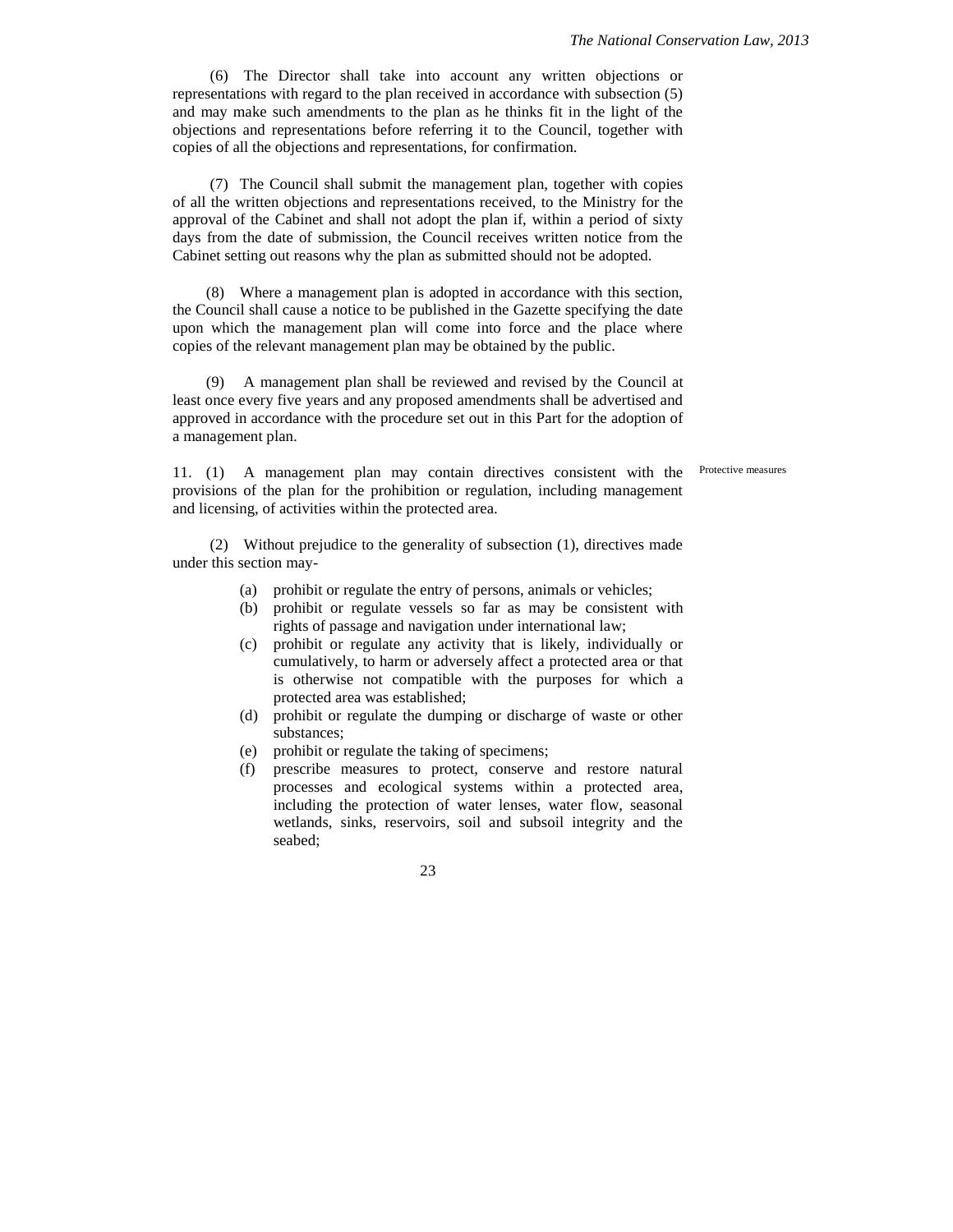- (g) prescribe measures to protect, conserve and restore wildlife populations;
- (h) prescribe the types of development that would be compatible with the purposes for which a protected area was established or prohibit or regulate any development, construction or building, including roads, public works or utility services, that might adversely affect a protected area;
- (i) prohibit or regulate any archaeological activity, including the removal, damage or disturbance of any object that could be considered an archaeological object;
- (j) prohibit or regulate any activity involving the exploration, exploitation or modification of the soil, subsoil integrity or the seabed;
- (k) impose fees for entry into or the use of a protected area or for any licence or permit for activities in a protected area; and
- (l) create zones within a protected area for the purpose of prohibiting, restricting or permitting specified activities within a particular zone.

(3) Until such time as a management plan has been adopted for a protected area, the Council may, on the advice of the Director, issue such interim directives as the Council considers to be urgently required to protect the area, including any of the measures set out in subsection (2).

(4) The Council shall report the making of an interim directive under subsection (3) to the Cabinet and the directive shall cease to have effect on the commencement of a management plan for the protected area concerned or at such earlier time as the Council or the Cabinet may direct**.** 

Changes in status of protected areas

12. (1) The Cabinet may, after consultation with the Council, and subject to subsection (2), by order, remove the designation of any land as a protected area by amending or revoking an order made under section 7.

(2) An order by the Cabinet under this section shall include reasons for removing the designation of any land as a protected area and may direct the Council to identify a similar area under section 9 to replace the area from which the designation has been removed where the Council has not already done so.

(3) The Council, during a consultation under this section and before making any recommendation, shall publish a notice of the intention to remove the designation in at least two issues of a public newspaper circulating in the Islands in each of two consecutive weeks.

(3) The notice referred to in subsection (2) shall-

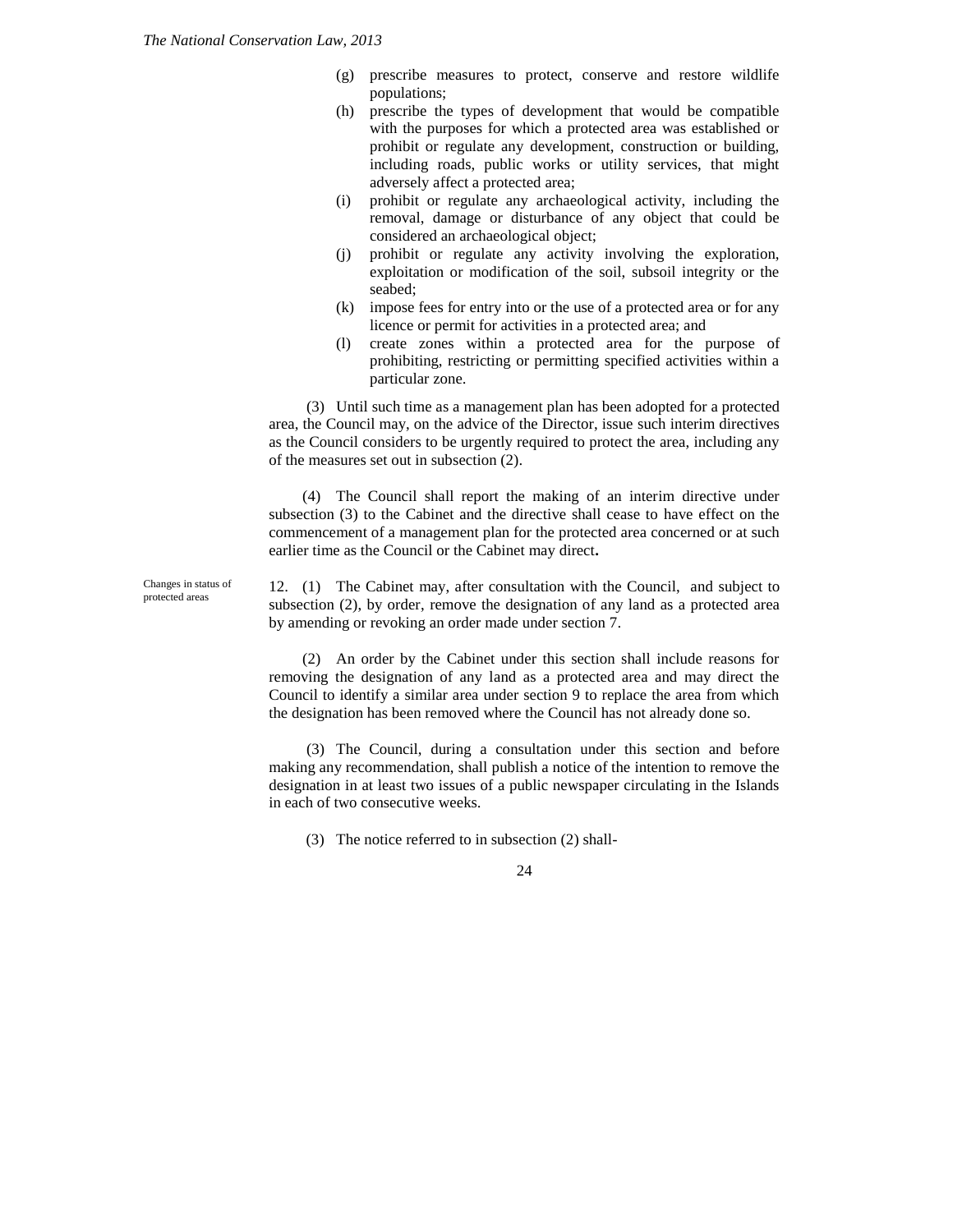- (a) identify the land concerned and explain the effects of the recommendation;
- (b) specify a place or places, which shall include a place in the district where the land is located, where copies of the proposal may be inspected by the public; and
- (c) state the address to which written objections or representations with regard to the consultation should be sent.
- (4) No order shall be made under subsection (1) unless-
	- (a) if the land is listed under any of the Conventions, such procedures as the Convention may require for any change in its status are followed; and
	- (b) the Council submits to the Cabinet its recommendations and all written objections and representations made under this section.

13. (1) An area, not being Crown land, which meets one or more of the purposes and objectives for a protected area set out in section 8 may, on the recommendation of the Council to the Cabinet, become a conservation area by agreement between the proprietor and the Cabinet.

- (2) An agreement made under subsection (1) shall-
	- (a) specify the management, administration, financial and enforcement responsibilities of the Cabinet and of the proprietor to ensure furtherance of the objectives for which the area was chosen as a conservation area;
	- (b) identify any regulations, directives or other restrictions on use that shall apply to the area; and
	- (c) specify such other measures as may be considered necessary and appropriate to ensure furtherance of the purposes and objectives for which the area was selected as a conservation area.

Conservation agreements

14. (1) A proprietor of land, in so far as he is legally capable of doing so, may, as part of an agreement under section 13 or in the interests of the conservation of any natural resources, covenant with the Cabinet, for such consideration as may be agreed, that the land be made subject, either permanently or for a specified period, to an easement or to a condition restricting the use or development of the land in such a way as may be specified in the agreement.

(2) A covenant under subsection (1) entered into by a proprietor of a lease shall be capable of existing only during the subsistence of the lease.

(3) Subject to subsection (2), the Cabinet shall have the power to enforce the covenant referred to in subsection (1) against persons deriving title from the

25

Conservation areas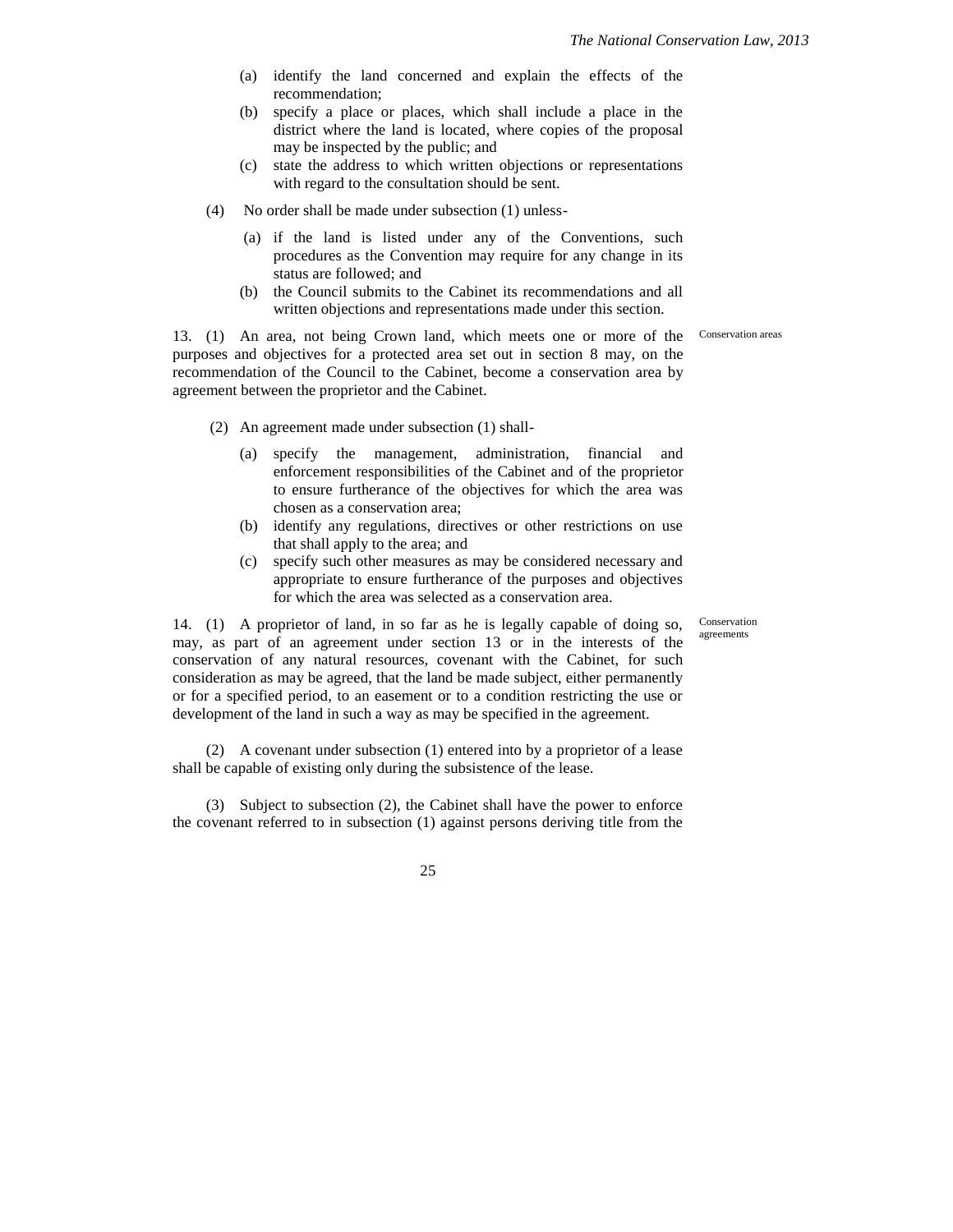(2004 Revision)

proprietor as if the Cabinet owned adjoining land and the covenant had been expressed to be for the benefit of that adjoining land.

(4) An easement or a condition restricting the use or development of land contained in an agreement under this section shall, on presentation to the Registrar, be noted in the incumbrances section of the Land Register of the land or lease burdened by it as if it were an easement or restrictive agreement referred to in Division 5 of the Registered Land Law (2004 Revision) and had been expressed to be for the benefit of adjoining land.

## **PART 4-CONSERVATION OF WILDLIFE**

15. The species of wildlife listed in Parts 1 and 2 of Schedule 1 are protected species under this Law. Protected species

16. (1) Subject to the following provisions of this section, the Council, with the approval of Cabinet, may make by order such modifications to Schedule 1 as it considers necessary or desirable for any of the following purposes- Listing procedure

- (a) in the case of Part 1, to list-
	- (i) all endangered or threatened species listed for the time being in Annex I or II to SPAW or Appendix I or II to the Migratory Species Convention whose range includes the Islands; and
	- (ii) all other species which, having regard to the considerations in subsection (4), require protection under this Law at all times; and
- (b) in the case of Part 2, to list species which, having regard to the considerations in subsection (4), require protection under this Law other than for such limited hunting or collecting of specimens as may be permitted by regulations or a conservation plan.

(2) Any person or organisation, at any time, may petition the Council to add a species to or delete a species from Schedule 1 or to list a species in a different Part of Schedule 1.

(3) A petition under subsection (2) shall be in such form and contain such information as the Council may specify.

(4) In determining whether any species should be listed in Schedule 1, the Council shall have regard to all material considerations including-

> (a) whether, on the best available information, the species appear to be in danger of extinction throughout part or all of its range and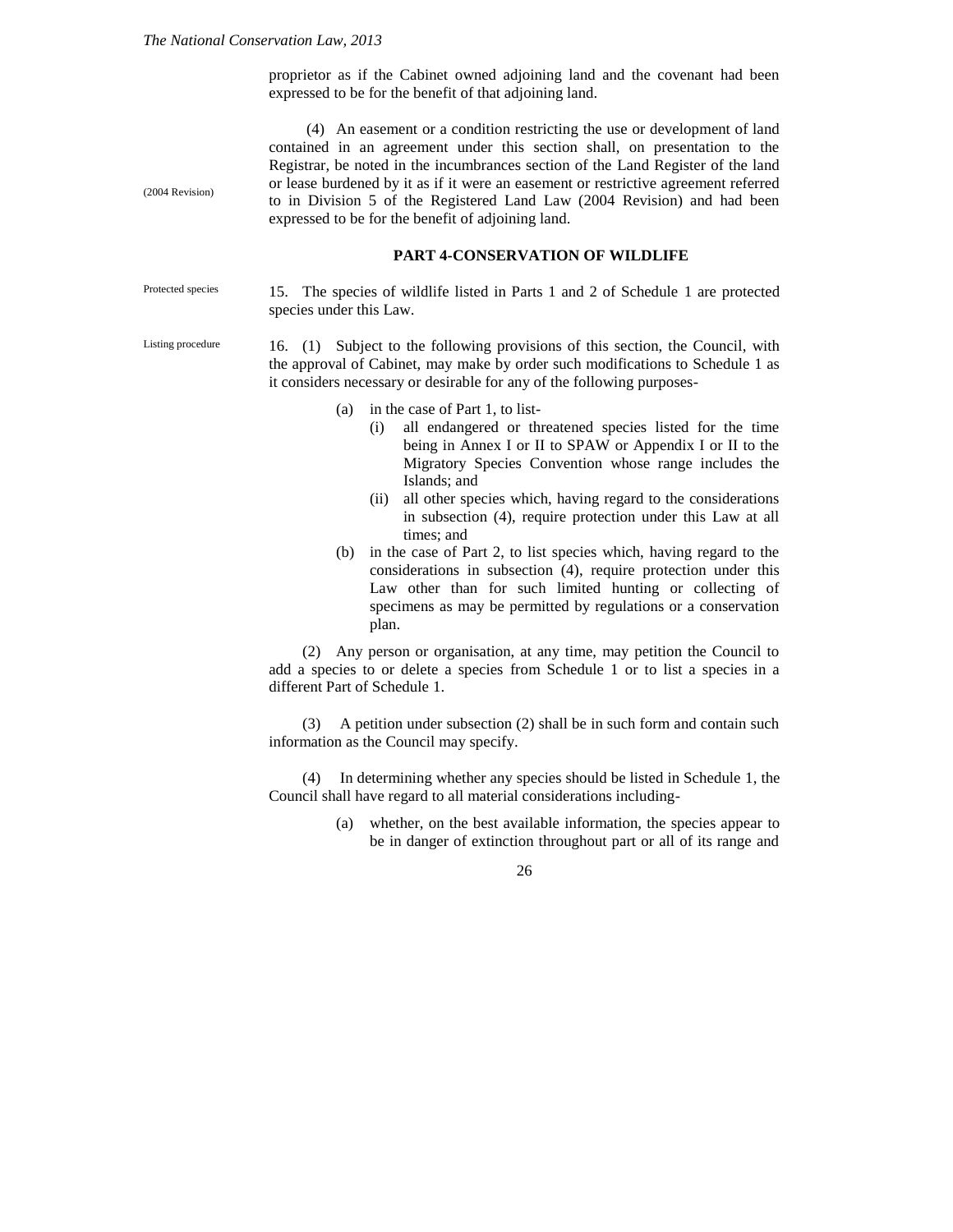unlikely to survive as a result of the continuation of factors jeopardising that species;

- (b) whether, on the best available information, the species-
	- (i) appear to be likely to become endangered in the foreseeable future if the factors causing its numerical decline or the degradation of its habitat continue to operate; or
	- (ii) appear to be rare and either potentially or actually subject to decline and possible endangerment and extinction;
- (c) whether the species-
	- (i) is of ecological significance;
	- (ii) is of biogeographic significance;
	- (iii) is of scientific significance;
	- (iv) is of national or regional significance;
	- (v) has potential for nature tourism;
	- (vi) is endemic to the Islands;
	- (vii) is of recreational significance;
	- (viii) is of cultural significance;
	- (ix) is of educational significance;
	- (x) is of aesthetic value; or
	- (xi) is of economic value; and
- (d) whether the species has been identified as requiring protection or other conservation measures by any competent intergovernmental or international agency or organisation or by any other country in the Wider Caribbean Region.

(5) If the Council determines that a candidate species should be protected under this Law, the Council, with the approval of Cabinet, shall list the species in the appropriate Part of Schedule 1.

(6) If the Council determines that a species should be deleted from Schedule 1 or listed in a different Part of Schedule 1, the Council shall-

- (a) publish notice of the proposal, with a summary of the reasons for it, in at least two issues of a public newspaper circulating in the Islands in each of two consecutive weeks; and
- (b) take into account any representations made within fourteen days of the date of the latest notice referred to in paragraph (a), or such longer period as may be stated in the notice, before deciding whether a directive removing the species from Schedule 1 or listing the species in a different Part of Schedule 1 should be made.

(7) If the Council determines not to accept the recommendation of a petition under subsection (2), it shall give written notice of its reasons to the person or organisation submitting the petition.

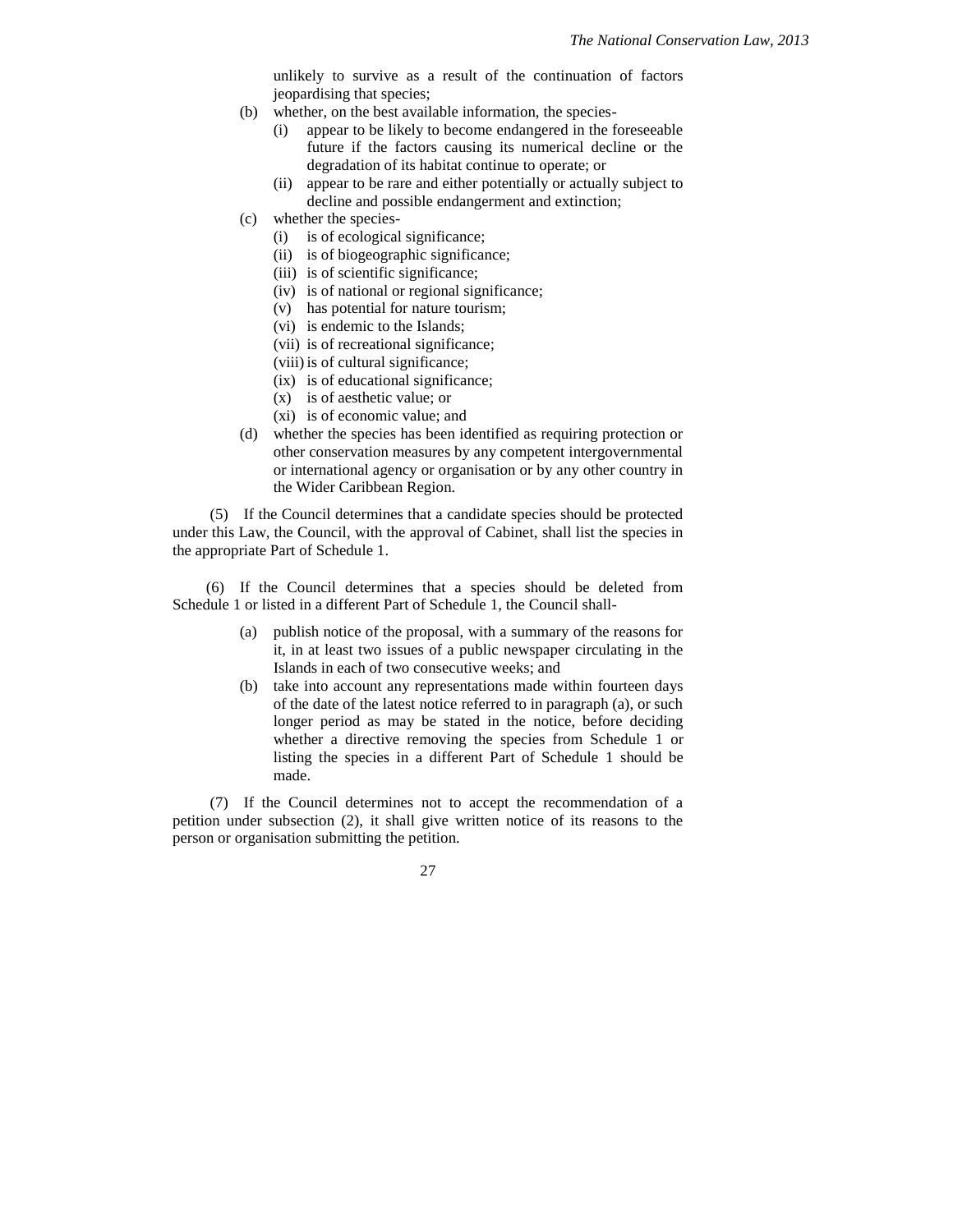(8) No order shall be made under subsection (1) deleting a species from Schedule 1 unless-

- (a) the Council certifies in writing that a significant reason exists to justify the order;
- (b) if the species is listed in Annex I or II to SPAW or Appendix I or II to the Migratory Species Convention, that the species has been de-listed in accordance with SPAW or the Convention as the case may be; and
- (c) the Council, having regard to the criteria in subsection (4) and all other material considerations, is satisfied that the order is reasonable.

(9) Until such time as an order is made under this section the Council may, on the advice of the Director, make such interim directives as may be urgently required for the immediate protection of the relevant species, including the prohibition of hunting or collecting of specimens and disturbance of its critical habitat.

(10) The Council shall report the making of an interim directive under subsection (9) to the Cabinet and the directive shall cease to have effect on the making of the order or at such earlier time as the Council or the Cabinet may direct.

17. (1) The Council shall formulate and adopt a conservation plan for each protected species whose range includes the Islands. Conservation plans

- (2) In formulating and adopting conservation plans, the Council shall-
	- (a) act in accordance with any directions given by the Cabinet; and
	- (b) give priority to threatened or endangered species that are at risk from development projects or other forms of economic activity or that would otherwise be most likely to benefit from such plans.

(3) Conservation plans shall set out the steps which the Council considers to be necessary to achieve the conservation and survival of the species and its critical habitat and shall include-

- (a) in the case of species listed in Part 1 of Schedule 1-
	- (i) objective, measurable criteria which, when met, would result in a determination that the species be removed from that Part of Schedule 1; and
	- (ii) estimates of the time required and the costs involved to carry out those measures needed to achieve such goals and to achieve any intermediate steps towards that goal; and
- (b) in the case of species listed in Part 2 of Schedule 1-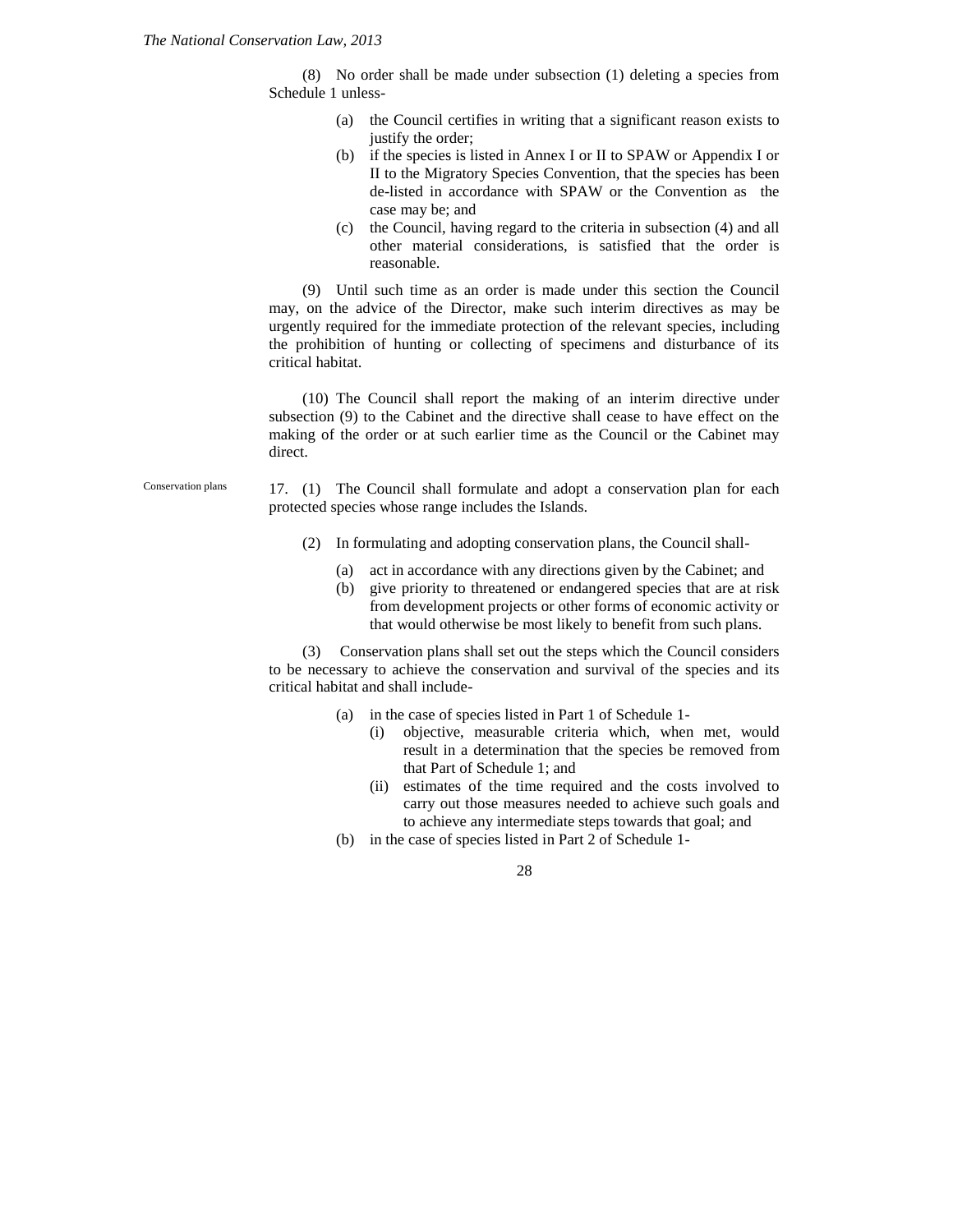- (i) a prohibition of all non-selective means of hunting or collecting specimens and of all actions likely to cause the local disappearance of the species or serious disturbance to any of its populations;
- (ii) where appropriate, the regulation of hunting or collecting specimens by reference to size, quantity, time of year or any other factor; and
- (iii) the regulation of the taking, possession, transport or sale of specimens.

(4) The Council, before adopting a conservation plan, shall publish notice of the plan in at least two issues of a public newspaper circulating in the Islands in each of two consecutive weeks and the notice shall-

- (a) identify the species concerned;
- (b) outline any proposed restrictions in the conservation plan on taking specimens;
- (c) specify a place where copies of the plan may be inspected by the public; and
- (d) state the address to which written objections or representations with regard to the plan should be sent.

(5) The Council shall take into account any written objections or representations with regard to the plan received within twenty-eight days of the date of the latest notice referred to in subsection (4), or such longer period as may be stated in the order, and may make such amendments to the plan as it thinks fit in the light of such objections or representations.

(6) The Council, after acting in accordance with the procedure in subsection (4), shall submit the conservation plan, together with copies of all the written objections and representations received, to the Ministry for the approval of the Cabinet and shall not adopt the plan if, within a period of sixty days from the date of submission, the Council receives written notice from the Cabinet setting out reasons why the plan as submitted should not be adopted.

(7) Until such time as a conservation plan has been adopted for a protected species, the Council may, on the advice of the Director, make such interim directives as may be urgently required for the immediate protection of that species, including the prohibition of hunting or collecting of specimens and disturbance of its critical habitat.

(8) The Council shall report the making of an interim directive under subsection (7) to the Cabinet and the directive shall cease to have effect on the adoption of a conservation plan for the species concerned or at such earlier time as the Council or the Cabinet may direct.

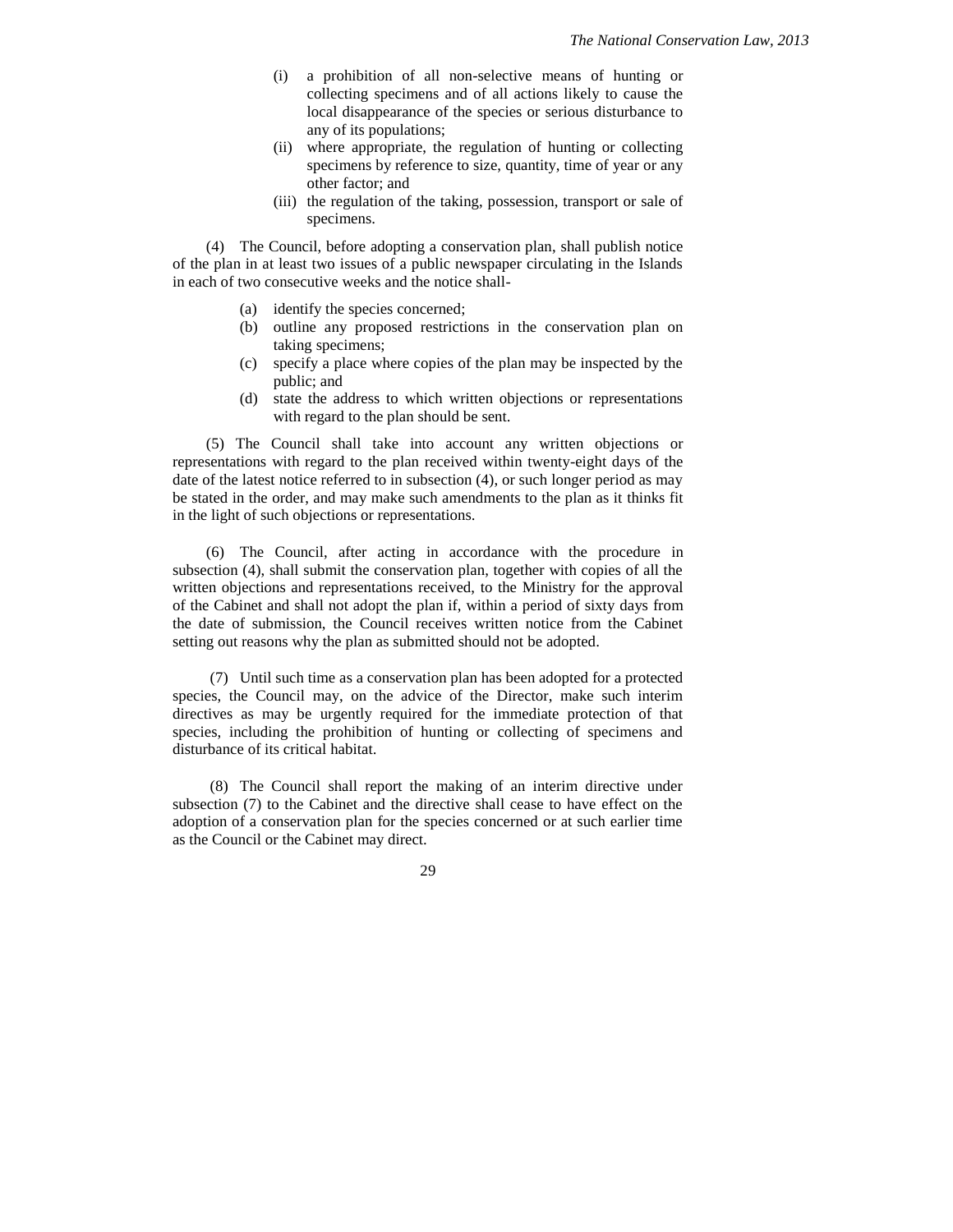(9) Where a conservation plan is adopted in accordance with this section, the Council shall cause a notice to be published in the Gazette specifying the date upon which the conservation plan will come into force and the place where copies of the relevant management plan may be obtained by the public.

18. (1) The Council shall determine whether each protected species is also listed under SPAW and the Migratory Species Convention and, if not, whether any regional or international co-operation and assistance is desirable for the protection and recovery of the species, in which case the Council, with the approval of Cabinet, shall submit a nomination for listing under the Conventions as may be appropriate. (2) Within ninety days from the listing of a species in the Annex to SPAW or the Appendices to the Migratory Species Convention that is not a protected species and for which a legally effective reservation has not been entered on behalf of the Government, the Council shall determine- (a) whether the range of the species includes any part of the Islands; and (b) if so, whether there exists any permit or licence that authorises the taking of the species in the Islands. (3) Within thirty days of any determination under subsection (2) that the range of the species includes the Islands, the Council, with the approval of Cabinet, shall by Order add the species to Schedule 1 as follows- (a) if the species is listed in Annex I or II to SPAW or Appendix I or II to the Migratory Species Convention, the species shall be added to Part 1 of Schedule 1; (b) if the species is listed in Annex III to SPAW, the species shall be added to Part 1 or 2 of the Schedule if the Council considers this appropriate; and (c) in either case, the Council shall thereupon cancel any existing permit or licence relating to the species that is incompatible with its protected status. (4) For any species deleted from the Annexes to SPAW or the Appendices to the Migratory Species Convention, the Council shall undertake a review of the status of the species in the Islands, having regard to the considerations in section 16(4), to determine whether the species should also be deleted from Schedule 1. 19. In order to help prevent a species from becoming endangered or threatened, International measures Preventative measures

the Council may-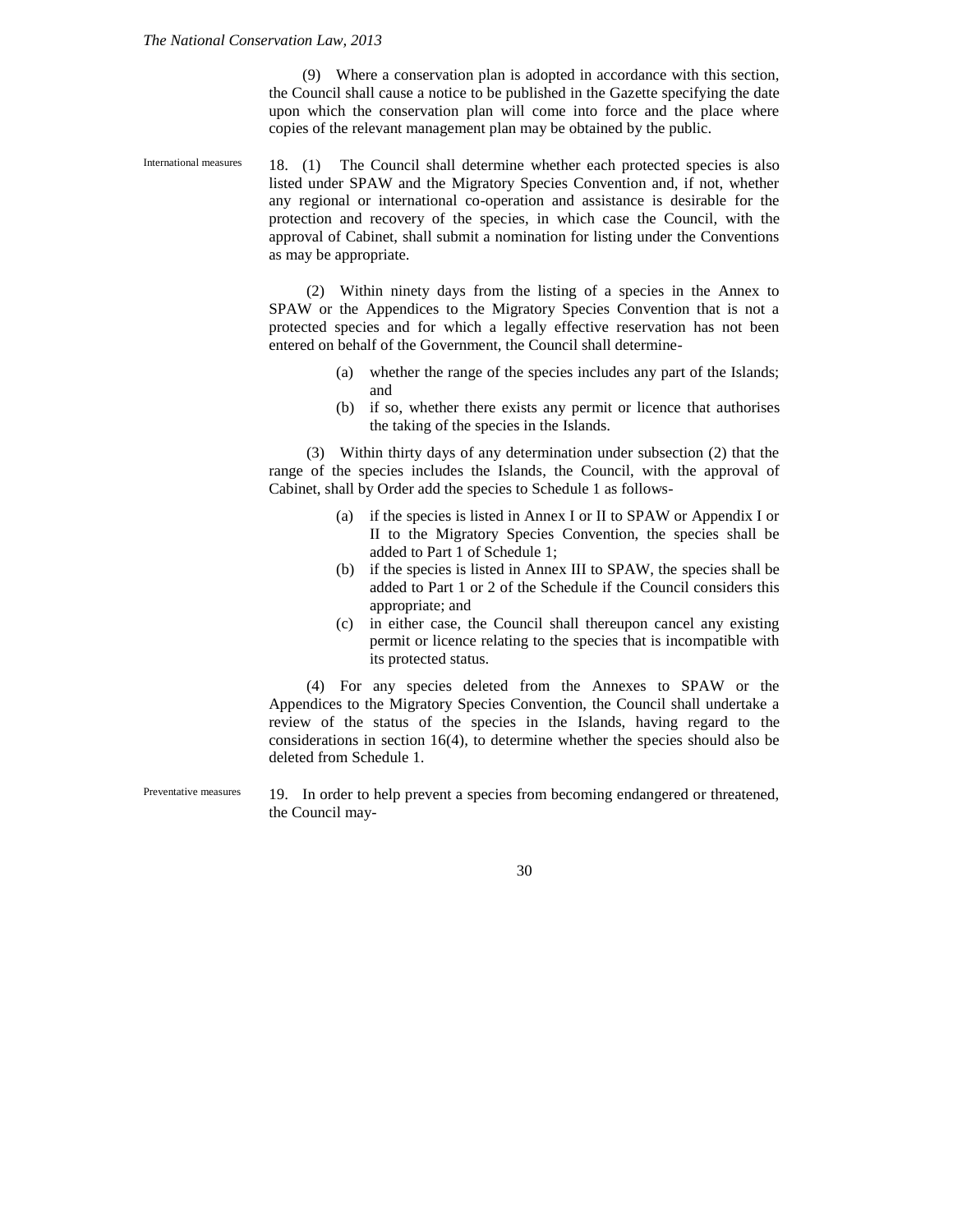- (a) identify any species whose numbers appear to the Council to be in decline;
- (b) prescribe an optimal population level for the species;
- (c) refuse to issue permits or licences for the taking of the species or for activities that are likely to have a negative impact on the species or its critical habitat unless there is a prior determination by the Council that the activity will not result in any reduction in the population of the species below the optimal level;
- (d) on a periodic basis, review the population status of the species and assess the adequacy of the previously established population level; and
- (e) develop and implement a conservation plan for any species whose population falls below optimal levels for the purpose of restoring the population to its optimal level.

## **PART 5-PERMITS AND LICENCES**

Permits

20. (1) Subject to subsection (6), the Council may, upon written application by any person and subject to this section, grant a permit to such person exempting him, subject to any limitations and conditions specified in the permit, from any of the provisions of this Law as may be specified in the permit.

- (2) The Council shall not grant a permit unless it is satisfied that-
	- (a) in the case of a permit authorising an activity in a protected area, the activity is compatible with any management plan for the area or that appropriate and enforceable conditions can be imposed to ensure such compatibility; or
	- (b) in the case of a permit authorising an activity with regard to a protected species or its critical habitat, the activity is compatible with any conservation plan for the species or that appropriate and enforceable conditions can be imposed to ensure such compatibility and that the activity will not jeopardise or put at risk any population of the species; and
	- (c) in the case of both paragraphs (a) and (b), that the activity authorised by the permit-
		- (i) is justified for scientific, educational or management purposes;
		- (ii) will help prevent significant damage to any critical habitat or crops; or
		- (iii) is justified for commercial sustainable harvesting as allowed under a relevant management or conservation plan.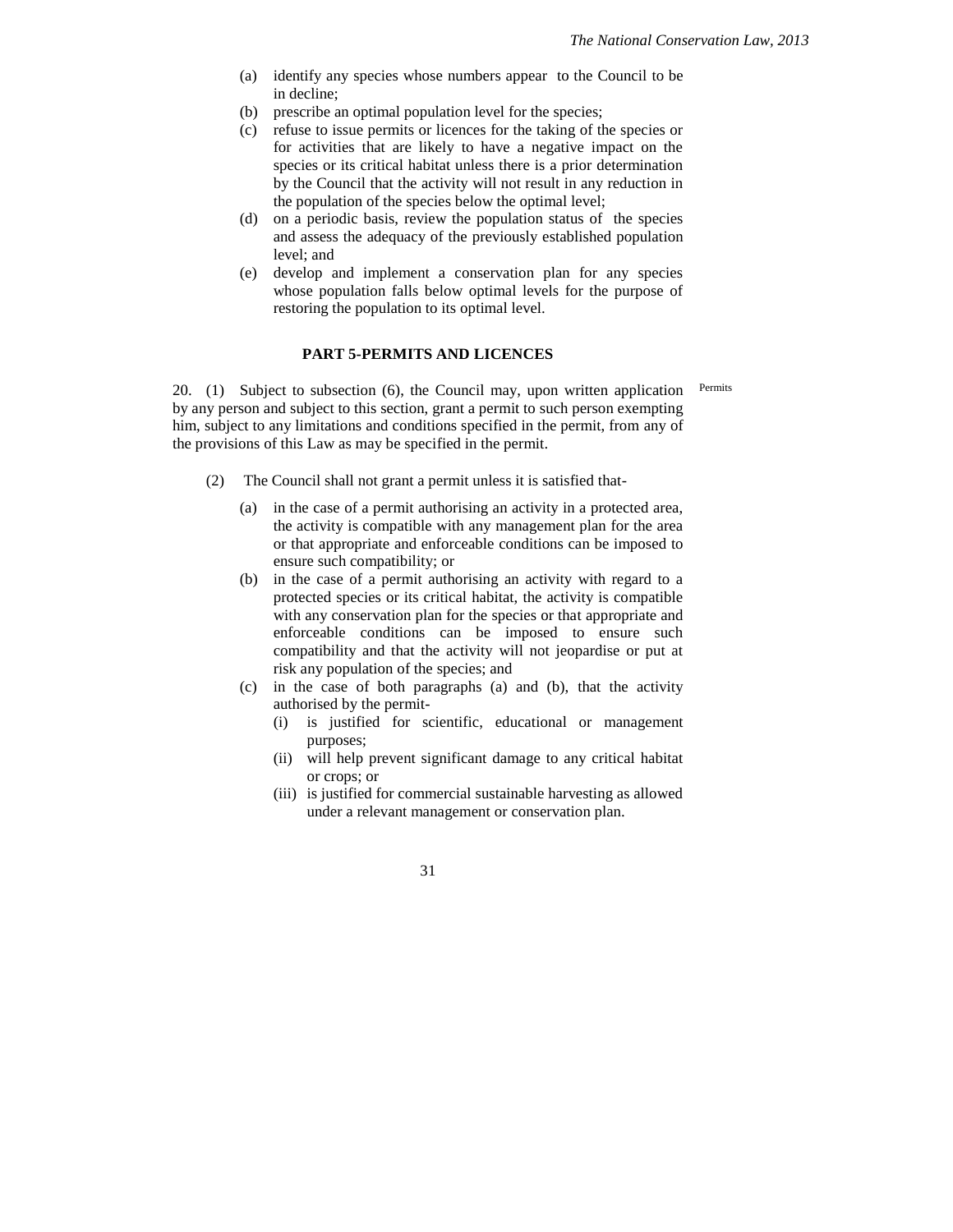(3) The Council may, as a condition of granting a permit and having regard to the potential damage to natural resources from the activity and the costs of remedying that damage, require the applicant to-

- (a) post a bond in a form acceptable to the Council in such amount as the Council may determine; and
- (b) pay a prescribed mitigation fee which shall be applied to the Fund.

(4) The Council shall report the details of any permit granted pursuant to subsection (1) relating to a Part 1 species in accordance with any applicable provisions of the Conventions and shall make available to the public copies of all relevant documents.

(5) Subject to sections 23 and 24, a permit shall be valid for such period not exceeding two years as may be specified in the permit.

(6) This section does not to apply to any activity relating to building, dredging or such other type of works in Cayman waters dealt with in section 21.

21. (1) Subject to this section, the Cabinet may, upon written application by any person who wishes to carry out any building, dredging or such other type of works in Cayman waters, grant a permit to such person exempting him, subject to any limitations and conditions specified in the permit, from any of the provisions of this Law as may be specified in the permit.

- (2) The Cabinet shall not grant a permit unless it is satisfied that-
	- (a) in the case of a permit authorising the works in a protected area, the works are compatible with any management plan for the area or that appropriate and enforceable conditions can be imposed to ensure such compatibility; or
	- (b) in the case of a permit authorising the works with regard to a protected species or its critical habitat, the works are compatible with any conservation plan for the species or that appropriate and enforceable conditions can be imposed to ensure such compatibility and that the activity will not jeopardise or put at risk any population of the species.

(3) The Cabinet may, as a condition of granting a permit and having regard to the potential damage to natural resources from the activity and the costs to remedy that damage, require the applicant to-

> (a) post a bond in a form acceptable to the Cabinet in such amount as the Cabinet may determine;

> > 32

Building, etc in Cayman waters-permits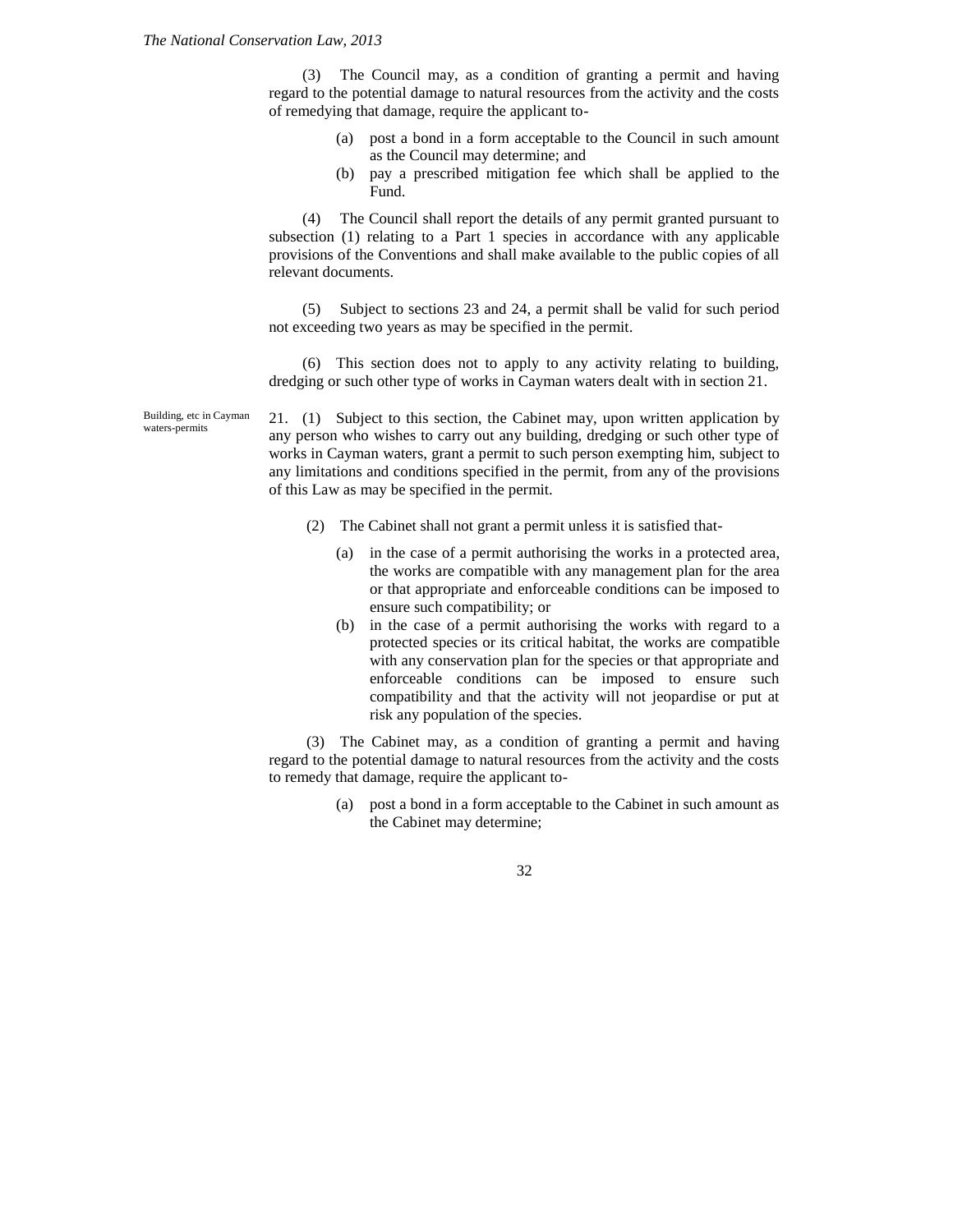- (b) pay a prescribed mitigation fee which shall be paid into the Fund; and
- (c) pay prescribed royalties which shall be paid into the executive revenue.

(4) The Cabinet shall report the details of any permit granted pursuant to subsection (1) relating to a Part 1 species in accordance with any applicable provisions of the Conventions and shall make available to the public copies of all relevant documents.

(5) Subject to sections 23 and 24, a permit shall be valid for such period not exceeding two years as may be specified in the permit.

(6) The Cabinet, in accordance with regulations, may delegate any of its functions under this section to the Ministry, Director or to the Council.

(7) Sections 23 and 24(1) to (3) shall apply to a permit under this section and for the purposes where the word "Council" appears it shall be substituted by the word "Cabinet".

22. (1) The Council may upon written application by any Caymanian grant a licence to him exempting him from any of the provisions of Part 4 of this Law to meet traditional or cultural needs if the Council is satisfied that- Licences

- (a) the hunting or collecting of a protected species will not be detrimental to the survival of that or any other protected species or its critical habitat;
- (b) the activity will not significantly reduce any population of a protected species; and
- (c) the activity will not have an adverse effect on the maintenance of a protected area or on any ecological process.

(2) A licence shall specify the name of the person who is permitted to engage in the activity and a description of the activity including-

- (a) the purpose of the activity and the place and times at which it may be carried out;
- (b) a complete description of the methods, materials and equipment that may be used in the activity; and
- (c) a limit on the number, size and type of specimens that may be hunted or collected under the licence;
- (d) the allowance for the purchase of new and replacement of parts on any and all equipment used to fulfil the purpose of the licence.

(3) The Council shall report the details of any licence granted pursuant to subsection (1) relating to a Part 1 species in accordance with any applicable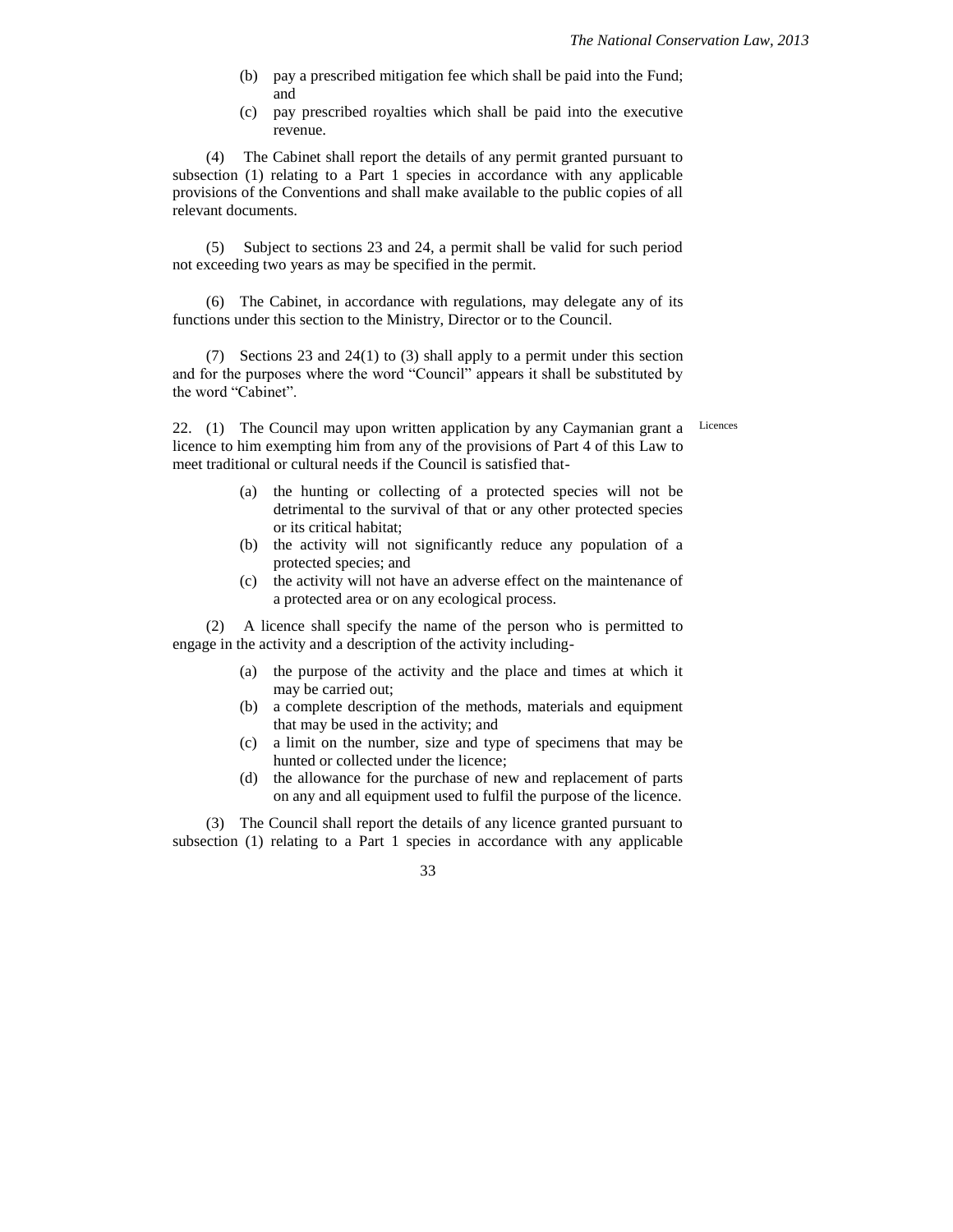provisions of the Conventions and shall make available to the public copies of all relevant documents.

(4) Subject to sections 23 and 24, a licence shall be valid for such period not exceeding two years as may be specified in the licence.

Issuing, renewal and amendment of permit and licence

23. (1) An applicant for a permit or a licence shall pay the prescribed fee and shall provide such information in connection with the application as the Council may require.

(2) A permit and a licence may be renewed from time to time in accordance with this section.

(3) An application for a renewal shall be made in writing to the Council and shall be accompanied by the prescribed fee.

(4) If the Council is satisfied that the applicant continues to meet the requirements for the issue of a permit or licence the Council shall renew the permit or licence.

(5) Subject to any directives of the Council setting out application periods for the renewal of a permit or licence, if an application for the renewal of a permit or licence has been made before the expiry of the permit or licence but has not been dealt with by the Council when the permit or licence is due to expire, the permit or licence continues in force until the application for renewal is dealt with and any renewal in such a case shall be taken to have commenced from the day when the permit or licence would have expired but for the renewal.

(6) If the Council considers that a permit or licence should be amended the Council shall give the holder of the permit or licence a written notice-

- (a) that sets out the proposed amendment;
- (b) states the reasons for the proposed amendment; and
- (c) invites the holder to show cause, within fourteen days, why the permit or licence should not be amended as proposed.

(7) The Council may amend the permit or licence if, after considering and having regard to all representations made within fourteen days, the Council considers the permit or licence should be-

- (a) amended in the manner set out in the notice under subsection (6); or
- (b) in some other manner.
- (8) The Council may amend a permit or licence by-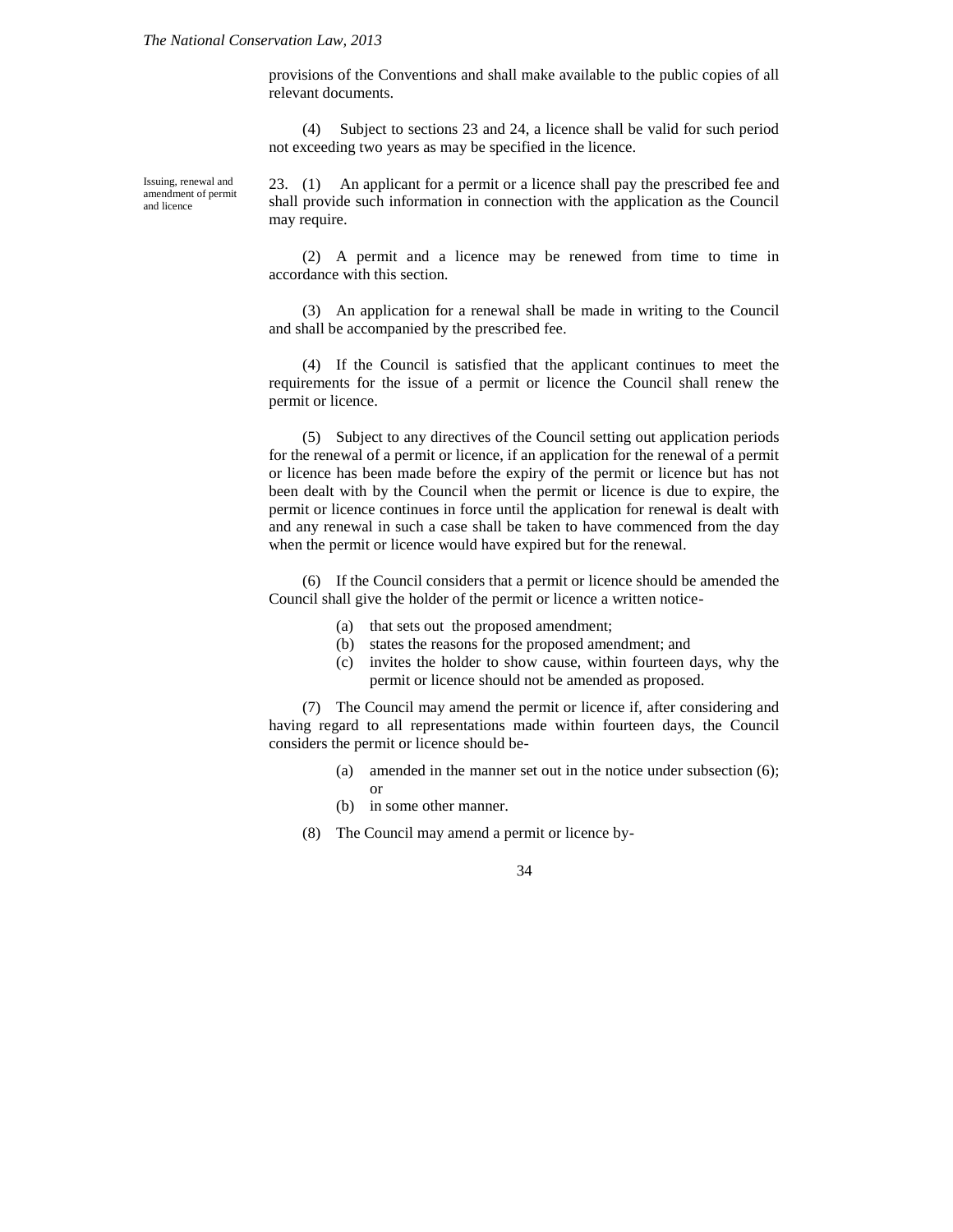- (a) varying the duration of the permit or licence;
- (b) varying, adding to or removing terms, conditions or limitations in the permit or licence; or
- (c) attaching conditions to the permit or licence.

(9) Where the Council amends a permit or licence it shall give the holder a written notice of the amendment and inform the holder that he may appeal such amendment under section 39.

(10) A person who fails to comply with a condition in a permit or licence commits an offence.

24. (1) The Council may suspend or revoke the permit or licence issued under section 20, 21 or 22 where-

Suspension or revocation of a permit or licence

- (a) the holder of the permit or licence has been convicted of an offence under this Law or the regulations;
- (b) the holder has failed to comply with any condition set out in the permit or licence; or
- (c) it is necessary, in the opinion of the Council, to do so for the proper management and protection of a protected area, a protected species or its critical habitat.

(2) If the Council proposes to suspend or revoke a person's permit or licence the Council shall give to the person notice in writing of the proposal and the Council's reasons for the proposal and shall invite the person to show cause why the Council should not proceed as proposed.

(3) A notice to show cause under subsection (2) shall state that within fourteen days of service of the notice, the holder of the permit or licence may make presentations in writing or otherwise show cause to the Council concerning the matter and the Council shall not determine the matter without considering any submissions or representations received within that fourteen day period.

(4) If the Council suspends or revokes a permit or licence under this section the Council shall give to the person notice in writing of the suspension or revocation and inform him that he may appeal such suspension or revocation under section 39.

#### **PART 6–ENFORCEMENT AND PENALTIES**

25. (1) For the purpose of carrying out and enforcing the provisions of this Conservation officers Law conservation officers shall be appointed in accordance with the Public (2013 Revision) Service Management Law (2013 Revision).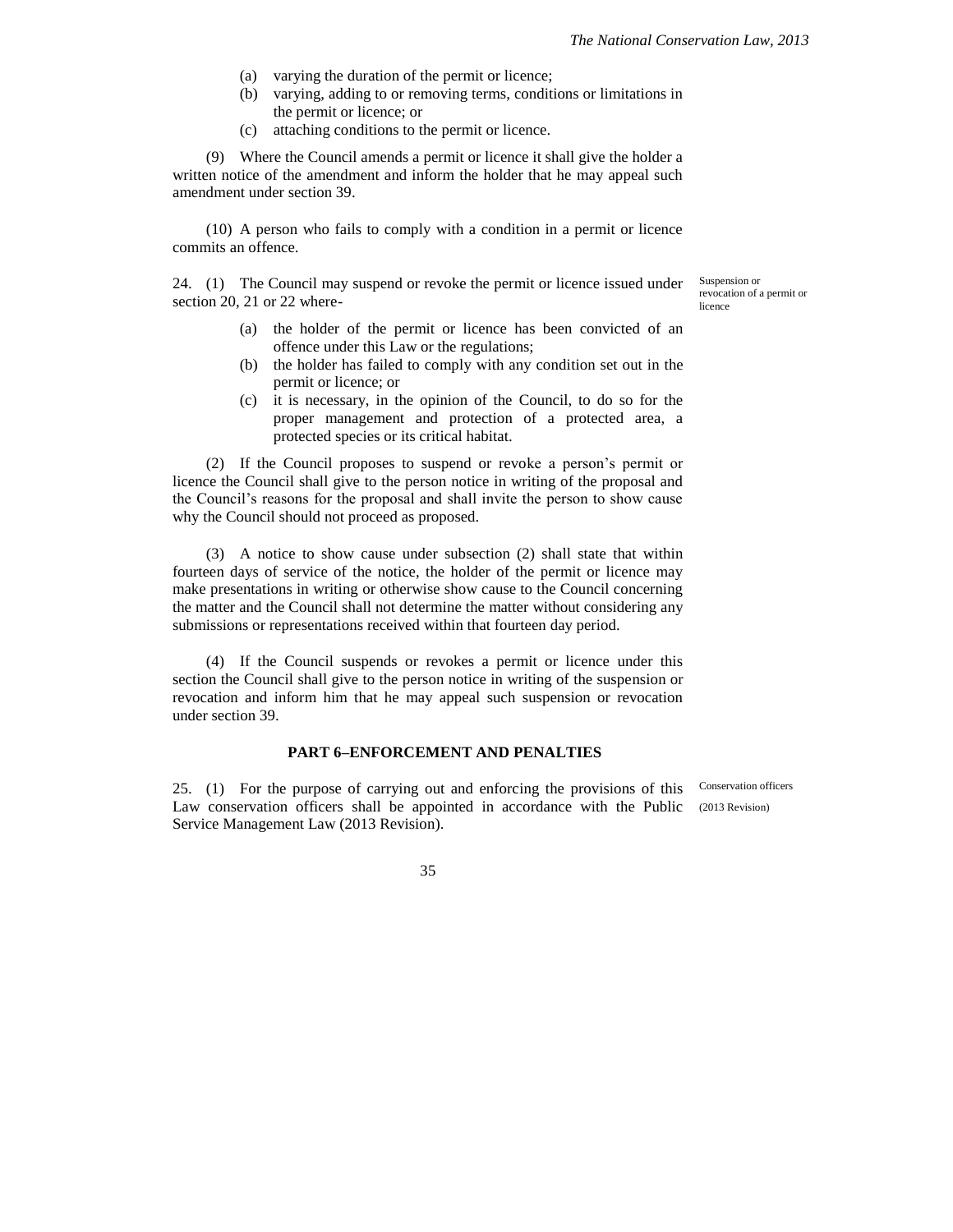(2) Conservation officers shall, for the purpose of performing their duties under this Law, have all the powers and immunities of constables acting generally in the ordinary course of their duty but shall not carry a firearm.

(3) Every constable and animal welfare officer shall, for the purpose of enforcing this Law, have all the powers of a conservation officer.

(4) A conservation officer, with the written authority of the Director given in accordance with directions of the Governor, may in the performance of his duties, carry such arms as may be specified in the written authority.

(5) A conservation officer shall be provided with a certificate of his appointment as conservation officer signed by the Chief Officer of the Ministry or his delegate and which bears a photograph of the conservation officer.

(6) A conservation officer shall, if requested to do so, produce his certificate for inspection to any persons in relation to whom the conservation officer is about to exercise, is exercising or has exercised a power under this Law.

(7) A certificate appearing to have been provided under this section is, without proof of the signature of the person who signed it or that person's authority to sign it, evidence of the appointment to which the certificate relates.

Powers of conservation officers

26. (1) If a conservation officer suspects on reasonable grounds that a person has committed or is committing an offence under this Law or the regulations, the conservation officer may, for the purposes of this Law and using such force as may be necessary for the purpose-

- (a) stop and search any person in any public place, Crown lands or protected area;
- (b) stop, detain and search, in any public place, Crown lands or protected area, any vehicle, boat or other conveyance in or upon which he has reasonable cause to suspect that there is any specimen in respect of which any offence against this Law or any regulations has been committed or in or upon which he has reasonable cause to suspect that there is any specimen, noxious substance, spear gun, trap, net cage or other article or equipment used in the commission of any such offence;
- (c) require to be produced and examined and take copies of any permit or other documents required under this Law;
- (d) with a warrant, enter and search any premises that the conservation officer reasonably suspects may contain evidence of the commission of an offence against this Law or any regulations; and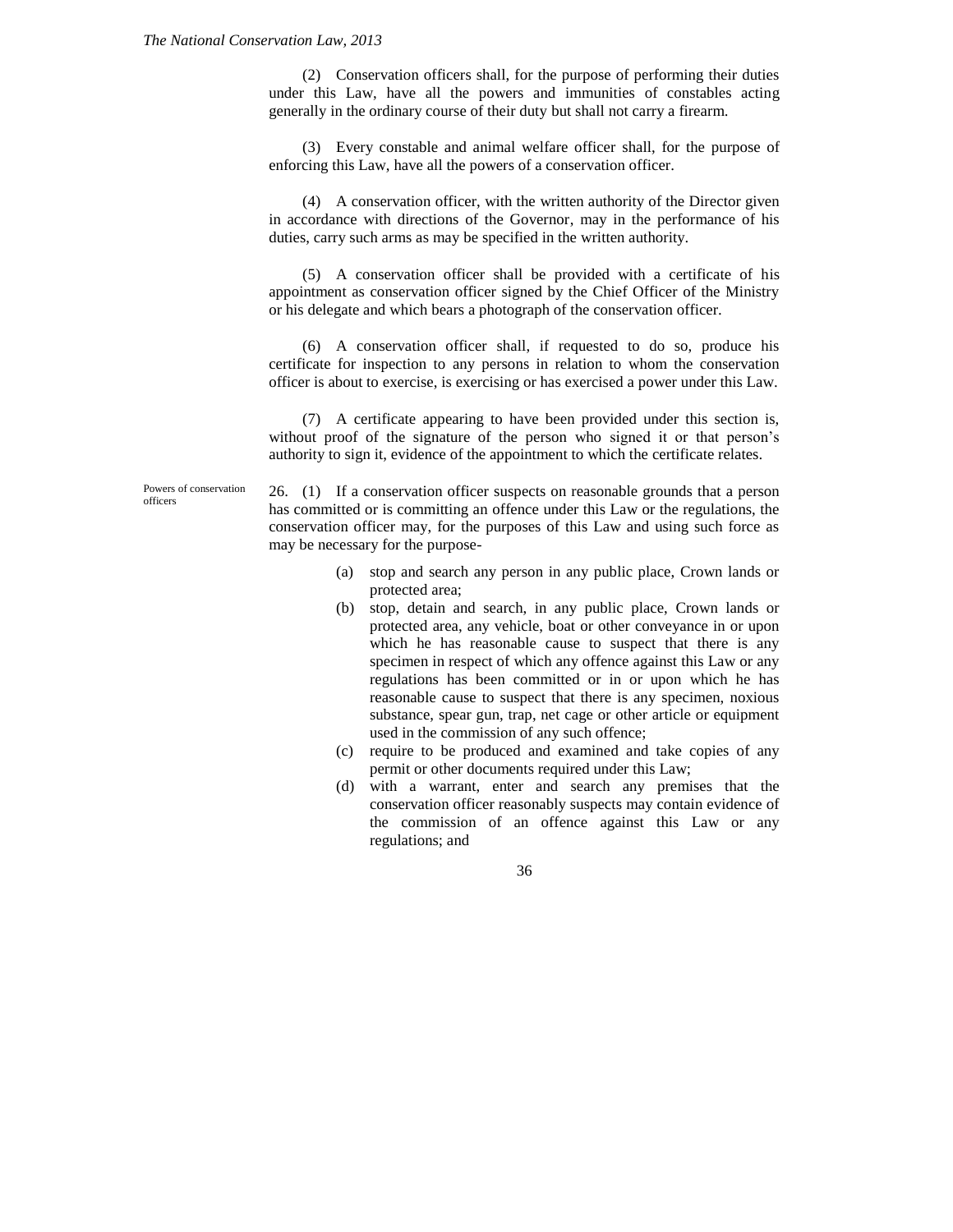- (e) without a warrant, and while in hot pursuit of a person whom the conservation officer reasonably suspects to have committed an offence against this Law or the regulations-
	- (i) enter and search any private premises including any dwelling house, garden, yard or other land that such suspected person has entered;
	- (ii) search any vehicle which has just entered onto such private premises and in which such suspected person may be found; and
	- (iii) search such suspected person while he is on such private premises.

(2) If a conservation officer is satisfied after exercising any of the powers of search under this section that there is reasonable evidence of an offence under this Law, he may arrest and detain any person suspected of the offence and seize any specimen, vessel, vehicle and any noxious substance, firearms, speargun, trap, net, cage and other article or equipment used in the commission of the offence.

(3) Where a person is arrested and detained under subsection (2) the provisions of the Police Law, 2010 which relate to arrests and detentions shall apply accordingly.

(4) Where a warrant to search any premises is required the conservation officer shall apply to the court or to a justice of the peace and the provisions of the Criminal Procedure Code (2013 Revision) which relate to search warrants shall apply accordingly.

(2013 Revision)

(5) The search of a person under this section shall be carried out by a conservation officer of the same gender as that person or, where such a conservation officer is not available, the search shall be carried out by a constable of the same gender of the person in the presence of the conservation officer.

(6) The power of search conferred by subsection  $(1)(e)$  is only a power to search to the extent that it is reasonably required for the purpose for which the power of entry is exercised.

(7) Where access to premises is denied, a conservation officer may break and enter those premises to gain access for the purpose of an arrest.

(8) Any person who assaults, obstructs, intimidates, refuses to give his name and address or gives a false name and address to, or gives any other false information to a conservation officer in the performance of his duties commits an offence.

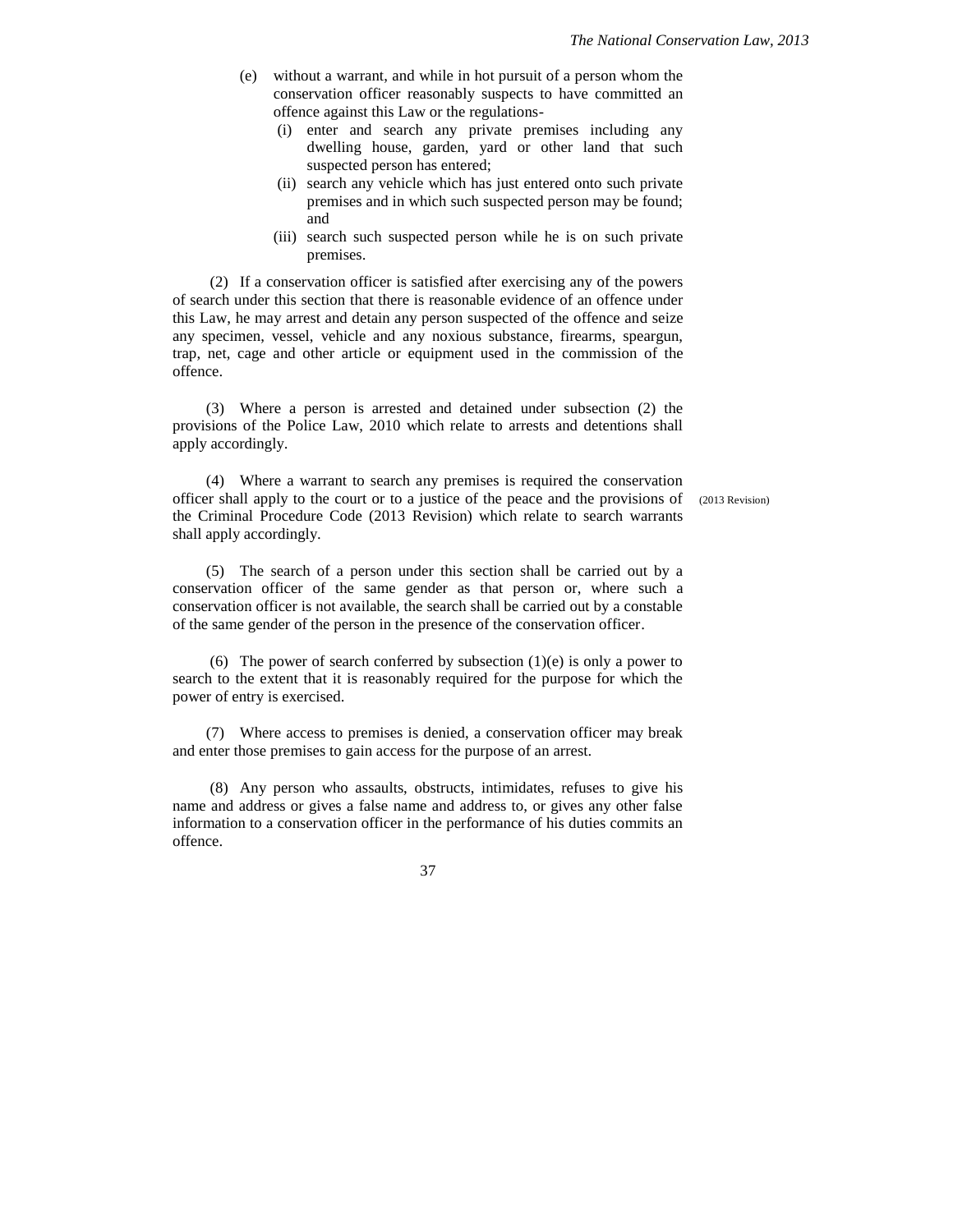#### *The National Conservation Law, 2013*

27. (1) Where a conservation officer seizes a specimen under this Law he may, after making a written inventory of the specimen seized- Seizure of specimen by

- (a) return such specimen to its natural habitat;
- (b) retain it for production in evidence to a court; or
- (c) dispose of it in any manner he considers expedient.

(2) The conservation officer shall submit the inventory made under subsection  $(1)$  to the Council and, in the case of a disposal under subsection  $(1)$ (c), he shall provide the Council with written details of such disposal.

(3) If a conservation officer disposes of a specimen in accordance with subsection  $(1)(c)$  by way of sale, the net proceeds of that sale shall be paid into the Fund.

(4) If a conservation officer disposes of a specimen in accordance with subsection (1) and-

- (a) it is later determined by a court that the specimen had not been caught due to the commission of an offence or had not been in the possession of any person in contravention of this Law; or
- (b) no proceedings are taken against the person in respect of the matter within six months of the seizure of the specimen,

the court may direct the Crown to return the specimen or, if that is not possible, to compensate the person from whom the specimen was seized or, where no proceedings are taken, the person, subject to the Limitation Law (1996 Revision), may apply in writing to the Council for the return of the specimen or for compensation therefor.

(5) The amount of compensation payable for the specimen shall be determined by agreement between the applicant and the Council or, if agreement cannot be reached within a reasonable time, by the summary court on the application of either the applicant or the chairman of the Council.

(6) The compensation payable under subsection (5) is the value of the specimen at the date of seizure.

28. (1) Where, pursuant to this Law a conservation officer seizes a vessel, vehicle and any noxious substance, firearms, speargun, trap, net, cage and other article or equipment reasonably suspected to have been used in the commission of an offence, the court may order either at the hearing or on application, that the item be returned to the person appearing to the court to be entitled to it or that it be disposed of otherwise in such manner as the court thinks appropriate.

38

(1996 Revision)

Seizure of items other than specimen by conservation officer

conservation officer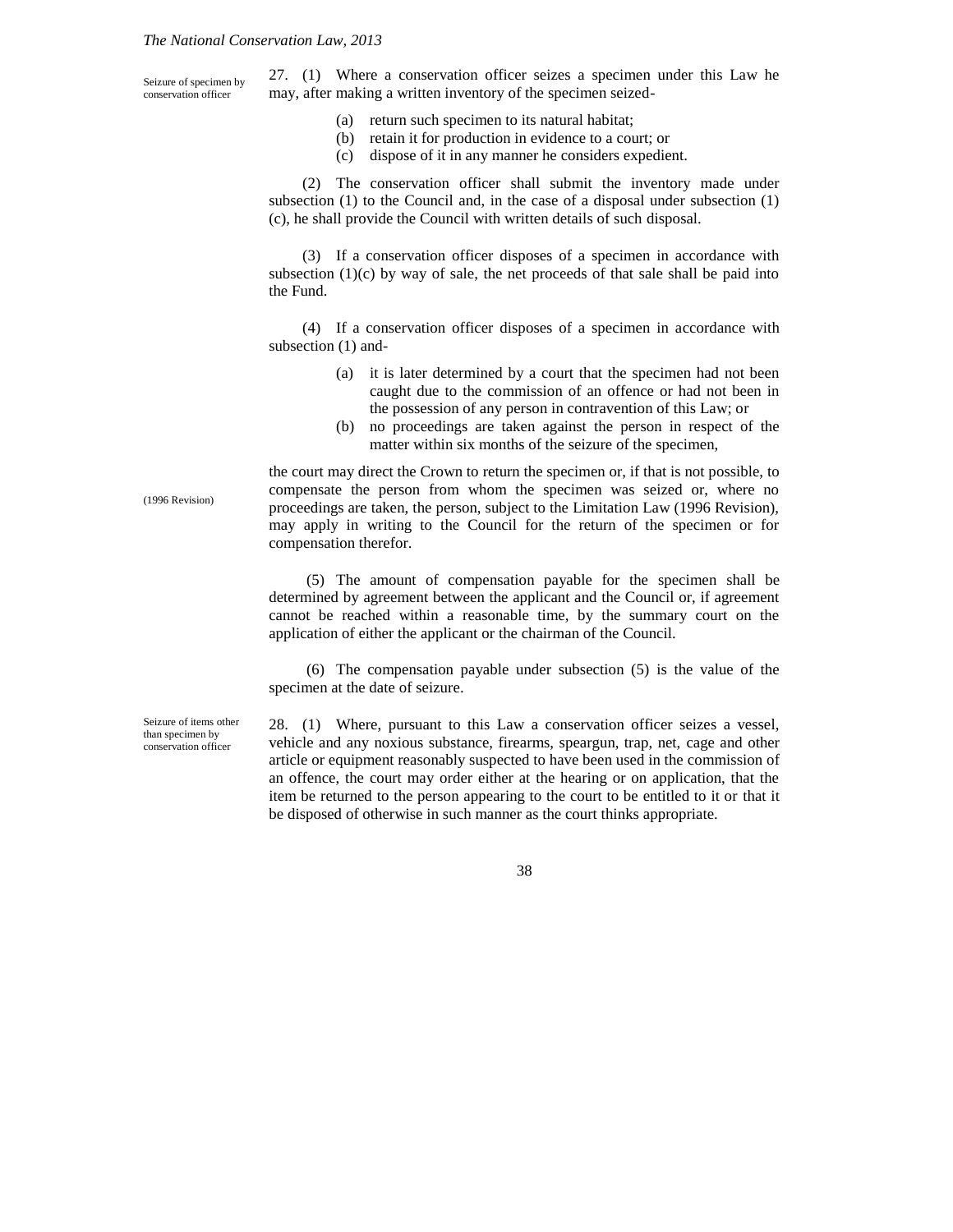(2) A conservation officer may, unless an order has been made under subsection (1), at any time return the item to the person from whom it is seized or may apply to the court for an order as to its disposal and a court may make any order that it might have made under subsection (1).

(3) If no proceedings are taken in respect of an offence relating to the item seized within six months after the seizure under this Law or, if proceedings are taken but no order for forfeiture is made, the item shall be returned to the person from whom it is seized.

(4) If no proceedings are taken in respect of an offence relating to the item seized within six months after the seizure under this Law or, if proceedings are taken but no order for forfeiture is made and the person from whom the item was seized cannot be located within a reasonable period of time, the conservation officer shall dispose of the item by way of sale or in such manner as he considers appropriate.

(5) Where a conservation officer disposes of an item in accordance with subsection (4) he shall submit a report of the disposal to the Council and if the item has been sold the proceeds of the sale shall be paid into the Fund.

29. (1) A person who has not been charged or who has not been found guilty of an offence under this Law and who alleges that he has suffered loss or damage as a result of the power of seizure, entry or other power conferred on a conservation officer by this Law may, subject to the Limitation Law (1996 Revision), apply to the Council for compensation for that loss or damage.

(2) Subsection (1) does not apply to compensation for any specimen or item for which a person has been compensated under section 27 or 28.

(3) The amount of compensation payable for the loss or damage shall be determined by agreement between the applicant and the Council or, if agreement cannot be reached within a reasonable time, by the summary court on the application of either the applicant or the chairman of the Council.

30. (1) The Director may, without prejudice to any other proceedings under this Law, issue an order in writing to any person-

- (a) who performs any act which would be an offence under this Law, or permits any other person to do so, requiring him to cease and desist the unlawful act forthwith or by such date as may be specified in the order;
- (b) who fails to comply with any condition attached to a permit or licence, requiring him to cease and desist the activity for which

39

Compensation for loss arising upon exercise of powers of conservation officer

(1996 Revision)

Cease and desist orders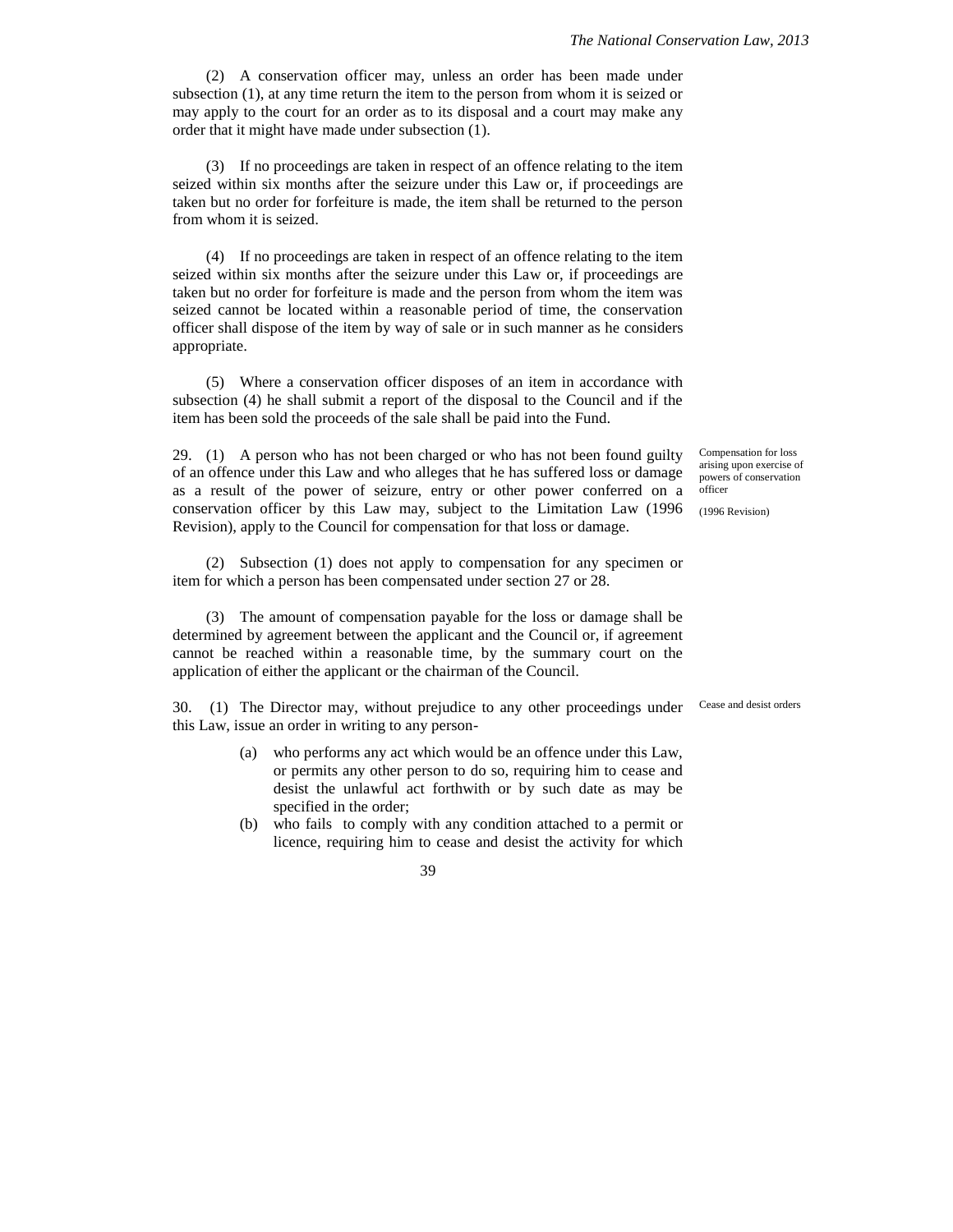the permit or licence was issued forthwith or by such date as may be specified in the order;

- (c) who fails to consult the Council pursuant to section 41(3), requiring him to cease and desist the action in respect of which the consultation was required forthwith or by such date as may be specified in the order; or
- (d) who fails to submit an environmental impact assessment within the time specified by the Council or who fails to comply with any condition or directive to which an environmental impact assessment is subject, requiring him to cease and desist the activity in respect of which the environmental impact assessment was required forthwith or by such date as may be specified in the order.

(2) Where the person to whom an order is issued under subsection (1) fails to comply with the order, the Director may take such steps as he considers appropriate to ensure the cessation of the activity to which the order relates.

(3) Where authorised by the Director pursuant to subsection (2), a conservation officer or constable may use such reasonable force as he may consider necessary for the purpose of ensuring compliance with the order.

(4) A person who fails to comply with a cease and desist order commits an offence.

Offences and arrests for offences under this Law generally

31. (1) A person who contravenes this Law commits an offence.

(2) Where a person is arrested for an offence under this Law, he is to be informed that he is under arrest and of the nature of the offence for which he is being arrested as soon as is practicable after his arrest.

(3) Where a person is arrested by a conservation officer, constable or animal welfare officer under this Law, subsection (2) applies regardless of whether the fact of the arrest is obvious.

(4) Nothing in this section is to be taken to require a person to be informed-

- (a) that he is under arrest; or
- (b) of the ground for the arrest,

if it was not reasonably practicable for him to be so informed by reason of his having escaped from arrest before the information could be given.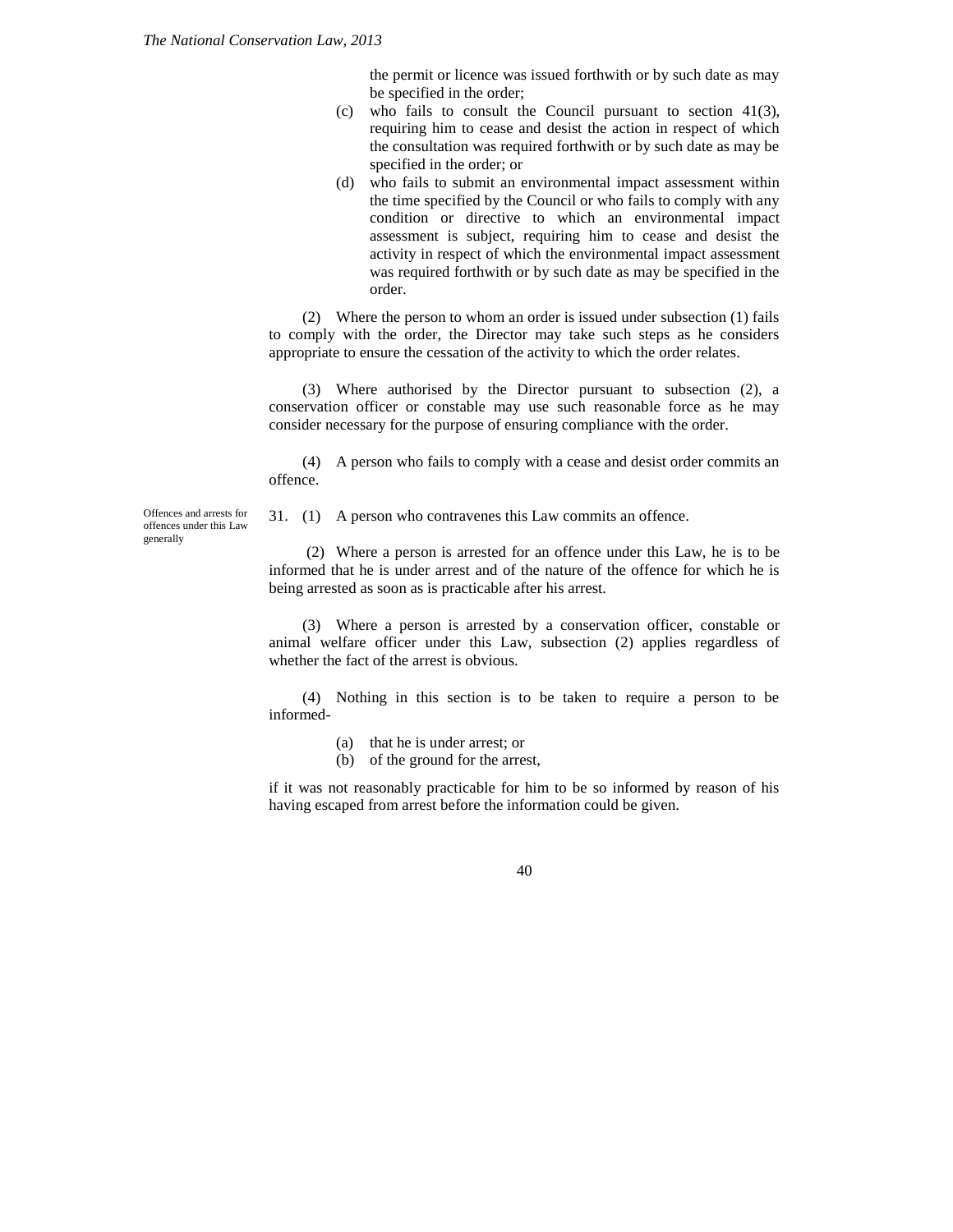areas

32. A person who, within a protected area not being authorised or permitted under this Law or under a conservation agreement-

- (a) takes a specimen;
- (b) damages, destroys or otherwise causes the loss of a natural resource;
- (c) damages, destroys or otherwise causes the loss of a natural or cultural feature or any sign or facility provided for public use and enjoyment;
- (d) clears land for cultivation or any other purpose;
- (e) deposits rubbish, litter or waste of any kind; or
- (f) dredges, quarries, extracts sand or gravel, discharge waste or any other matter or in any other way disturbs, alters or destroys the natural environment,

commits an offence.

33. (1) Subject to subsection (2), a person who, not being authorised or Offences relating to permitted under this Law-

- (a) takes or permits any other person to take a specimen of a protected species;
- (b) permits any domesticated animal to take a specimen of a protected species;
- (c) has a specimen of a protected species in his possession or control; or
- (d) exposes or offers for sale, exchange or donation, or purchases a specimen of a protected species,

commits an offence.

- (2) This section does not apply to a Part 2 species unless-
	- (a) a conservation plan has been adopted for that species; or
	- (b) regulations made under this Law or continued in force by virtue of section 52(2) apply to it.

34. A person who, not being authorised or permitted under this or any other Law-

- (a) uses a noxious substance for the purpose of taking any specimen in Cayman waters;
- (b) takes a specimen in Cayman waters while equipped with any kind of underwater breathing apparatus;
- (c) has a spear gun in his possession or takes a specimen in Cayman waters with the aid of a spear gun or has in his possession a specimen taken from Cayman waters with the aid of a spear gun;

41

protected species

Offences in protected

Offences in Cayman waters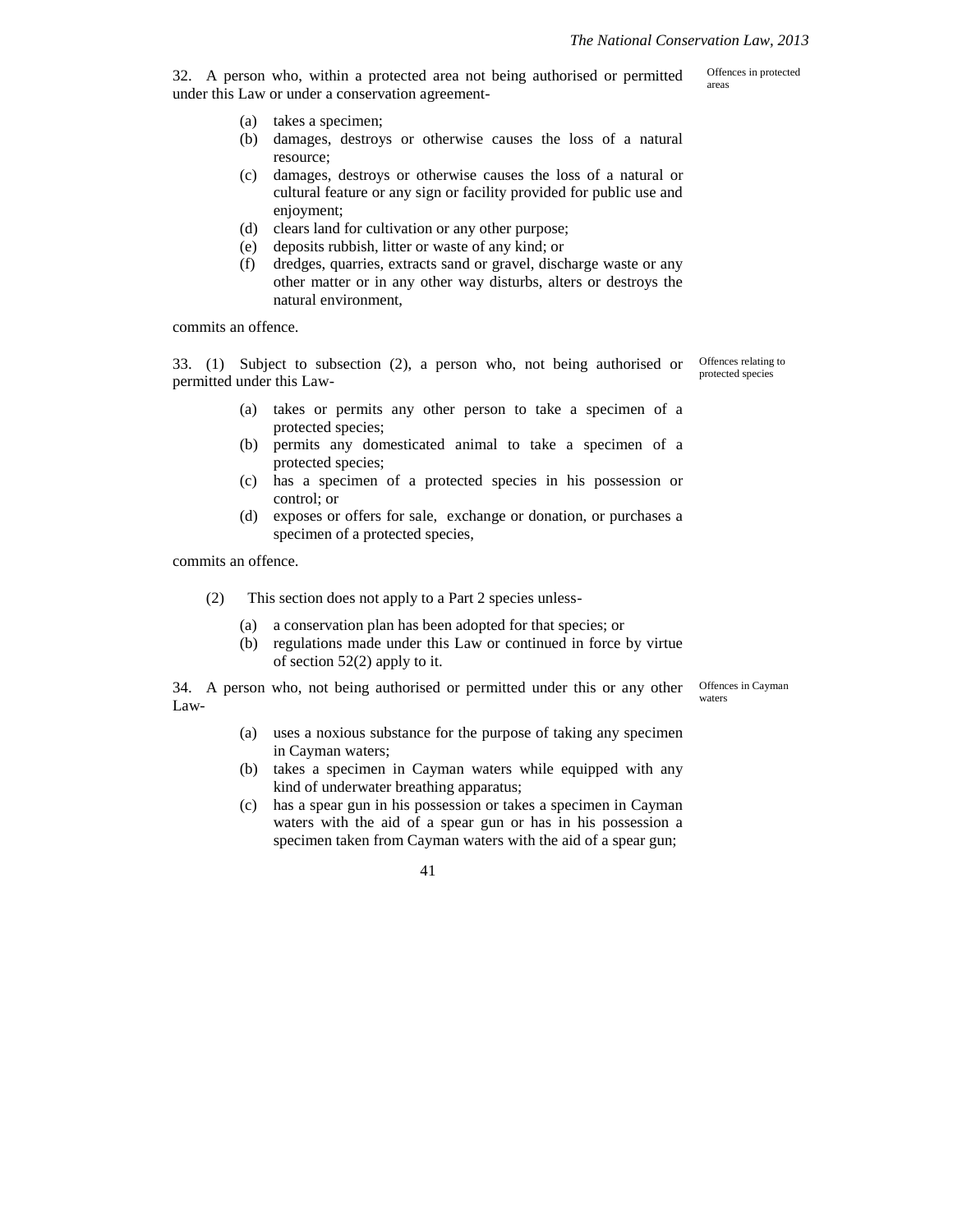- (d) uses or attempts to use any seine or gill net for the purpose of taking a specimen in Cayman waters;
- (e) has a fish pot in his possession or takes a specimen with the aid of a fish pot in Cayman waters or has in his possession a specimen taken from Cayman waters with the aid of a fish pot;
- (f) feeds, attempts to feed or provides or uses food to attract any shark in Cayman waters;
- (g) directly or indirectly causes or permits any pathogens, dissolved or suspended minerals or solids, waste materials or other substances to flow or to be discharged or put into Cayman waters;
- (h) directly or indirectly cuts, carves, injures, mutilates, removes, displaces or breaks any underwater coral or plant growth or formation in Cayman waters;
- (i) in Cayman waters, extracts sand, gravel, pebbles, stone, coral or such other material from the seabed by mechanical means or otherwise disturbs the seabed by mechanical means;
- (j) is found in possession of any material specified in paragraph (i) which was extracted in the manner therein specified; or
- (k) while diving or snorkelling in Cayman waters, whether using underwater breathing apparatus or not, wears gloves of any type,

commits an offence.

Alien species (2013 Revision) (1997 Revision)

- 35. (1) Where-
	- (a) the C.A.V.O. is considering any licence or permit to import into, possess or transport in any part of the Islands a live or viable specimen of an alien or genetically altered species under the provisions of the Animals Law (2013 Revision) or the Plants (Importation and Exportation) Law (1997 Revision); and
	- (b) the Management Authority is considering any certificate or permit to import into, possess or transport in any part of the Islands a live or viable specimen of an alien or genetically altered species under the provisions of the Endangered Species Trade and Transport Law, 2004,

they shall, in accordance with any directives issued by the Council, consult with the Council and take into account any views of the Council before granting any such certificate, licence or permit.

(2) A person who wishes to introduce or release in any part of the Islands a live or viable specimen of an alien or genetically altered species shall apply to the Council under this Law for a permit to do so.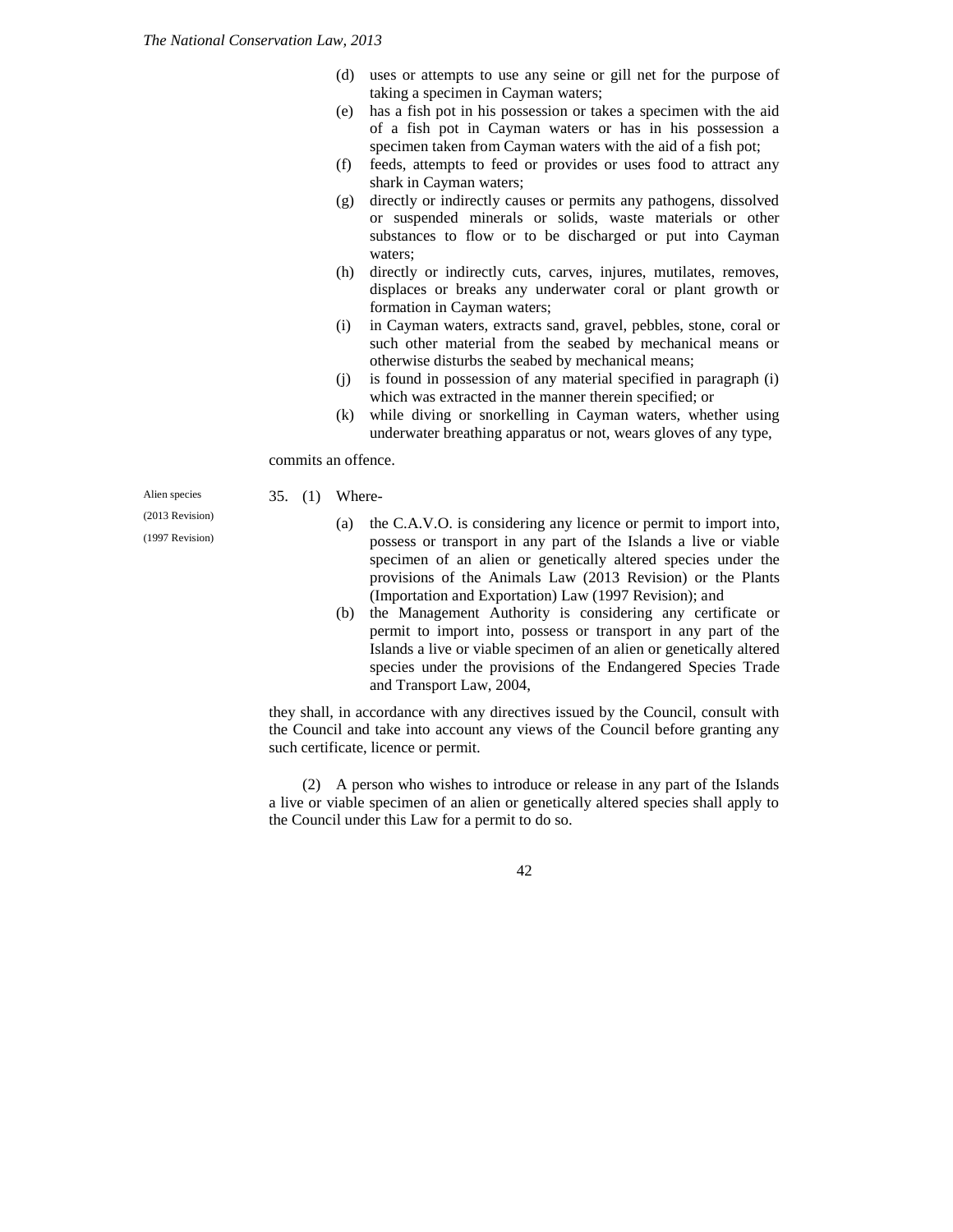(3) A person who knowingly introduces or releases in any part of the Islands a live or viable specimen of an alien or genetically altered species without a permit issued under this Law commits an offence.

(4) In this section-

"C.A.V.O." means the Chief Agricultural and Veterinary Officer or any person acting under his direction; and

"Management Authority" means the authority established under section 4 of the Endangered Species Trade and Transport Law, 2004.

36. Where an offence under this Law is committed by a body corporate, any person who, at the time of the commission of the offence, was a director, manager, secretary or other similar officer of the body corporate, or was purporting to act in any such capacity, shall be deemed to have committed the offence unless he proves-

- (a) that the offence was committed without his consent or connivance; and
- (b) that he exercised all such reasonable diligence to prevent the commission of the offence as he ought to have exercised having regard to the nature of his function in that capacity and to all circumstances.

Injunctions

Offences by corporations

37. (1) Where, on the application of the Director acting on the advice of the Attorney General, it appears to the court that a person has done or is about to do or is likely to do any act constituted or directed towards the commission of an offence under this Law, the court may issue an injunction ordering any person named in the application-

- (a) to refrain from doing any act that the court considers may constitute or be directed towards the commission of an offence under this Law; or
- (b) to do any act that the court considers may prevent the commission of an offence under this Law.

(2) The court may refuse to issue an injunction under subsection (1) if forty-eight hours notice has not been given to the person named in the application unless the urgency of the situation is such that the service of the notice would not be in the public interest.

38. (1) Where no punishment is specifically prescribed under this Law a person who commits an offence under this Law is liable on conviction to a fine of five hundred thousand dollars or to imprisonment for a term of four years or to both. Penalties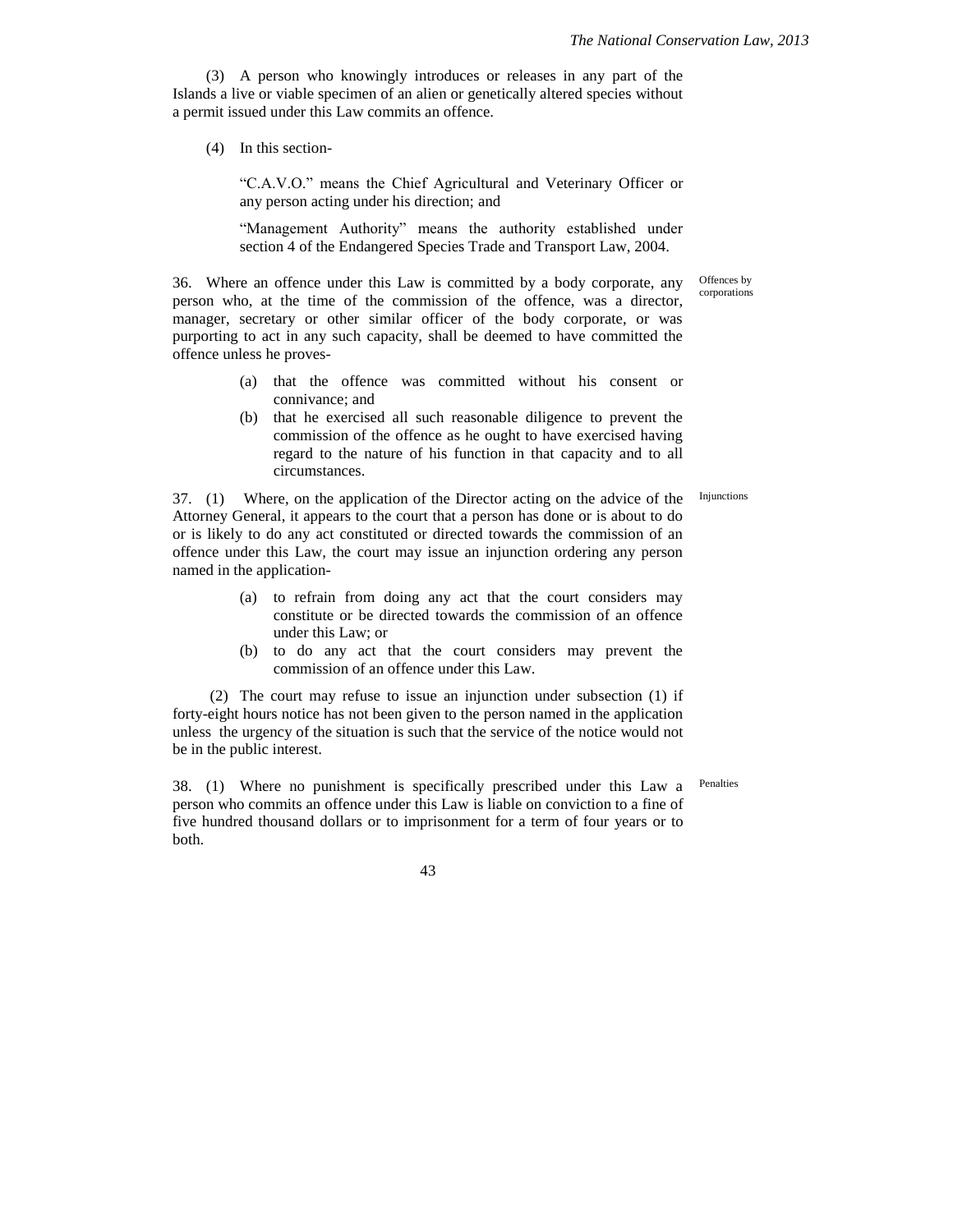(2) Where a person has been convicted of any offence under this Law, the court may, having regard to the nature of the offence and the circumstances surrounding its commission, make an order in addition to any other punishment that may be imposed under this Law having any or all of the following effects-

- (a) prohibiting the offender from doing any act or engaging in any activity that may result in the continuation or repetition of the offence;
- (b) disqualifying the offender from holding any licence or permit under this Law either permanently or for such period of time as the court considers appropriate;
- (c) directing the offender to take such action as the court considers appropriate to remedy or avoid any harm to the environment or to any natural resources that results or may result from the act or omission that constituted the offence;
- (d) directing the offender to compensate the Crown, in whole or in part, for the cost of any remedial or preventative action taken by or on behalf of the Council or the Director as a result of the act or omission that constituted the offence;
- (e) directing the offender to perform community service in a protected area or in furtherance of the conservation of a protected species;
- (f) directing the offender to post such bond or pay such amount of money into court as will ensure compliance with any order made pursuant to this section; and
- (g) forfeiting to the Crown any specimen that was the subject of the offence and any vehicle or vessel or any noxious substance, firearm, speargun, trap, net or other article or equipment in respect of or by means of which the offence was committed.

(3) In making an order under subsection (2) forfeiting a vessel or a vehicle, the court may in the order specify a sum, not exceeding its market value, on the payment of which to the Crown the owner of the vessel or vehicle may recover ownership of it.

(4) Where the court makes an order under subsection (2) directing the offender to pay compensation to the Crown, the costs constitute a debt to the Crown and may be recovered as such in any court of competent jurisdiction.

## **PART 7-GENERAL**

Appeal against decisions of the Council

- 39. (1) A person aggrieved by a decision of the Council-
	- (a) refusing an application for a permit or a licence;
	- (b) imposing a condition on a permit or a licence;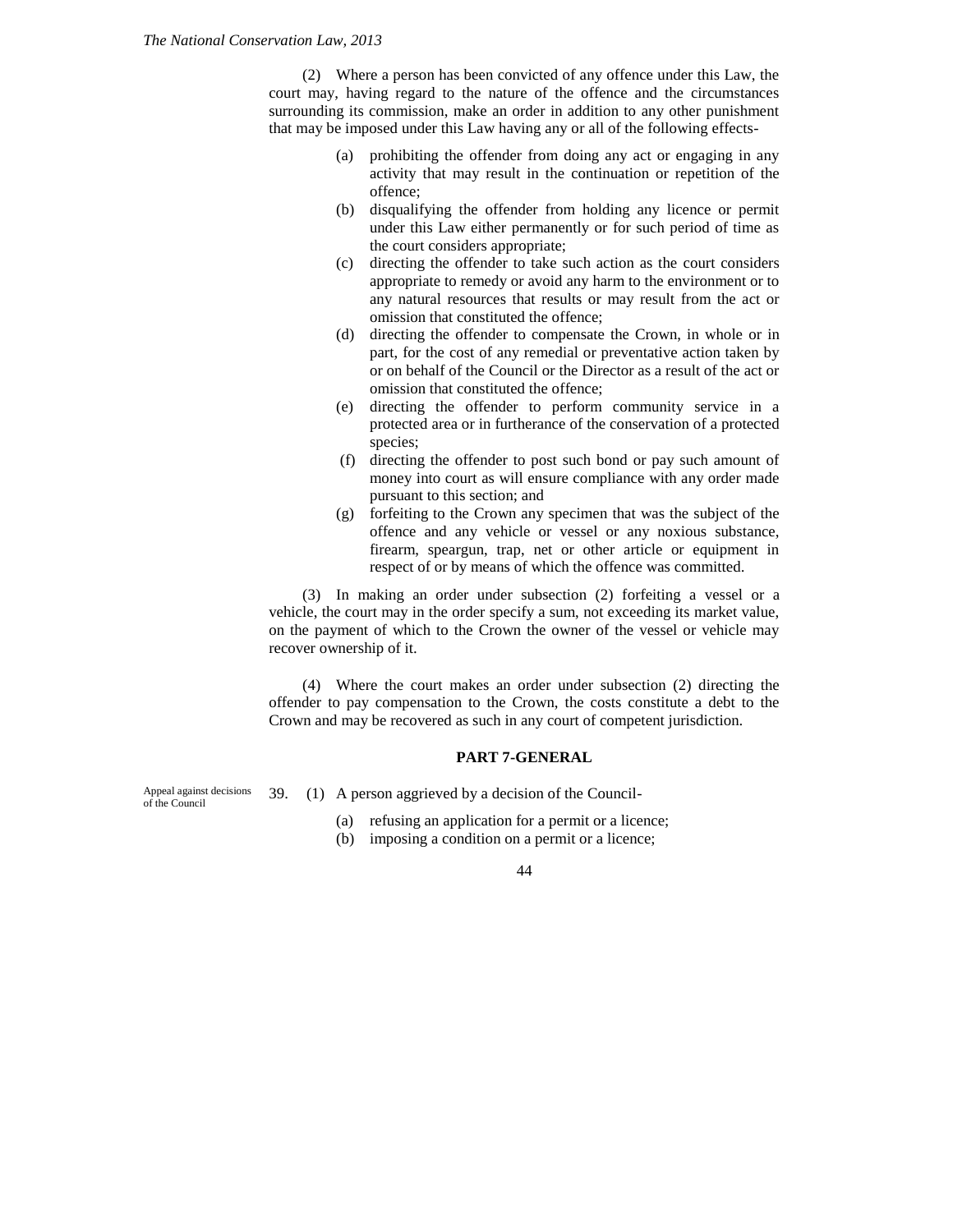- (c) amending a permit or licence;
- (d) revoking or suspending a permit or a licence; or
- (e) under section 41,

may, within twenty-one days of the date on which notice of the decision is received, appeal against it to the Cabinet by serving on the Cabinet notice in writing of the intention to appeal and the grounds of the appeal.

(2) On the hearing of an appeal, the Cabinet may, having regard to the provisions of this Law and the public interest, confirm, vary or reverse the decision appealed against or exercise any other power that the Council could have exercised under this Law and the Cabinet shall give reasons for its decision to the appellant.

(3) Any person aggrieved by a decision of the Cabinet under subsection (2) may, within twenty-one days of the date on which notice of the written reasons for the decision was received, appeal to the court against the decision.

(4) All notices under this section shall be effective and shall be considered received on the date of personal delivery or delivery by registered mail at the last known address of the addressee, if delivered during normal business hours on any day, and if not delivered during normal business hours, on the next business day following delivery; and a notice given by electronic transmission shall be considered received on the next business day following the date of transmission.

40. (1) Every vessel, other than one owned or operated by the government of another country while engaged in governmental non-commercial service or which is otherwise exempt under international law, shall comply with the provisions of this Law while in Cayman waters. Vessels

(2) Without prejudice to subsection (1) and subject to subsection (3), this Law applies to-

- (a) all vessels belonging to the Government; and
- (b) all privately owned vessels registered in the Islands under the Merchant Shipping Law (2011 Revision).

(3) The Cabinet, after consultation with the Council, by order, may exempt a non-commercial vessel belonging to the Government from the application of any provision of this Law upon a finding based upon substantial evidence that compliance by the vessel is not reasonable for the time being,and shall include in the order a date on which a review of the determination of the exemption shall be made.

45

(2011 Revision)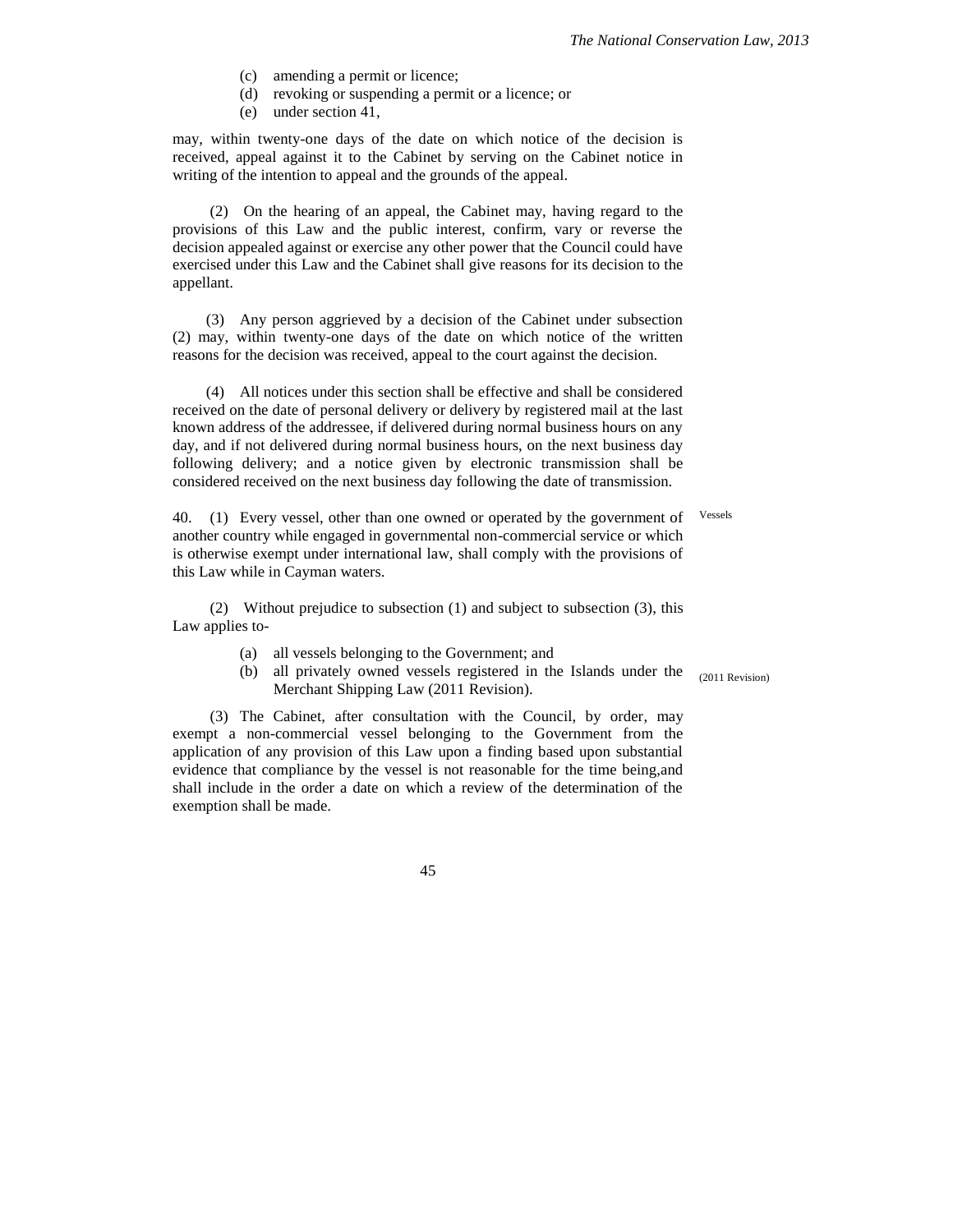#### *The National Conservation Law, 2013*

(4) All vessels to which this Law applies shall comply with its provisions at all times while in the waters of the Wider Caribbean Region and, while in the waters under the jurisdiction of any country that is a party to SPAW, shall comply with the written laws of that country as are consistent with international law relating to the protection of the marine environment and the conservation of marine resources.

(5) Subject to subsection (6), on a request from a country which is a party to SPAW for any investigation as to whether a vessel to which this Law applies may have violated any of that country's laws referred to in subsection (4), the Director shall cause the matter to be investigated.

(6) An investigation may be undertaken under subsection (5) only after the country requesting the investigation has furnished sufficient evidence to satisfy the Director that a violation has occurred.

(7) Upon completion of an investigation, the Director shall inform the country requesting the investigation of the action taken or proposed.

41. (1) Subject to subsections (2), (3) and (4), every entity shall comply with the provisions of this Law and shall ensure that its decisions, actions and undertakings are consistent with and do not jeopardise the protection and conservation of a protected area or any protected species or its critical habitat as established pursuant to this Law.

(2) For the purposes of subsection (1) the Council shall formulate and issue guidance notes to entities on their duties under this Law, and any action taken in full accordance with such guidance shall be deemed to be in compliance with this Law.

(3) Every entity shall, in accordance with any guidance notes issued by the Council, consult with the Council and take into account any views of the Council before taking any action including the grant of any permit or licence and the making of any decision or the giving of any undertaking or approval that would or would be likely to have an adverse effect on the environment generally or on any natural resource.

(4) Every entity, except Cabinet, in accordance with any guidance notes issued by the Council and regulations made under this Law, shall apply for and obtain the approval of the Council before taking any action including the grant of any permit or licence and the making of any decision or the giving of any undertaking or approval that would or would be likely to have an adverse effect,

46

General obligations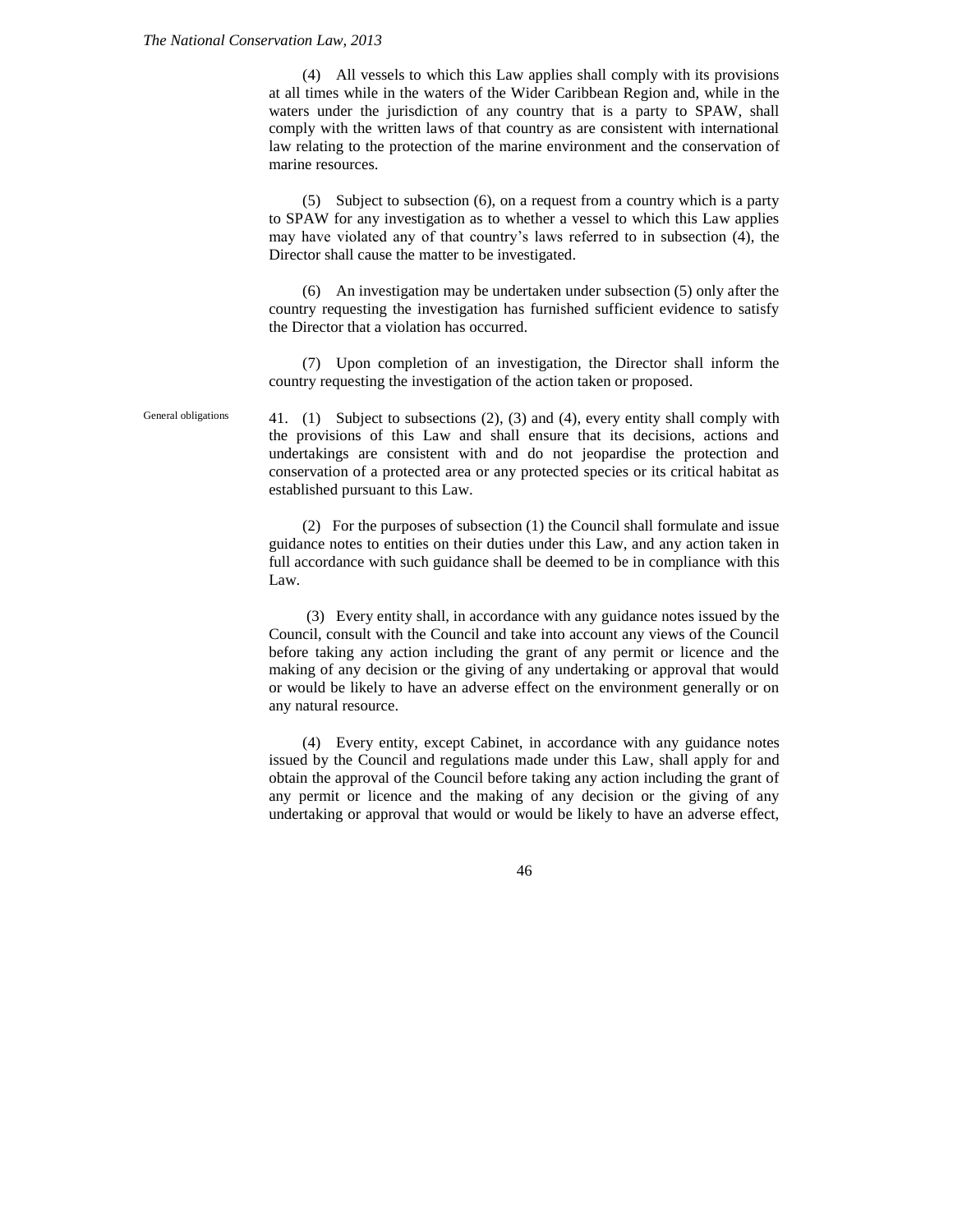whether directly or indirectly, on a protected area or on the critical habitat of a protected species.

(5) In the case of a proposed action to which subsection (4) applies, the Council may, having regard to all the material considerations in this Law and regulations made under this Law-

- (a) agree to the proposed action subject to such conditions as it considers reasonable, in which case the originating authority shall ensure that the proposed action is made subject to such conditions; or
- (b) if the Council considers that the adverse impact of the proposed action cannot be satisfactorily mitigated by conditions, the Council shall so direct the originating authority and that authority shall refuse to agree to or refuse to proceed with the proposed action.

 (6) Any person aggrieved by a decision of the Council under this section may appeal against it to the Cabinet in accordance with section 39.

42. (1) At the time that the Council agrees to a proposed action subject to conditions imposed pursuant to section  $41(5)(a)$ , it may, in its discretion, direct that a schedule of inspections be carried out by or on behalf of the Director to ensure compliance with the conditions.

(2) Where a schedule of inspections has been required by the Council under subsection (1)-

- (a) the Central Planning Authority or the Development Control Board shall not issue a certificate of completion pursuant to the Development and Planning Law (2011 Revision) in respect of the proposed action until the Council has certified that the conditions imposed pursuant to section  $41(5)(a)$  have been complied with; and
- (b) an entity, other than the Central Planning Authority and the Development Control Board, which has authority to give final approval in respect of the proposed action shall not give such final approval until the Council has certified as specified in paragraph (a).

43. (1) In any consultations pursuant to section 41(3) or before granting an approval under section 41 (4), the Council may, in its discretion and within such times as it may specify, require an environmental impact assessment to be carried out of the proposed action.

Schedules of inspections

(2011 Revision)

Environmental impact assessments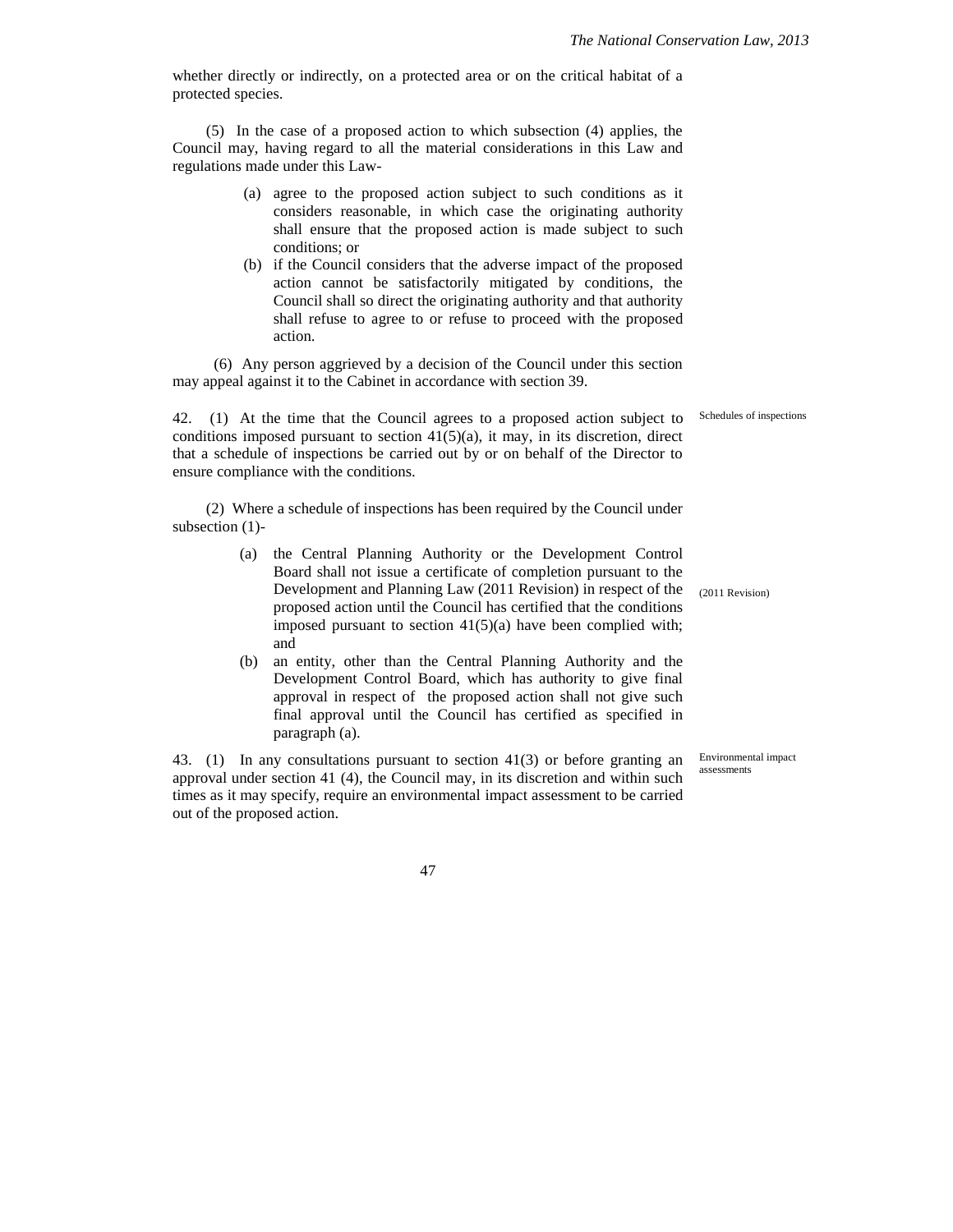Fees

- (2) An environmental impact assessment shall-
	- (a) assess the proposed action having regard to its direct, indirect and cumulative impact and the need to-
		- (i) protect and improve public health and social and living conditions;
		- (ii) preserve natural resources, ecological functions and biological diversity;
		- (iii) protect and conserve protected areas and conservation areas;
		- (iv) protect and conserve protected, endemic and migratory species and their habitats; and
		- (v) avoid any adverse effects of climate change on the quality of the environment;
	- (b) be carried out by a person approved by the Council; and
	- (c) comply with any directives of the Council and regulations made under this Law.

(3) All documents relating to an environmental impact assessment shall be available for public inspection and review.

(4) The preparation of an environmental impact assessment under this Part and the costs of monitoring inspections pursuant to section 42(1) shall be at the expense of the person undertaking or intending to undertake the proposed action; and for that purpose, the Council may require the provision of a performance bond or an escrow account in a form acceptable to the Council and in such amount as may be specified by the Council having regard to-

- (a) the total cost of the proposed action;
- (b) the estimated costs of restoration for any potential damage to the environment or natural resources identified by the Director;

the applicant's past record of compliance with the Law and the estimated costs of monitoring the proposal.

44. Any person may, without prejudice to any other legal redress he might have, make an application to the court for the judicial review of any act or omission under this Law of any entity, public officer, the Council or the Director that is alleged to be in violation of any provision of this Law. Judicial review

> 45. The Cabinet may, not more than once each year, approve a tariff of fees to be charged for-

- (a) the issue of permits;
- (b) the issue of licences; and
- (c) any other activity within a protected area as the Cabinet may determine.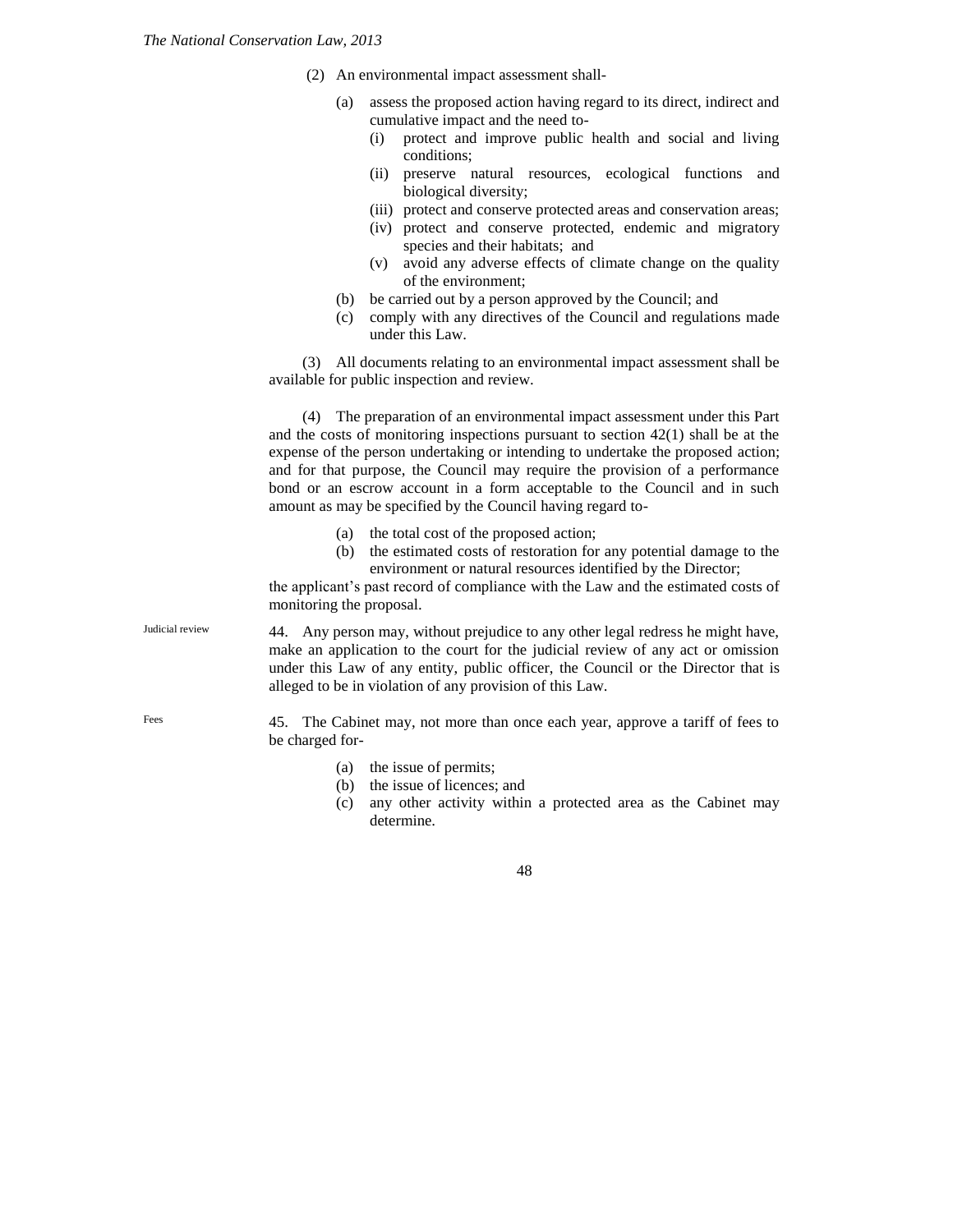46. (1) There continues to be established and managed an environmental protection fund to be used for the acquisition and management of protected areas and for measures to protect and conserve protected species and their critical habitat pursuant to an appropriation in accordance with the Public Management and Finance Law (2013 Revision).

(2) The Fund shall continue to be accounted for as a discretionary reserve in the financial statements of the core government in accordance with the Public Management and Finance Law (2013 Revision).

(3) The following executive revenue shall, upon being earned by the Government, be paid into the Fund-

- (a) one hundred per cent of the environmental protection fee collected under section 6 of the Travel (Departure Tax and Environmental Protection Fee) Law (2003 Revision); and
- (b) one hundred per cent per cent of all fees paid under this Law and any fines, compensation and costs imposed in respect of offences under this Law.
- (4) The Cabinet may, by regulation, amend subsection (3).

(5) Regulations made under subsection (4) are subject to affirmative resolution of the Legislative Assembly.

(6) Voluntary contributions or grants by individuals or organisations paid to Government for the benefit of environmental protection may be paid into the Fund.

(7) The Government may make additional appropriations to the Fund from the revenue, borrowings or other funds of the Government in accordance with the Public Management and Finance Law (2013 Revision).

47. (1) Pursuant to this Law, the Council shall advise the Cabinet on the use of the Fund and shall be responsible for the management of monies disbursed from the Fund to carry out any of the activities required to give effect to the purposes of the Fund as directed by the Cabinet.

(2) The annual report of the Council shall include an account of activities funded in whole or in part by monies from the Fund.

(3) Recommendations for funding shall be submitted by the Council to the Ministry as part of the normal budget process.

49

(2013 Revision)

Environmental protection fund

(2003 Revision)

(2013 Revision)

Management of the Fund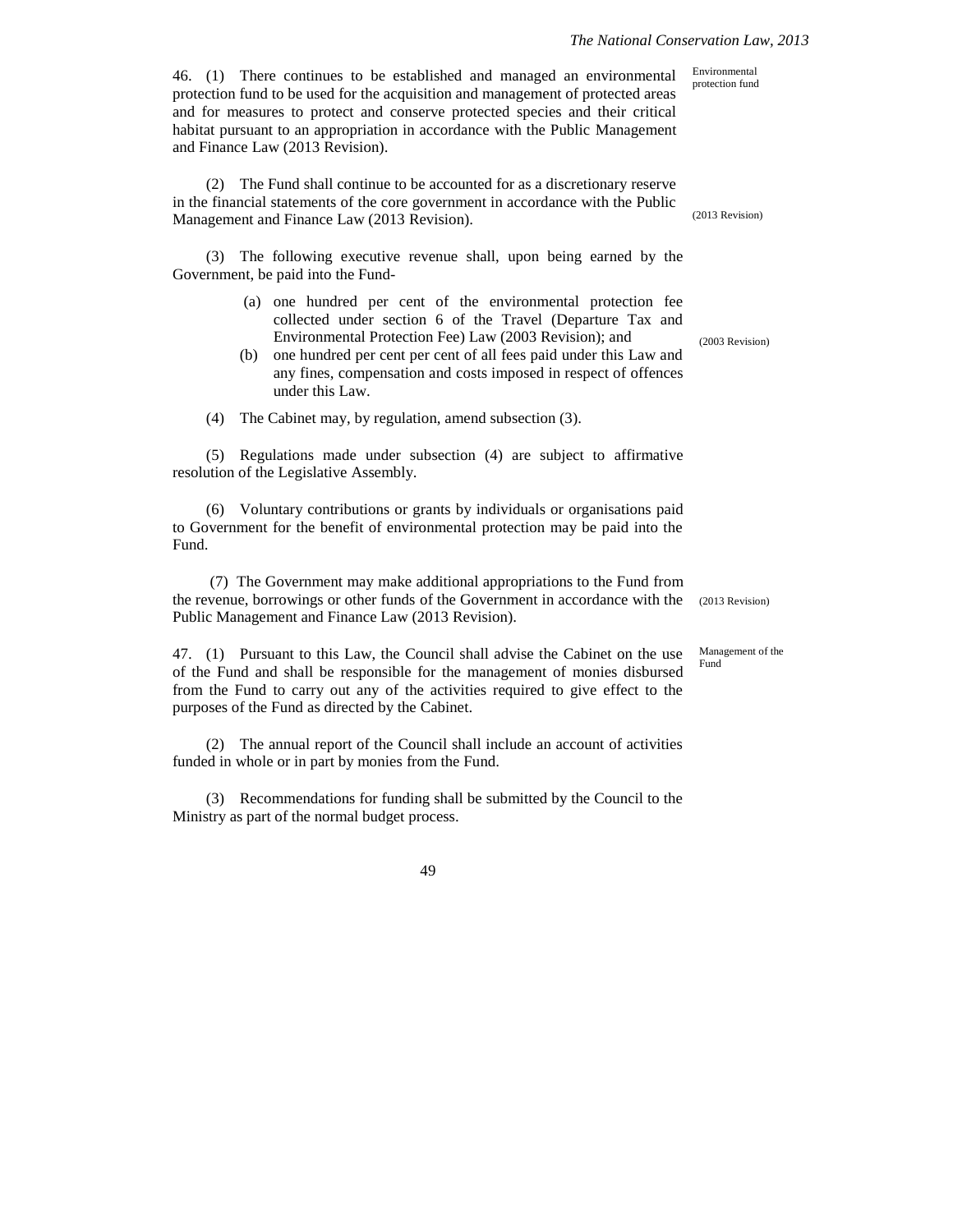#### *The National Conservation Law, 2013*

(4) The Council shall enter into agreements with the Department, other government entities, non-governmental organisations or other persons to carry out any of the activities required to give effect to the purposes of the Fund.

(5) Payment for activities specified under subsection (4) shall be made by the Ministry on the direction of the Council.

(6) The Council shall periodically review the activities and the result of these reviews shall be included in the annual report of the Council.

Designation of conservation wardens by the Council

48. (1) Subject to subsection (4), the Council may designate suitable persons to be conservation wardens and the Council shall grant conservation wardens such powers and responsibilities as the Council considers necessary to enable them to assist in the enforcement of this Law.

(2) A conservation warden shall hold office at the Council's pleasure.

(3) Conservation wardens designated under this section shall serve voluntarily and shall not be entitled to claim or receive any remuneration for their services other than such allowances and gratuity payable from public funds as may be prescribed.

(4) A conservation warden designated under this section, while on duty, for the purpose of performing his duty, may be granted all the powers and immunities of a conservation officer appointed under this Law, other than the power of arrest.

(5) Section 25(4) to (7) apply to conservation wardens designated under this section.

49. The Cabinet may give to the Council in writing such general directions as appear to the Cabinet to be necessary having regard to the provisions of this Law, the Conventions and the public interest and the Council shall act in accordance with such directions.

Regulations

Directions to the Council by the Cabinet

- 50. (1) The Cabinet may make regulations-
	- (a) designating land as a protected area and prescribing conditions applicable to each area or zone;
	- (b) regulating or prohibiting the captive breeding or artificial propagation of protected species;
	- (c) prescribing the days of the year on which, and the circumstances and conditions under which, a specimen of a Part 2 species may be taken;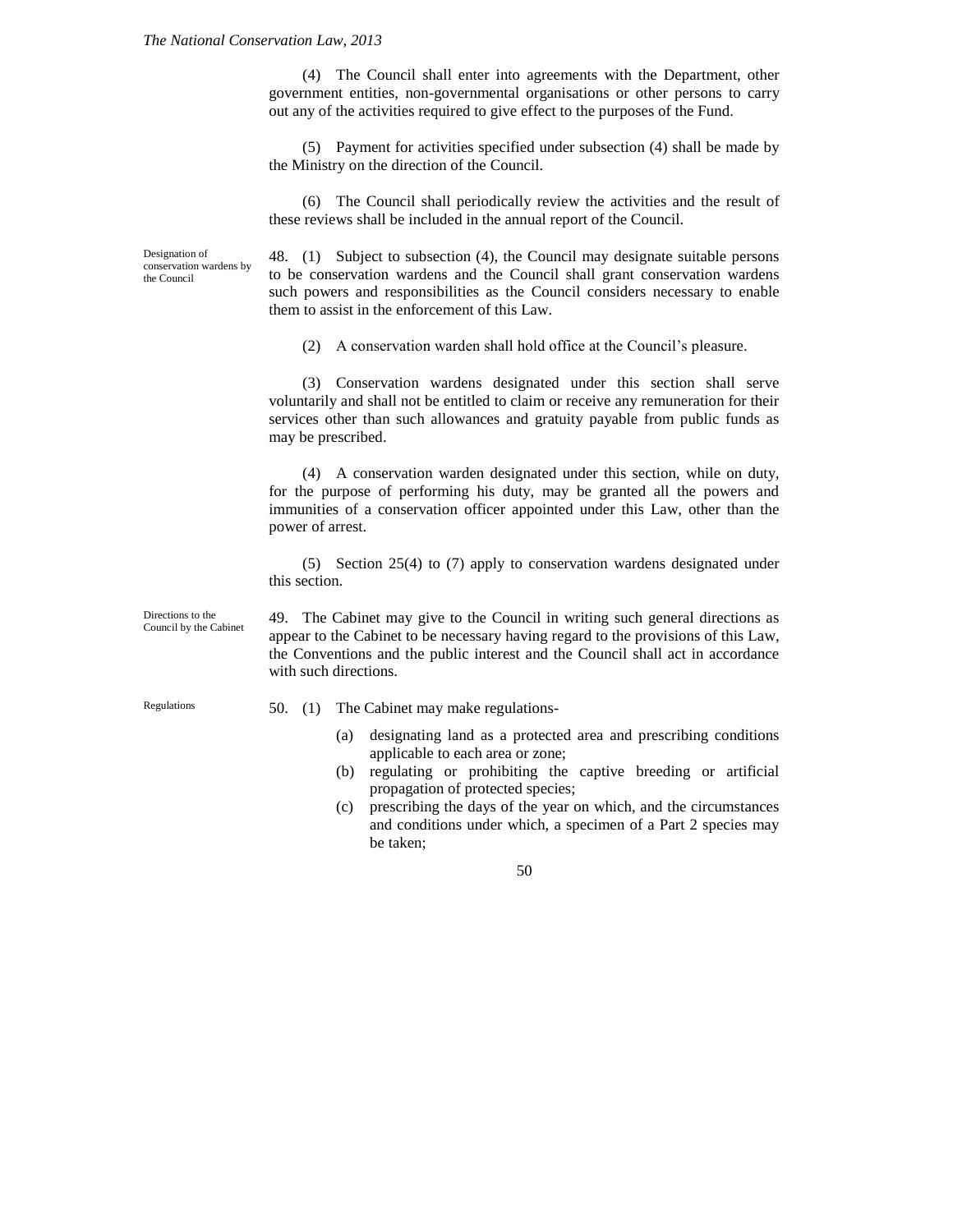- (d) prescribing limitations, whether by number, size or any other criteria, on specimens of Part 2 species which may be taken;
- (e) controlling or prohibiting whether generally or in respect of any specified area of land or of any specified species, genus, family, order or class of animal or plant, the methods which may be employed in taking specimens;
- (f) controlling or prohibiting whether generally or in respect of any specified species, genus, family, order or class of animal or plant, the import and export of specimens;
- (g) requiring persons to render returns with respect to activities involving specimens containing such information as may be prescribed;
- (h) controlling or regulating populations of alien or genetically altered species;
- (i) prescribing the powers and responsibilities of conservation officers;
- (j) prescribing insignia and badges which may be displayed or worn exclusively by conservation officers and conservation wardens;
- (k) prescribing measures for the protection of wildlife from damage by anchors and similar devices;
- (l) prescribing fees or allowances to be paid to members of advisory committees;
- (m) prescribing forms of applications, permits and licences;
- (n) relating to such other matters as may be necessary or desirable pursuant to this Law or the Conventions.

(2) Any power of the Cabinet to make regulations or an order under this Law includes power-

- (a) to make different provisions in relation to different cases or classes of case;
- (b) to provide for such exceptions, limitations and conditions, and to make such supplementary, incidental, consequential or transitional provisions; and
- (c) to impose fees or to provide for the waiver of fees in certain circumstances,

as the Cabinet considers necessary.

(3) Regulations made under this Law may provide that the contravention of any provision constitutes an offence and may prescribe penalties for any such offence not exceeding the maximum fine and term of imprisonment prescribed in this Law for any offence under this Law.

51. The Marine Conservation Law (2013 Revision) is repealed. Repeal of the Marine

Conservation Law (2013 Revision)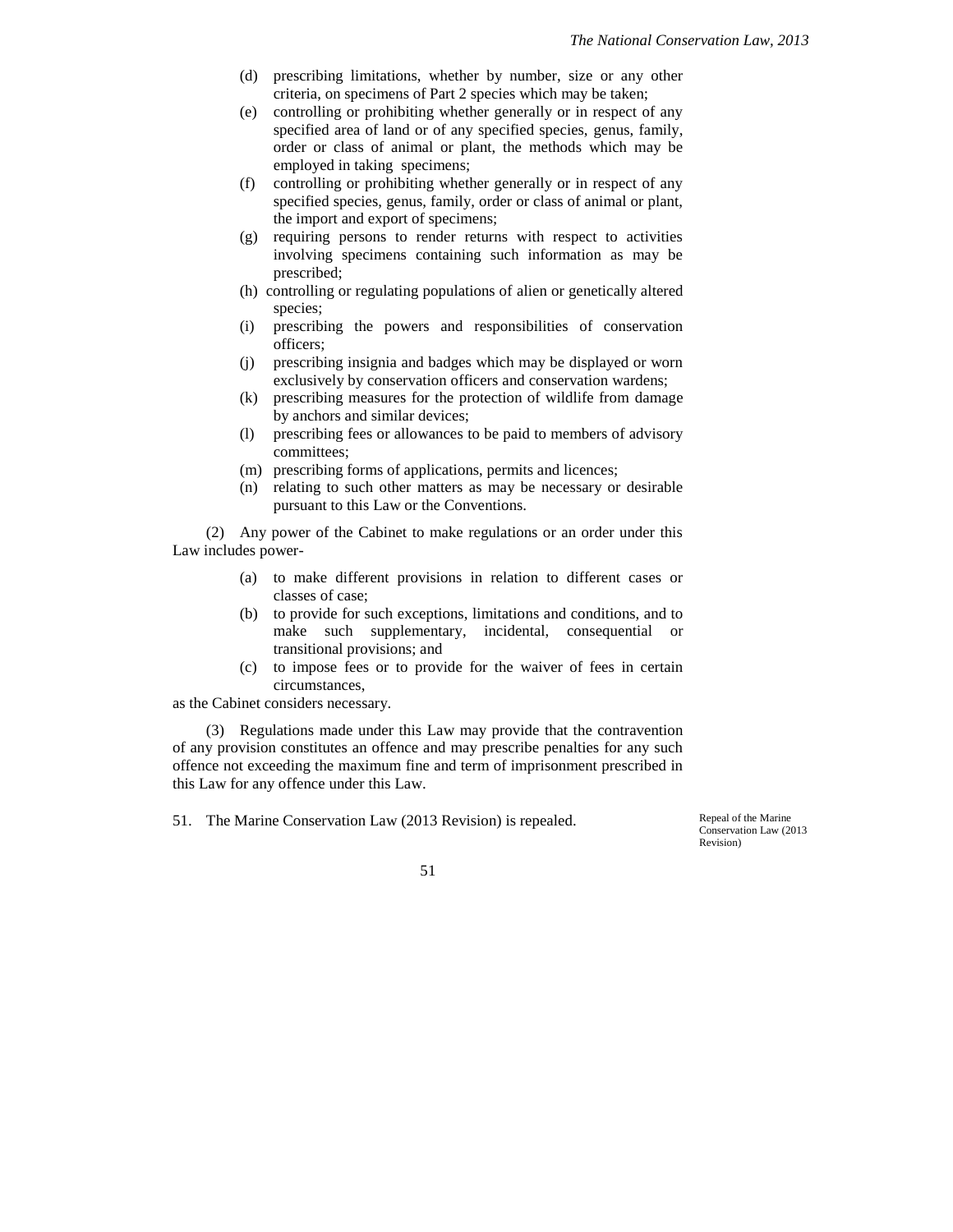#### *The National Conservation Law, 2013*

Transitional arrangements

(2013 Revision)

52. (1) All proceedings pending at the date of the commencement of this Law in respect of offences committed or alleged to have been committed against the Marine Conservation Law (2013 Revision) shall be continued and dealt with as if this Law had not come into force.

(2) Until regulations are made under this Law to provide for a matter that may be prescribed by regulations, the regulations made under the Marine Conservation Law (2013 Revision) that are in force immediately before the commencement of this Law shall have effect until expressly repealed by this Law or by regulations made under this Law.

(3) Where anything done under or for the purposes of the Marine Conservation Law (2013 Revision) would cease to have effect by virtue of the repeal of that Law it shall have effect as if it had been done under and for the purposes of this Law.

(4) Where prior to the commencement of this Law applications were made for the grant of licences under the Marine Conservation Law (2013 Revision) and such applications have not been wholly or partly dealt with at the date of commencement of this Law, such applications shall be taken to be applications made under this Law and the Council shall deal with all such applications in accordance with this Law.

|                   |             | <b>SCHEDULE 1</b>                         |                                       |  |
|-------------------|-------------|-------------------------------------------|---------------------------------------|--|
|                   |             | PART <sub>1</sub>                         |                                       |  |
|                   |             | SPECIES PROTECTED AT ALL TIMES            |                                       |  |
|                   |             |                                           |                                       |  |
| Marine Animals    | Details     | <b>Scientific Name</b>                    | Common Name                           |  |
| Marine<br>mammals | All species | Cetacea                                   | Whales, dolphins                      |  |
|                   |             | Sirenia                                   | <b>Manatees</b>                       |  |
|                   | All species | Caretta caretta                           | Loggerhead turtle                     |  |
|                   |             | Chelonia mydas                            | Green turtle                          |  |
| Marine turtles    |             | Dermochelys coriacea                      | Leatherback turtle                    |  |
|                   |             | Eretmochelys<br>imbricata                 | Hawksbill turtle                      |  |
|                   |             | Lepidochelys kempii                       | Kemp's Ridley turtle                  |  |
| Crocodiles        |             | Crocodylus acutus<br>Crocodylus rhombifer | American crocodile<br>Cuban crocodile |  |

Section 15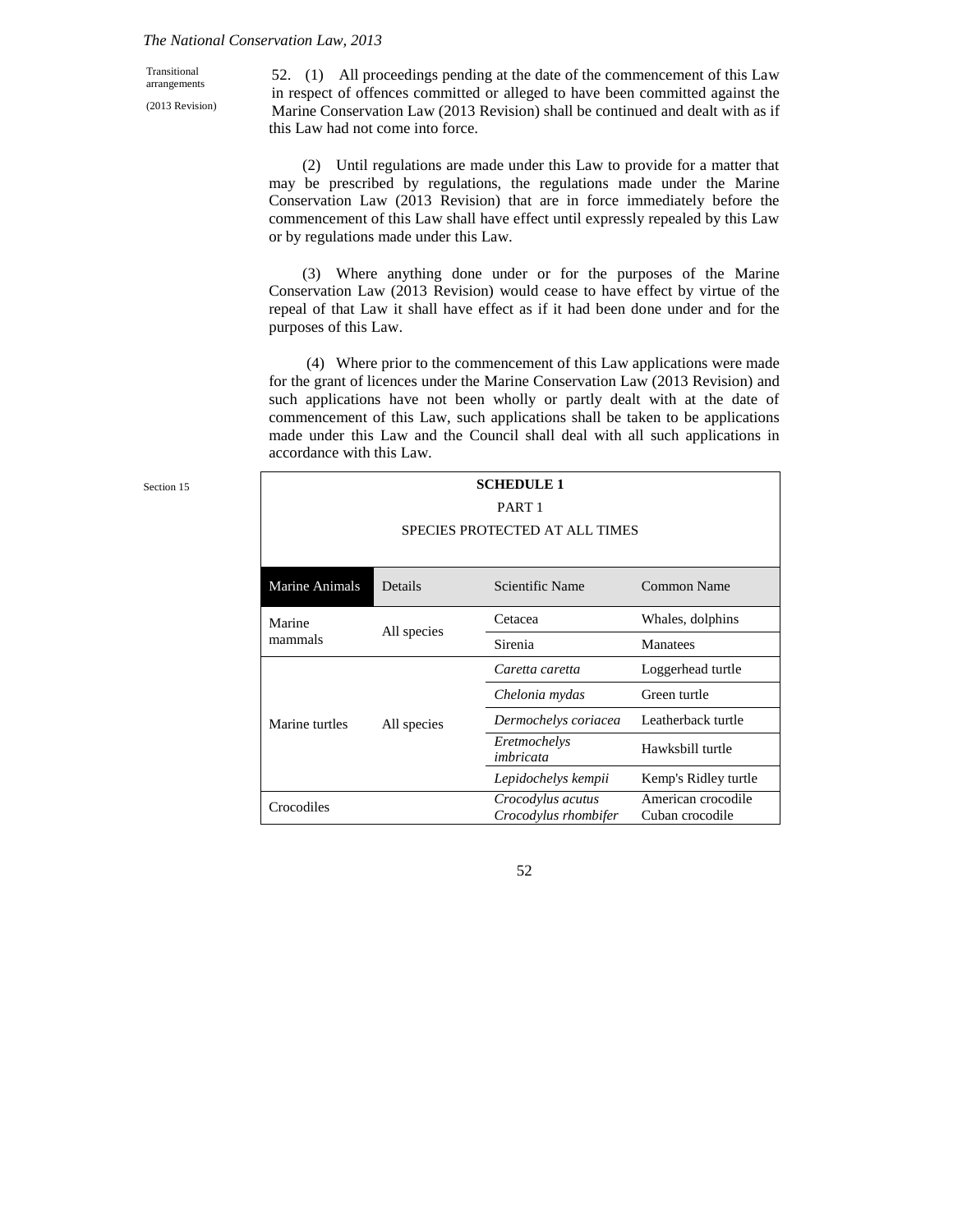| Marine Animals<br>cont.    | Details                                                                               | Scientific Name                              | Common Name                                                        |
|----------------------------|---------------------------------------------------------------------------------------|----------------------------------------------|--------------------------------------------------------------------|
|                            |                                                                                       | Epinephelus itajara                          | Jewfish, Goliath<br>grouper                                        |
| Fishes                     |                                                                                       | Malacanthus plumieri                         | Tilefish                                                           |
|                            |                                                                                       | Monacanthidae                                | Filefish                                                           |
|                            |                                                                                       | Pomacanthidae                                | Angelfish                                                          |
| Sharks and rays            |                                                                                       | Elasmobranchii                               | Sharks and rays                                                    |
| Lobsters                   | All bar part 2<br>listed species                                                      | Palinura / Achelata                          | Lobsters                                                           |
| Urchins.<br>Starfish, etc. | All species                                                                           | Echinodermata                                | Starfish, Sea-<br>dumplings, Urchins,<br>Sea Eggs, Sand<br>Dollars |
| Corals and<br>Anemones     | All hard and soft<br>corals (inc.<br>Black corals,<br>Gorgonians and<br>Telestaceans) | Anthozoa                                     | Corals and anemones                                                |
|                            |                                                                                       | Milleporidae                                 | Fire corals                                                        |
|                            |                                                                                       | Stylasteridae                                | Lace corals                                                        |
| Sponges                    | All species                                                                           | Porifera                                     | Sponges                                                            |
|                            |                                                                                       | Cassis flammea                               | Flame Helmet                                                       |
|                            |                                                                                       | Cassis<br>madagascariensis                   | Emperor Helmet,<br>Queen Helmet, Queen<br>Conch                    |
|                            |                                                                                       | Cassis tuberosa                              | King Helmet, Queen<br>Conch                                        |
|                            |                                                                                       | Cypraeoidea                                  | Cowries & Flamingo<br>Tongues                                      |
| Conch, Snails,             |                                                                                       | Littorinidae                                 | Periwinkles                                                        |
| etc.                       |                                                                                       | Nerita                                       | <b>Bleeding Teeth</b>                                              |
|                            |                                                                                       | Phalium granulatum /<br>Semicassis granulata | Helmet                                                             |
|                            |                                                                                       | Polyplacophora                               | Chitons                                                            |
|                            | All bar Part 2<br>listed species                                                      | Strombidae                                   | Conchs                                                             |
|                            |                                                                                       | Tonnidae                                     | Tuns                                                               |
|                            |                                                                                       | Charonia                                     | Tritons                                                            |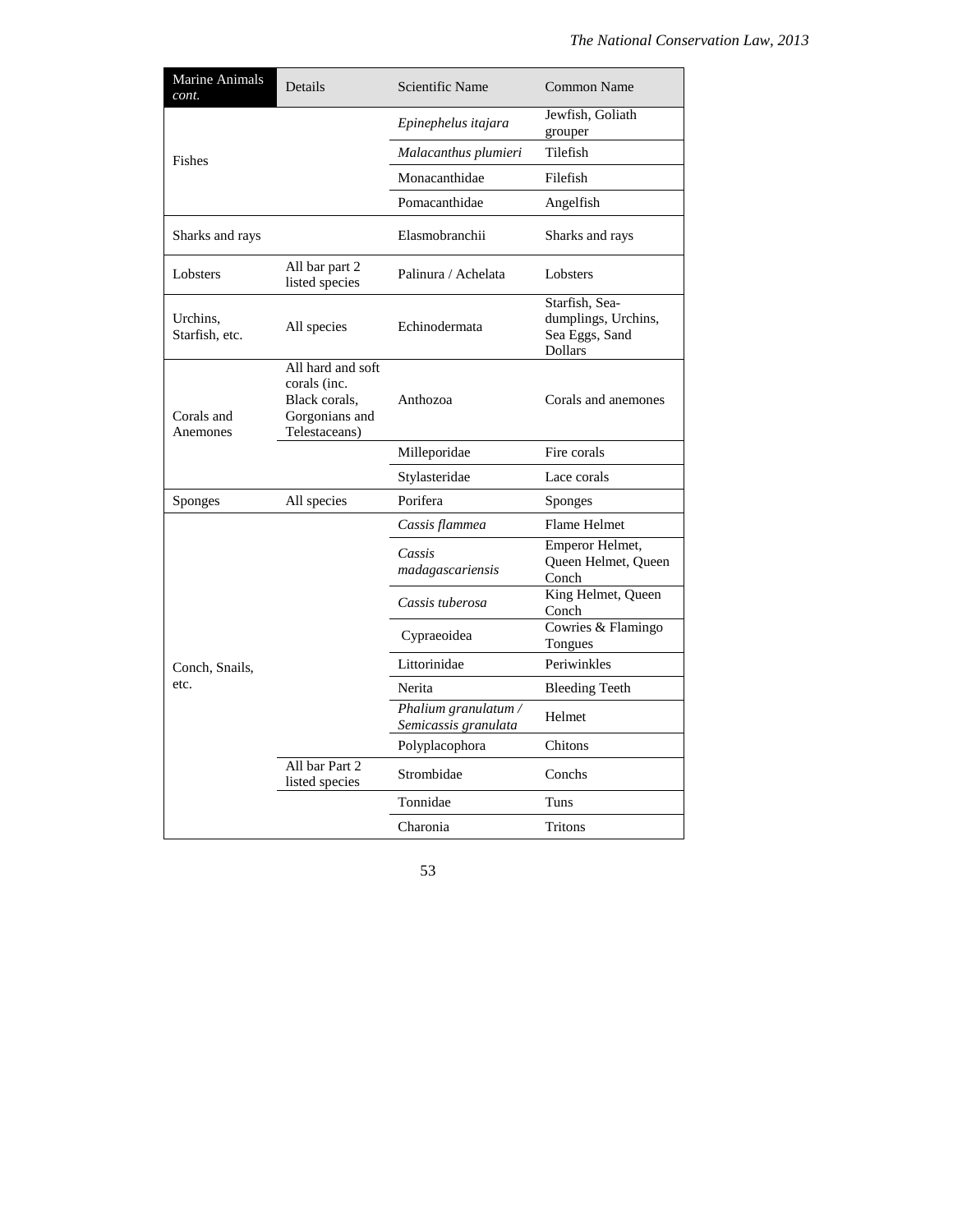| Terrestrial<br>Animals    | Details                          | <b>Scientific Name</b>                     | <b>Common Name</b>                    |
|---------------------------|----------------------------------|--------------------------------------------|---------------------------------------|
| <b>Bats</b>               | All species                      | Chiroptera                                 | <b>Bats</b>                           |
| <b>Birds</b>              | All bar Part 2<br>listed species | Aves                                       | <b>Birds</b>                          |
| Crocodiles                |                                  | Crocodylus acutus<br>Crocodylus rhombifer  | American crocodile<br>Cuban crocodile |
| Iguanas                   | Grand Cayman<br>endemic          | Cyclura lewisi                             | <b>Grand Cayman Blue</b><br>iguana    |
|                           | <b>Sister Islands</b><br>endemic | Cyclura nubila<br>caymanensis              | Sister Islands Rock<br>iguana         |
|                           |                                  | Anaea echemus<br>daneliana                 | Chestnut Leaf<br>butterfly            |
| <b>Butterflies</b>        | Endemic                          | Brephidium exilis<br>thompsoni             | Pygmy Blue butterfly                  |
|                           |                                  | Hemiargus ammon<br>erembis                 | Lucas' Blue butterfly                 |
|                           |                                  | Papilio andraemon<br>tavlori               | Swallowtail butterfly                 |
| Snails                    | Endemic                          | Cerion nanus                               | Little Cayman snail                   |
| <b>Terrestrial Plants</b> | Details                          | <b>Scientific Name</b>                     | <b>Common Name</b>                    |
|                           | Grand Cayman<br>endemic          | Aegiphila caymanensis                      | (none)                                |
|                           | Grand Cayman<br>endemic          | Agalinis kingsii                           | (none)                                |
|                           | <b>Sister Islands</b><br>endemic | Banara caymanensis                         | (none)                                |
|                           | <b>Grand Cayman</b><br>endemic   | Casearia staffordiae                       | (none)                                |
|                           | Little Cayman<br>endemic         | Chamaesyce bruntii                         | (none)                                |
| Critically<br>endangered  | Little Cayman<br>endemic         | Dendropemon<br>caymanensis                 | (none)                                |
| plants                    | <b>Grand Cayman</b><br>endemic   | Dendrophylax<br>fawcettii                  | Ghost orchid                          |
|                           | <b>Sister Islands</b><br>endemic | Encyclia kingsii                           | Orchid                                |
|                           | Cayman Brac<br>endemic           | Epiphyllum<br>phyllanthus var.<br>plattsii | Cayman Brac cactus                    |
|                           | Grand Cayman<br>endemic          | Hohenbergia<br>caymanensis                 | Old George                            |
|                           | Cayman Brac<br>endemic           | Consolea millspaughii<br>caymanensis       | Cayman Brac cactus                    |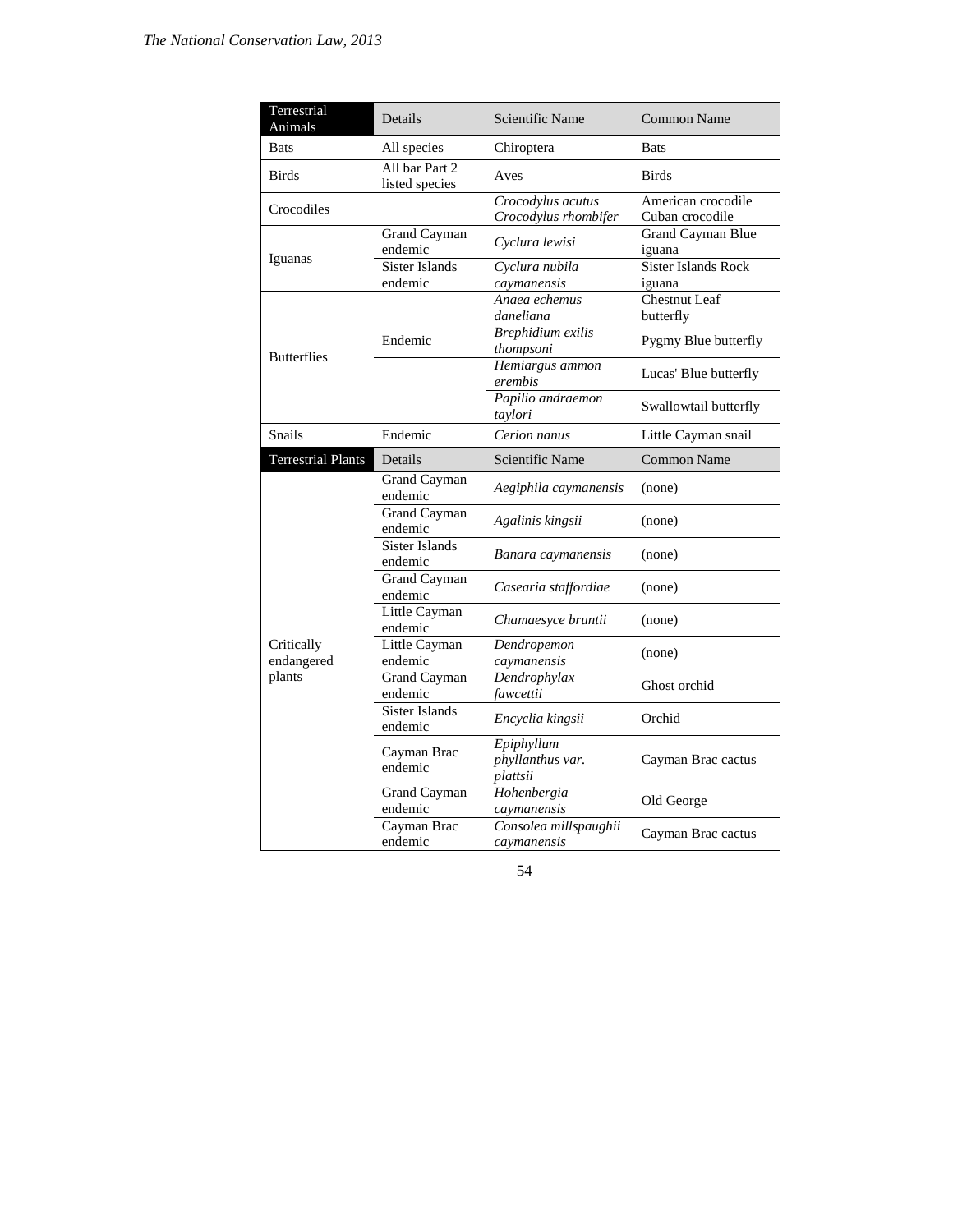| <b>Terrestrial Plants</b><br>cont.       | Details                          | Scientific Name                                 | <b>Common Name</b>                                                 |
|------------------------------------------|----------------------------------|-------------------------------------------------|--------------------------------------------------------------------|
|                                          | Grand Cayman<br>endemic          | Pectis caymanensis<br>var. robusta              | Tea banker                                                         |
|                                          | Critically<br>endangered         | Pisonia margaretiae                             | (none)                                                             |
|                                          | Grand Cayman<br>endemic          | Salvia caymanensis                              | Cayman Sage                                                        |
| Critically<br>Endangered<br>Plants cont. | Grand Cayman<br>endemic          | <b>Terminalia</b><br>eriostachya<br>margaretiae | <b>Black Mastic</b>                                                |
|                                          | Greater antillean                | Tolumnia calochila                              | Orchid                                                             |
|                                          | Greater antillean                | Tolumnia variegata                              | Orchid                                                             |
|                                          | Cayman Brac<br>endemic           | Verbesina<br>caymanensis                        | (none)                                                             |
| Marine Animals                           | Details                          | ANY)<br>Scientific Name                         | Common Name                                                        |
|                                          | All bar Part 1<br>listed species | Teleostei                                       | All bony fishes                                                    |
|                                          |                                  | Atherinidae                                     | Fry, Silversides                                                   |
|                                          |                                  | Clupeidae                                       | Herrings                                                           |
| Fishes                                   |                                  | Engraulidae                                     | Anchovies                                                          |
|                                          |                                  | Epinephelus striatus                            | Nassau grouper                                                     |
|                                          |                                  | Selar<br>crumenophthalmus                       | Goggle eyes                                                        |
|                                          |                                  | Starksia y-lineata                              | Y-Lined blenny                                                     |
| Lobsters                                 |                                  | Panulirus argus                                 | Spiny lobster                                                      |
| <b>Mussels</b>                           | Endemic                          | Cosa caribbaea                                  | Tulip mussel                                                       |
| Clams                                    | Endemic                          | Transenella gerrardi                            | Commissioner<br>Gerrard's clam                                     |
|                                          |                                  | Cittarium pica                                  | Whelk                                                              |
| Conchs and<br><b>Marine Snails</b>       |                                  | Strombus gigas                                  | Conch, Queen conch,<br>Broadleaf conch, Pink<br>conch, Samba conch |
|                                          |                                  | Turbonilla alfredi                              | Alfred's turbonille                                                |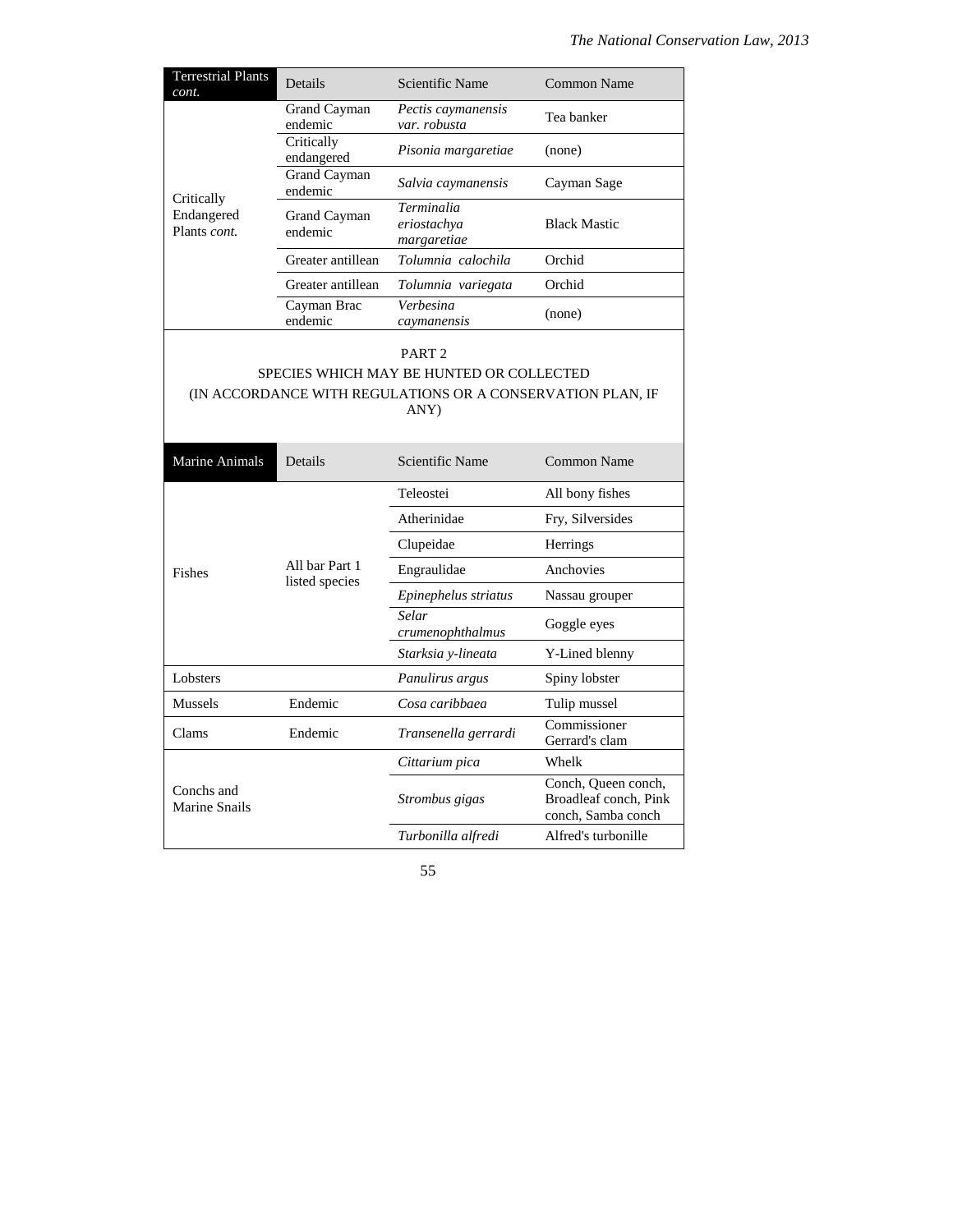| <b>Marine Plants</b>   | Details                  | Scientific Name                                                | <b>Common Name</b>                        |
|------------------------|--------------------------|----------------------------------------------------------------|-------------------------------------------|
|                        |                          | Halodule wrightii (=<br>ciliate / bermudensis /<br>beaudettei) | Eel grass                                 |
|                        |                          | Syringodium filiforme<br>(= Cymodocea<br>manitorum)            | Manatee grass                             |
| Seagrasses             |                          | Thalassia testudinum                                           | Turtle grass                              |
|                        |                          | Halophila baillonis $(=$<br>aschersonii)                       | Keys grass                                |
|                        |                          | Halophila decipiens                                            | Paddle grass                              |
|                        |                          | Halophila engelmannii                                          | Star grass                                |
|                        |                          | Chlorophyta                                                    | Green algae                               |
| Algae                  |                          | Phaeophyta                                                     | Brown algae                               |
|                        |                          | Rhodophyta                                                     | Red algae                                 |
| Terrestrial<br>Animals | Details                  | <b>Scientific Name</b>                                         | <b>Common Name</b>                        |
|                        | Game birds               | Anas discors                                                   | Blue-winged teal                          |
| <b>Birds</b>           |                          | Zenaida asiatica                                               | White-winged dove                         |
| Aquatic turtle         |                          | Trachemys decussata<br>angusta                                 | Hickatee, Taco River<br>Slider, Higatee   |
|                        | Grand Cayman<br>endemic  | Alsophis caymanus<br><i>(cantherigerus</i> )<br>caymanus)      | Grand Cayman Racer                        |
|                        | Cayman Brac<br>endemic   | Alsophis fuscicauda<br><i>(cantherigerus</i> )<br>fuscicauda)  | Cayman Brac Racer                         |
|                        | Little Cayman<br>endemic | Alsophis ruttyi<br><i>(cantherigerus ruttyi)</i>               | Little Cayman Racer                       |
| <b>Snakes</b>          | Grand Cayman<br>endemic  | <b>Tretanorhinus</b><br>variabilis lewisi                      | <b>Grand Cayman Water</b><br>Snake        |
|                        | Grand Cayman<br>endemic  | Tropidophis<br>caymanensis<br>caymanensis                      | Grand Cayman<br>Ground Boa, Lazy<br>snake |
|                        | Little Cayman<br>endemic | Tropidophis<br>caymanensis parkeri                             | Little Cayman Ground<br>Boa, Wood snake   |
|                        | Cayman Brac<br>endemic   | Tropidophis<br>caymanensis schwartzi                           | Cayman Brac Ground<br>Boa, Lazy snake     |
|                        | Cayman Brac<br>endemic   | Typhlops epactius<br>(biminiensis epactia)                     | Cayman Brac Blind<br>Snake                |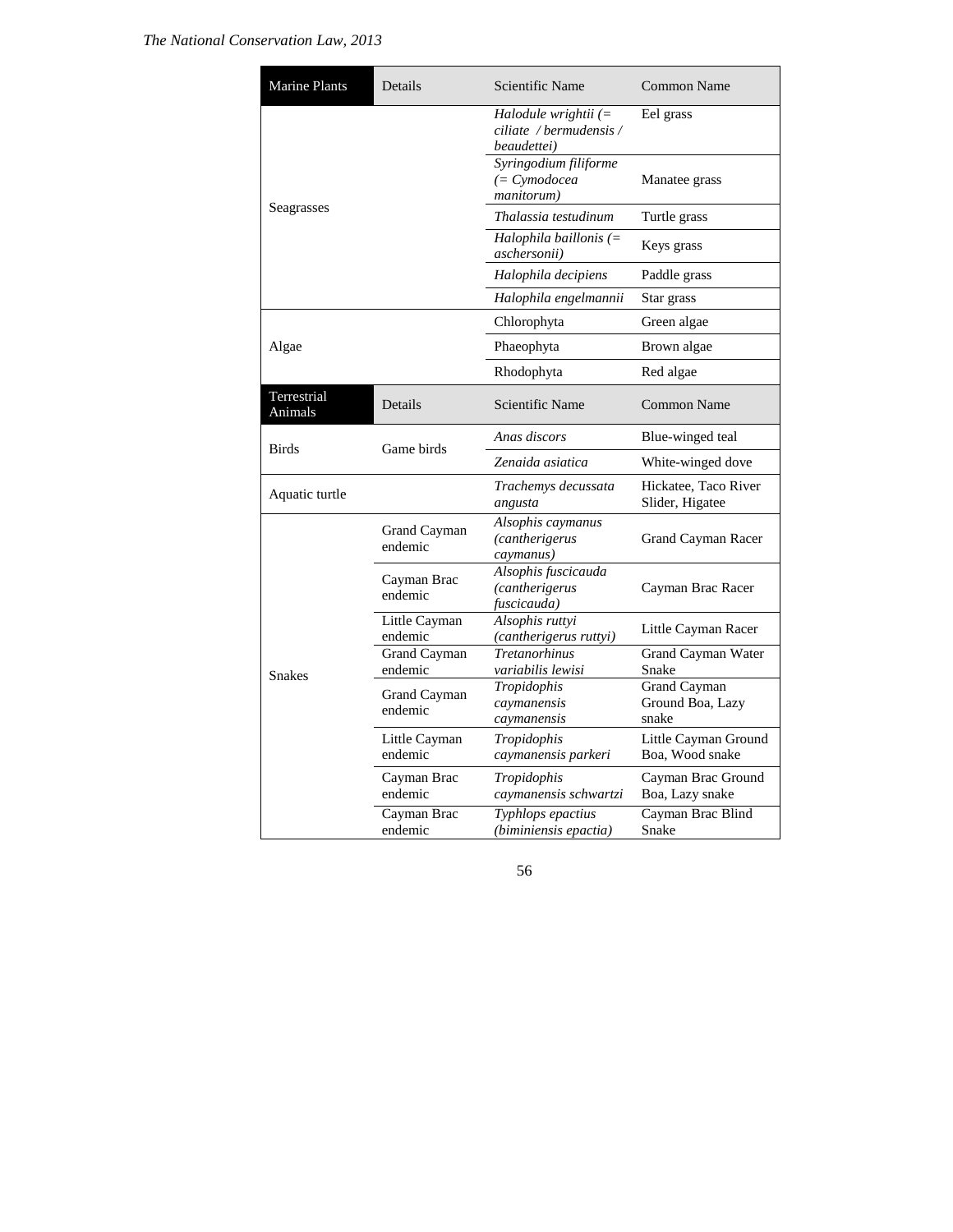| Terrestrial<br>Animals cont. | Details                                     | Scientific Name                     | <b>Common Name</b>                                     |
|------------------------------|---------------------------------------------|-------------------------------------|--------------------------------------------------------|
| Snakes <i>cont</i> .         | Grand Cayman<br>endemic                     | Typhlops caymanensis                | Grand Cayman Blind<br>Snake                            |
|                              |                                             | Anolis conspersus<br>conspersus     | <b>Western Grand</b><br>Cayman Blue-<br>Throated anole |
|                              |                                             | Anolis conspersus<br>lewisi         | <b>Eastern Grand</b><br>Cayman Blue-<br>Throated anole |
|                              |                                             | Anolis maynardi                     | Little Cayman Green<br>anole                           |
|                              |                                             | Anolis sagrei<br>luteosignifer      | Bush Lizard, Cayman<br>Brac Brown anole                |
| Lizards and<br>geckos        |                                             | Celestus crusculus<br>maculatus     | Yellow Galliwasp                                       |
|                              |                                             | Leiocephalus<br>carinatus granti    | Lesser Cayman Islands<br>Curly-tailed lizard           |
|                              |                                             | Leiocephalus<br>carinatus varius    | Grand Cayman Curly-<br>tailed lizard                   |
|                              |                                             | Sphaerodactylus<br>argivus argivus  | Cayman Brac Ground<br>gecko                            |
|                              |                                             | Sphaerodactylus<br>argivus bartschi | Little Cayman Ground<br>gecko                          |
|                              |                                             | Sphaerodactylus<br>argivus lewisi   | Grand Cayman<br>Ground gecko                           |
| Brackish water               |                                             | Gambusia xanthosoma                 | Mosquitofish                                           |
| fishes                       |                                             | Limia caymanensis                   | Mosquitofish                                           |
|                              |                                             | Cardisoma guanhumi                  | Land crab                                              |
| Crabs                        |                                             | Coenobita clypeatus                 | Soldier crab, Hermit<br>crab                           |
| Scorpions                    | Cayman Islands<br>endemic                   | Heteronebo<br>caymanensis           | Grand Cayman<br>scorpion                               |
| Centipedes                   | Endemic to<br>Little Cayman<br>and Swan Is. | Leptophilus<br>caribeanus           | Centipede                                              |
|                              | Grand Cayman<br>unident.                    | Longipedia americana                | (none)                                                 |
| Copepods                     | Grand Cayman<br>endemic                     | Tisbe caymanensis                   | (none)                                                 |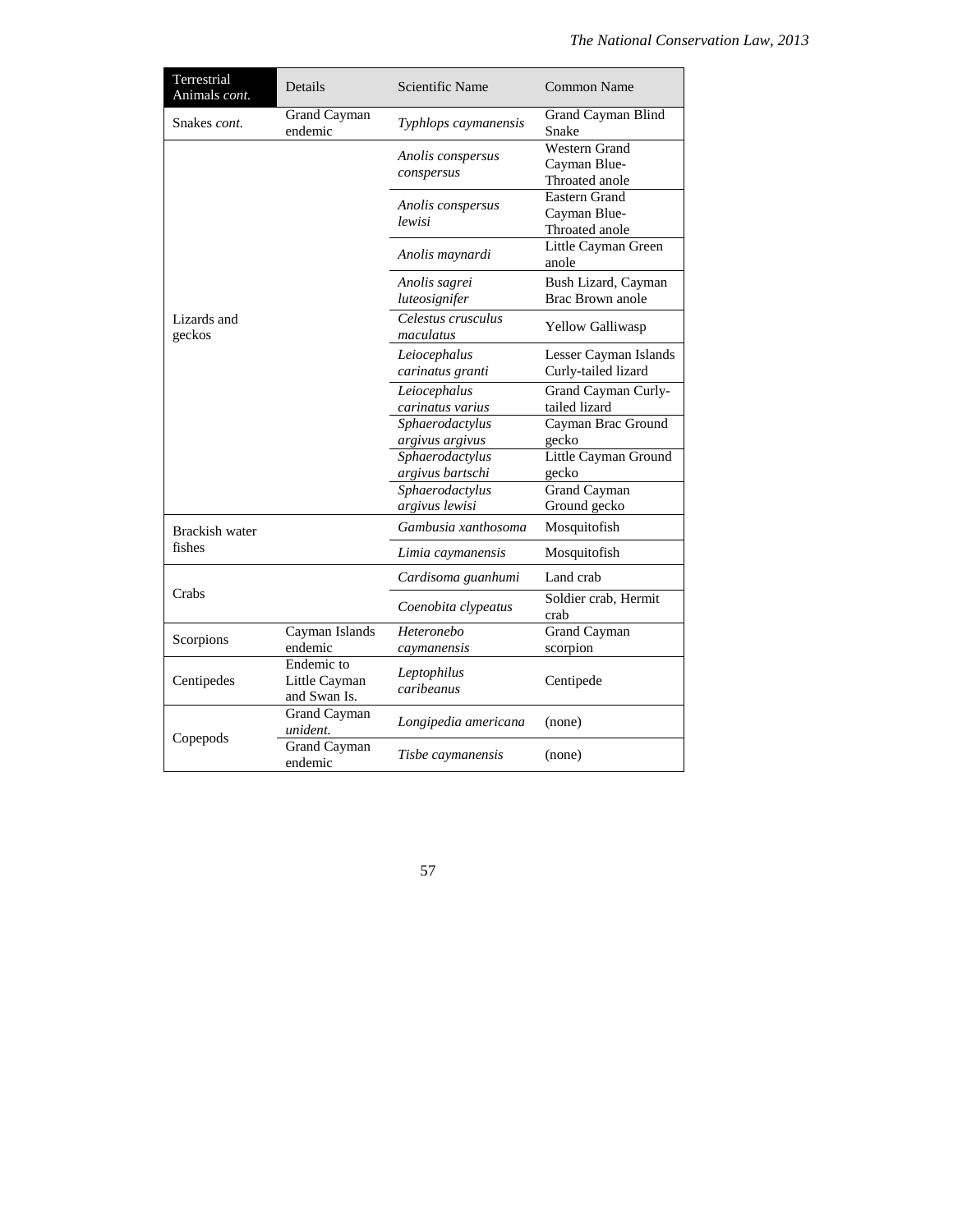## *The National Conservation Law, 2013*

| Terrestrial<br>Animals cont. | Details | Scientific Name                                     | <b>Common Name</b>   |
|------------------------------|---------|-----------------------------------------------------|----------------------|
|                              |         | Callida caymanensis                                 | Beetle               |
|                              |         | Carpelimus sordidus                                 | Beetle               |
|                              |         | Danaus plexippus                                    | Monarch butterfly    |
|                              |         | <b>Derancistrus</b><br>(Elateropsis)<br>caymanensis | Beetle               |
|                              |         | <b>Derancistrus</b><br>(Elateropsis)<br>nigricornis | Beetle               |
|                              |         | <b>Derancistrus</b><br>(Elateropsis) nigripes       | Beetle               |
|                              |         | <i>Diastolinus</i><br>caymanensis                   | Beetle               |
|                              |         | Diastolinus dentipes                                | Beetle               |
|                              |         | Diastolinus diformis                                | Beetle               |
|                              |         | Diastolinus inflatitibia                            | Beetle               |
|                              |         | Diastolinus minor                                   | Beetle               |
|                              |         | Diceroprocta<br>caymanensis                         | Little Cayman cicada |
| <b>Insects</b>               |         | Diceroprocta cleavesi                               | Grand Cayman cicada  |
|                              |         | Diceroprocta ovata                                  | Cayman Brac cicada   |
|                              |         | Dyscinetus imitator                                 | Beetle               |
|                              |         | Eburia caymanensis                                  | Beetle               |
|                              |         | Eburia concisispinis                                | Beetle               |
|                              |         | Eburia lewisi                                       | Beetle               |
|                              |         | Elaphidion lewisi                                   | Beetle               |
|                              |         | Elaphidion thompsoni                                | Beetle               |
|                              |         | Elaphidion<br>truncatipenne                         | Beetle               |
|                              |         | Leptostylus lewisi                                  | <b>Beetle</b>        |
|                              |         | Leptostylus thompsoni                               | Beetle               |
|                              |         | Lutzomyia cayennensis<br>braci                      | Fly                  |
|                              |         | Ochrostethus nigriceps                              | Bug                  |
|                              |         | Osorius lewisi                                      | Beetle               |
|                              |         | Ozophora fuscifemur                                 | Bug                  |
|                              |         | Ozophora minuscula                                  | Bug                  |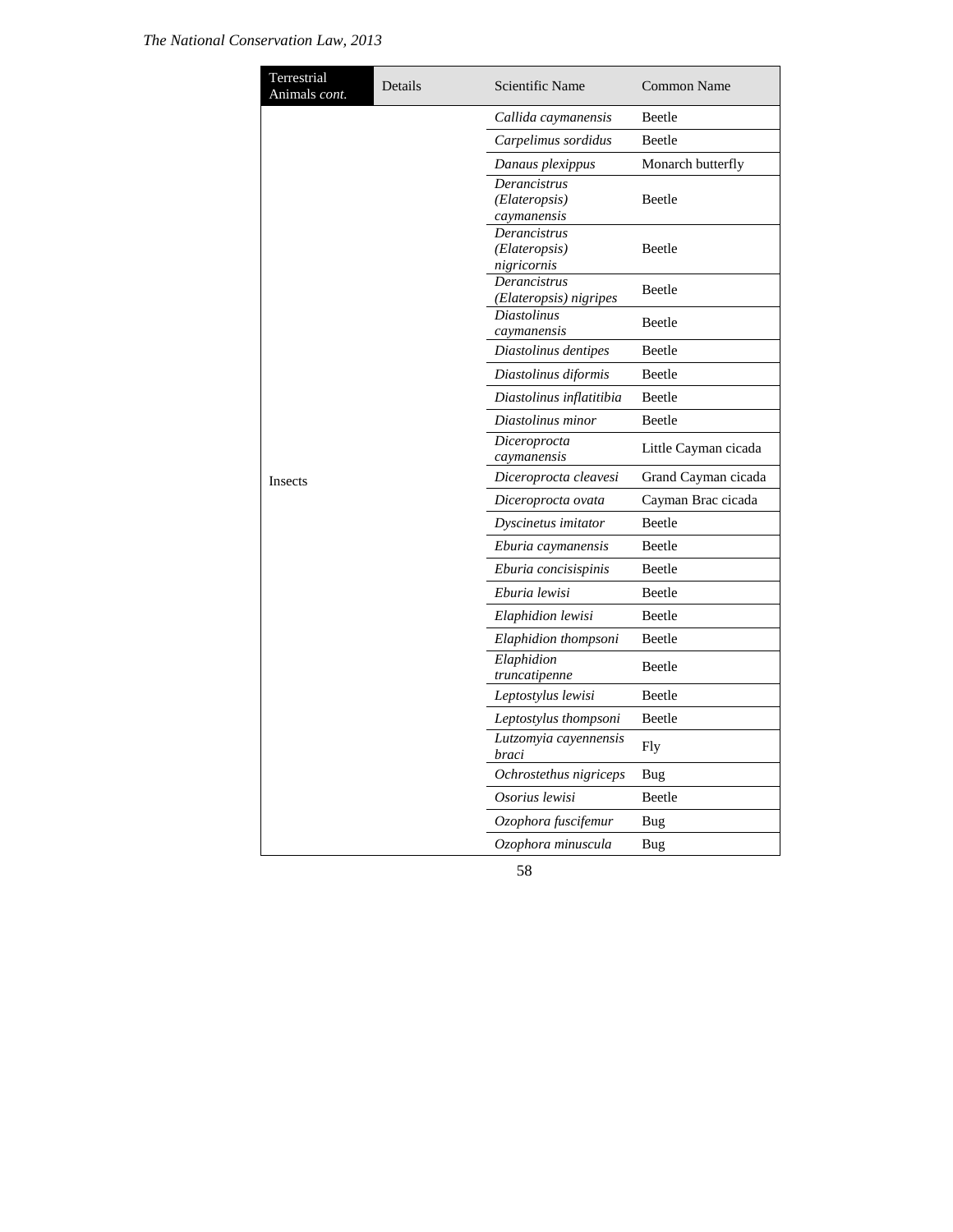| Terrestrial<br>Animals cont. | Details             | Scientific Name               | Common Name   |
|------------------------------|---------------------|-------------------------------|---------------|
|                              |                     | Ozophora pallidifemur         | Bug           |
|                              |                     | Phaleria caymanensis          | Beetle        |
|                              |                     | Phyllophaga<br>caymanensis    | Beetle        |
| Insects cont.                |                     | Protosphaerion<br>caymanensis | <b>Beetle</b> |
|                              |                     | Psammoleon reductus           | Ant Lion      |
|                              |                     | Stizocera caymanensis         | Beetle        |
|                              |                     | Trientoma kochi               | Beetle        |
|                              |                     | Anopsilana crenata            | Isopod        |
| Slugs                        | Possible<br>endemic | Veronicella laevis            | Slug          |
|                              |                     | Alcadia lewisi                |               |
|                              |                     | Brachypodella                 |               |
|                              |                     | caymanensis                   |               |
|                              |                     | Cerion martinianum            |               |
|                              |                     | Cerion pannosum               |               |
|                              |                     | Choanopoma                    |               |
|                              |                     | caymanense                    |               |
|                              |                     | Chondropoma                   |               |
|                              |                     | caymanbracense                |               |
|                              |                     | Chondropoma                   |               |
|                              |                     | caymanbracense                |               |
|                              |                     | parvicaymanense               |               |
|                              | Endemic land        | Chondropoma                   |               |
| <b>Snails</b>                | snails              | caymanense<br>Cyclopilsbrya   | (none)        |
|                              |                     | fonticula                     |               |
|                              |                     | Eutrochatella fisheri         |               |
|                              |                     | Geomelania alemon             |               |
|                              |                     | Hemitrochus lewisiana         |               |
|                              |                     | Hemitrochus streatori         |               |
|                              |                     | Lacteoluna                    |               |
|                              |                     | caymanbracensis               |               |
|                              |                     | Lacteoluna                    |               |
|                              |                     | caymanensis                   |               |
|                              |                     | Lacteoluna steveni            |               |
|                              |                     | Lacteoluna summa              |               |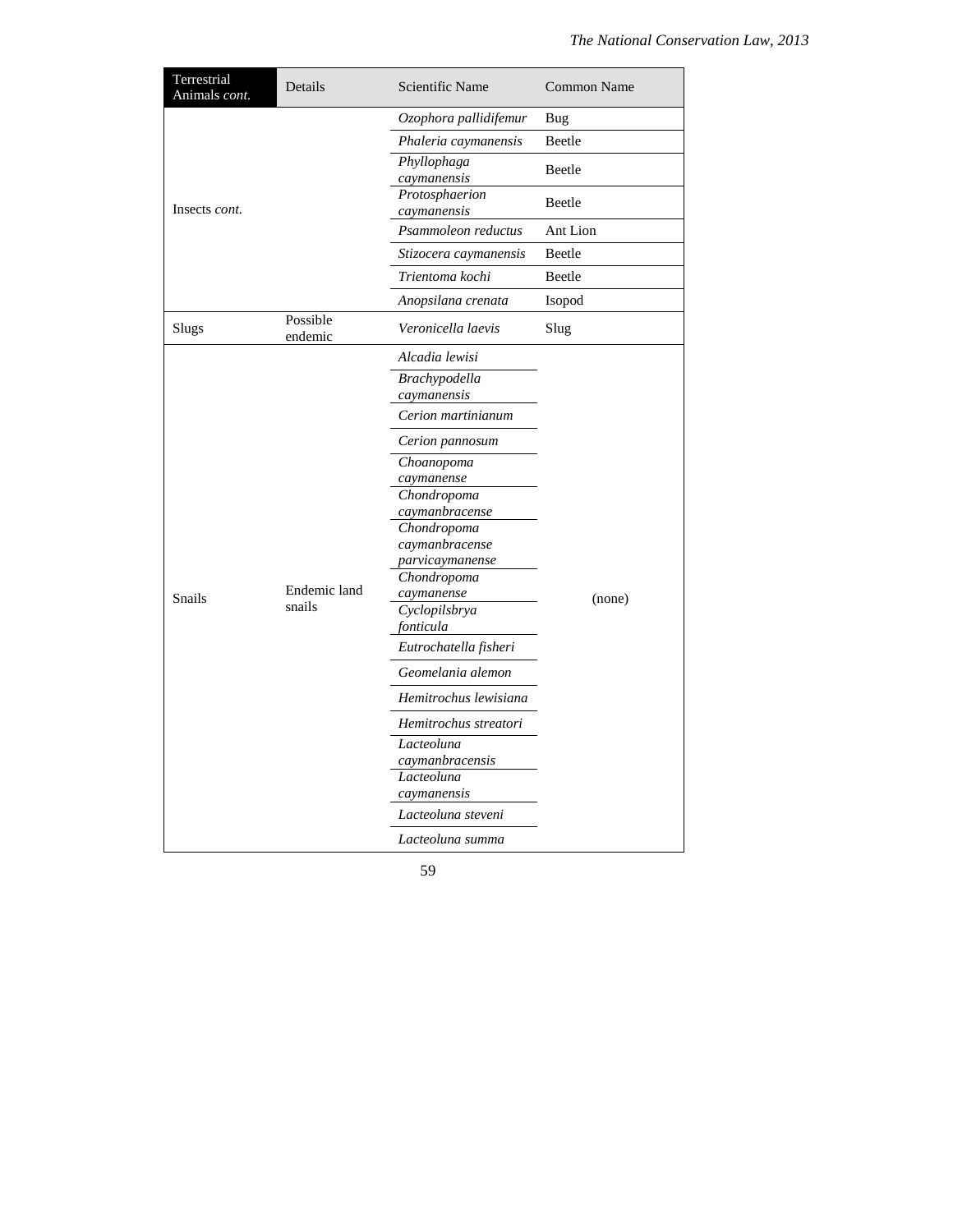## *The National Conservation Law, 2013*

| Terrestrial<br>Animals cont. | Details      | <b>Scientific Name</b>                    | Common Name                |
|------------------------------|--------------|-------------------------------------------|----------------------------|
|                              |              | Lacteoluna trochella                      |                            |
|                              |              | Lucidella caymanensis                     |                            |
|                              |              | <b>Microceramus</b><br>caymanensis        |                            |
|                              |              | Pineria perpusillus                       |                            |
|                              |              | Proserpinula lewisi                       |                            |
|                              |              | Spiraxis caymanensis                      |                            |
| Snails                       | Endemic land | Spiraxis subrectaxis                      | (none)                     |
| cont.                        | snails cont. | Stoastoma atomus                          |                            |
|                              |              | Strobilops wenziana                       |                            |
|                              |              | Tudora rosenbergiana                      |                            |
|                              |              | Varicella adolescentia                    |                            |
|                              |              | Varicella caymanensis                     |                            |
|                              |              | Varicella infantia                        |                            |
|                              |              | Varicella pinchoti                        |                            |
| <b>Terrestrial Plants</b>    | Details      | Scientific Name                           | <b>Common Name</b>         |
|                              |              | Allophylus cominia<br>var. caymanensis    | Turkey berry               |
|                              |              | Argythamnia proctorii                     | (none)                     |
|                              |              | Avicennia germinans<br>$(= nitida)$       | <b>Black Mangrove</b>      |
|                              |              | <b>Beloglottis</b><br>costaricensis       |                            |
|                              |              | Buxus bahamensis                          | (none)                     |
| Plants                       |              | Caesalpinia bonduc<br>var. caymanensis    |                            |
|                              |              | Catalpa longissima                        |                            |
|                              |              | Cedrela odorata                           | Cedar                      |
|                              |              | Celtis trinervia                          | (none)                     |
|                              | Endemic      | Chionanthus<br>caymanensis<br>caymanensis | Sister Islands<br>Ironwood |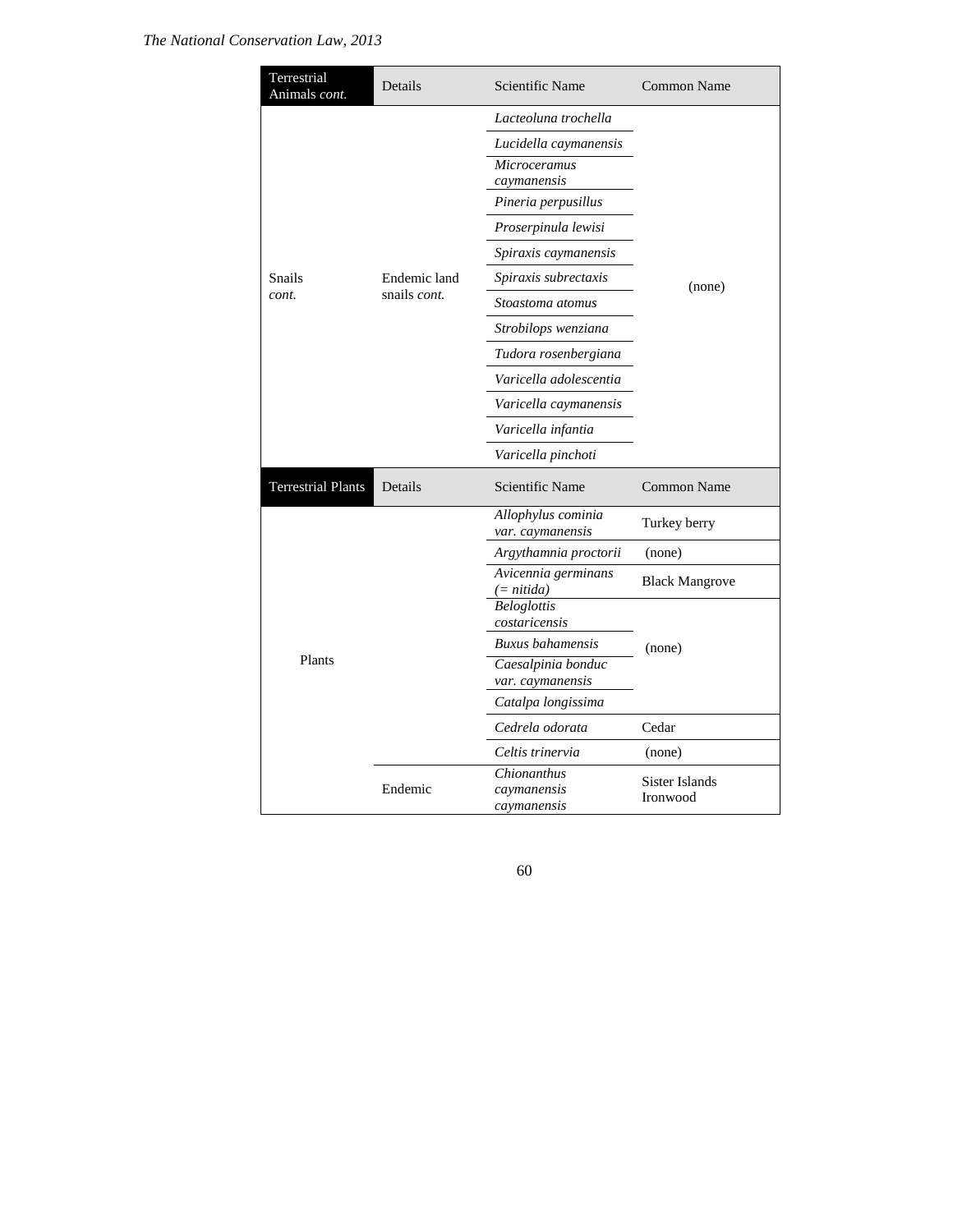| <b>Terrestrial Plants</b><br>cont. | Details                           | Scientific Name                           | Common Name              |
|------------------------------------|-----------------------------------|-------------------------------------------|--------------------------|
|                                    | Endemic                           | Chionanthus<br>caymanensis<br>longipetala | Grand Cayman<br>Ironwood |
|                                    |                                   | Chrysobalanus icaco                       | Cocoplum                 |
|                                    |                                   | Colubrina arborescens                     | (none)                   |
|                                    |                                   | Coccothrinax proctorii                    | Silver Thatch Palm       |
|                                    |                                   | Conocarpus erectus                        | Buttonwood               |
|                                    |                                   | Cordia laevigata                          | (none)                   |
|                                    | Cayman Islands<br>endemic variety | Cordia sebestena var.<br>caymanensis      | <b>Broadleaf</b>         |
|                                    |                                   | Crossopetalum<br>caymanense               |                          |
|                                    |                                   | Daphnopsis americana                      |                          |
|                                    |                                   | Dendropanax<br>arboreus                   | (none)                   |
|                                    |                                   | Drypetes sp.                              |                          |
|                                    |                                   | Encyclia cochleata                        |                          |
|                                    |                                   | Erythrina velutina                        |                          |
| Plants cont.                       |                                   | Erythroxylum<br>confusum                  | Smokewood                |
|                                    |                                   | Euphorbia<br>cassythoides                 |                          |
|                                    | Host to Cerion<br>nanus           | Evolvulus squamosus                       | (none)                   |
|                                    |                                   | Faramea occidentalis                      |                          |
|                                    |                                   | Guaiacum officinale                       | Lignum Vitae             |
|                                    | Cayman<br>Endemic                 | Harrisia (gracilis)<br>caymanensis        | Harrisia cactus          |
|                                    |                                   | Iva imbricata                             | (none)                   |
|                                    |                                   | Jatropha divaricata                       | (none)                   |
|                                    |                                   | Jaquinia (Jacquinia)<br>keyensis          | Washwood                 |
|                                    |                                   | Laguncularia<br>racemosa                  | White Mangrove           |
|                                    |                                   | Licaria triandra                          | (none)                   |
|                                    |                                   | Margaritaria nobilis                      | (none)                   |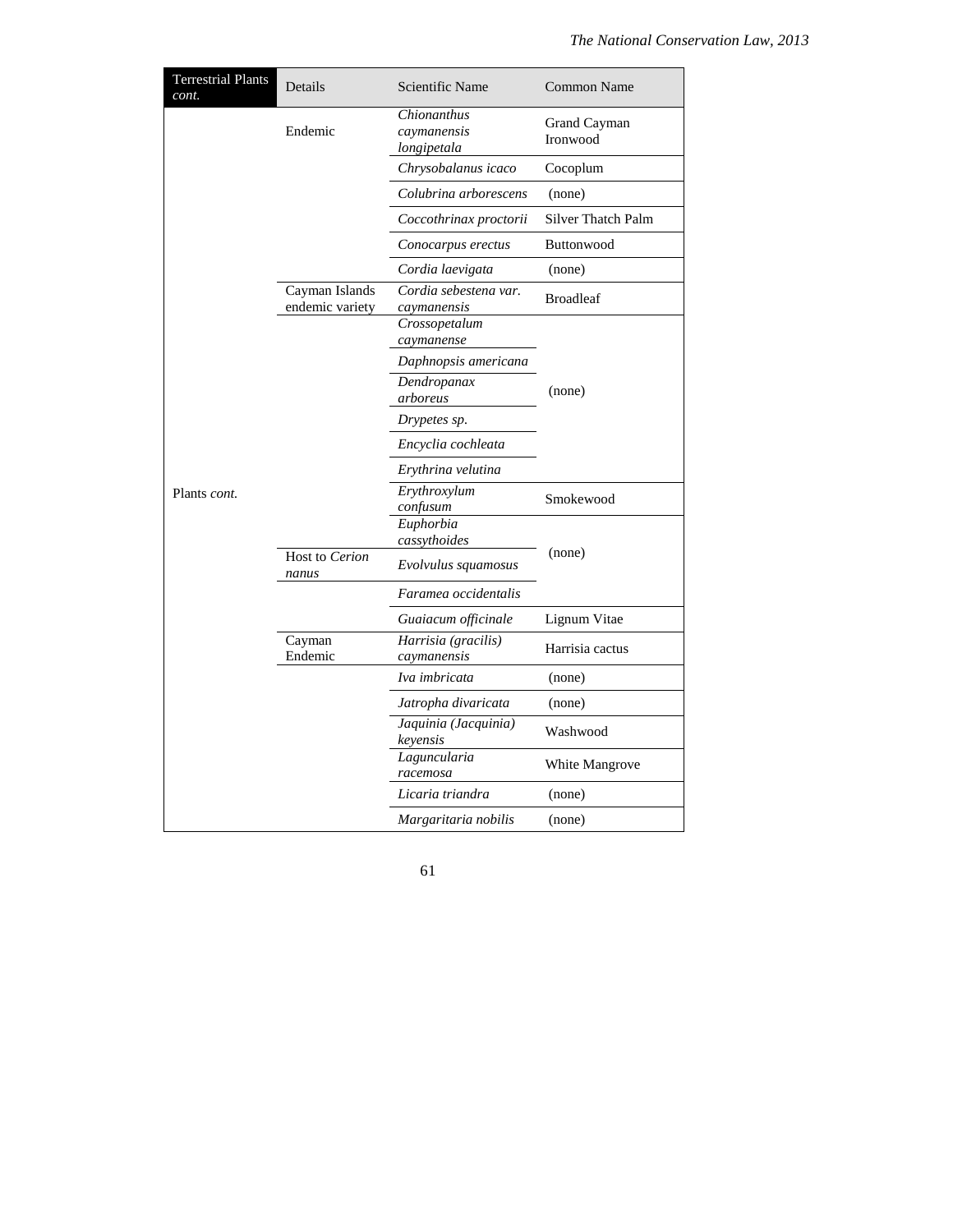## *The National Conservation Law, 2013*

| <b>Terrestrial Plants</b><br>cont. | Details                   | Scientific Name                                                      | Common Name                                     |
|------------------------------------|---------------------------|----------------------------------------------------------------------|-------------------------------------------------|
|                                    |                           | Myrmecophila<br>thomsoniana minor                                    | Little Cayman &<br>Cayman Brac Banana<br>Orchid |
|                                    |                           | Myrmecophila<br>thomsoniana<br>thomsoniana                           | Grand Cayman<br>Banana Orchid                   |
|                                    |                           | Oeceoclades maculata                                                 | Orchid                                          |
|                                    | Cayman Islands<br>endemic | Phyllanthus<br>caymanensis<br>Pilostyles globosa var.<br>caymanensis | (none)                                          |
|                                    | Near endemic              | Pleurothallis<br>caymanensis                                         | Orchid                                          |
|                                    |                           | Rauvolfia nitida                                                     | (none)                                          |
|                                    |                           | Rhizophora mangle                                                    | <b>Red Mangrove</b>                             |
| Plants cont.                       |                           | Ruppia martima                                                       | (none)                                          |
|                                    |                           | Salicornia species                                                   | Glassworts                                      |
|                                    |                           | Scaevola plumieri                                                    | Inkberry                                        |
|                                    | Grand Cayman<br>endemic   | <b>Scolosanthus</b><br>roulstonii                                    |                                                 |
|                                    |                           | Sophora tomentosa                                                    |                                                 |
|                                    |                           | Tillandsia festucoides                                               |                                                 |
|                                    |                           | Trichilia havanensis                                                 | (none)                                          |
|                                    |                           | Turnera triglandulosa                                                |                                                 |
|                                    |                           | Zanthoxylum                                                          |                                                 |
|                                    |                           |                                                                      |                                                 |
|                                    |                           |                                                                      |                                                 |
|                                    |                           | coriaceum<br>Zamia integrifolia<br>Zanthoxylum flavum                |                                                 |

Section 3

## **SCHEDULE 2**

# Composition of the Council

- 1. (1) The Council shall consist of the following voting members-
	- (a) the Director or his nominee from the Department of the Environment;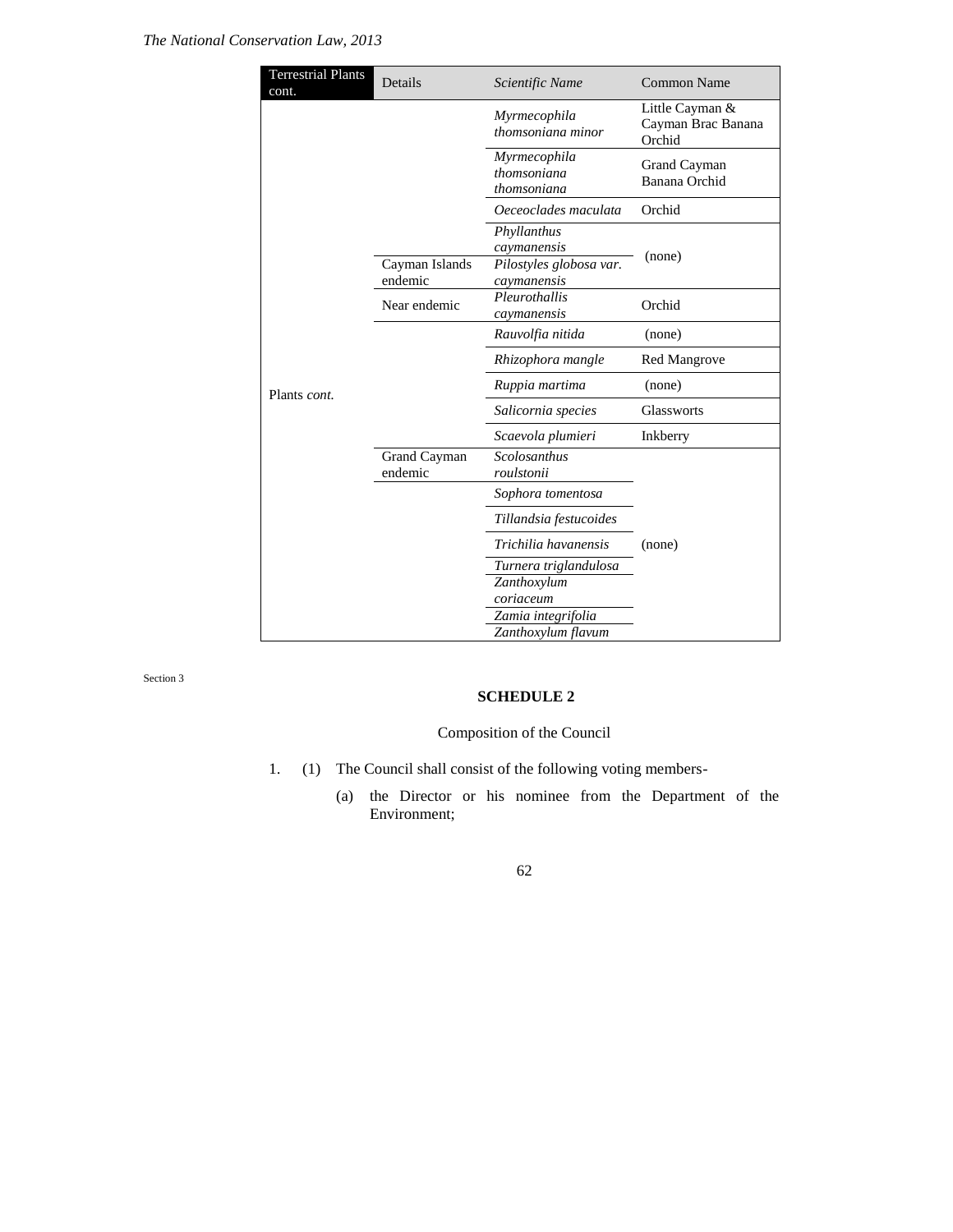- (b) the Deputy Director of Research in the Department of the Environment;
- (c) the Director of the Department of Agriculture or his nominee from the Department of Agriculture;
- (d) the Director of Planning or his nominee from the Department of Planning;
- (e) a person nominated by the National Trust and appointed by the Cabinet; and
- (f) eight persons appointed by the Cabinet, at least four of whom shall have relevant scientific or technical expertise.

(2) In appointing persons under subparagraph (1)(f) the Cabinet shall appoint at least one person from each of the following districts-

- (a) West Bay;
- (b) George Town;
- (c) Cayman Brac and Little Cayman;
- (d) Bodden Town;
- (e) North Side; and
- (f) East End.

(3) In this Schedule, "appointed member" means a person appointed either under sub-paragraph (1)(e) or (f).

2. The chairman shall be appointed by the Cabinet.

3. The appointed members shall hold office for a term of two years and shall be eligible for re-appointment.

4. (1) If any appointed member is absent or unable to act, a person may be appointed to act in the place of that member and his appointment shall be made in the same manner as would be required in the case of an original appointment.

(2) An acting member appointed under this paragraph has the powers, duties and entitlements of a member.

5. An appointed member may at any time resign his office by letter addressed to the chairman and from the date of receipt by the chairman of such letter, that person shall cease to be a member of the Council.

6. The Cabinet may revoke the membership of an appointed person.

7. If any vacancy occurs in the appointed membership that vacancy shall be filled by the appointment of another member in the same manner as would be required in the case of an original appointment.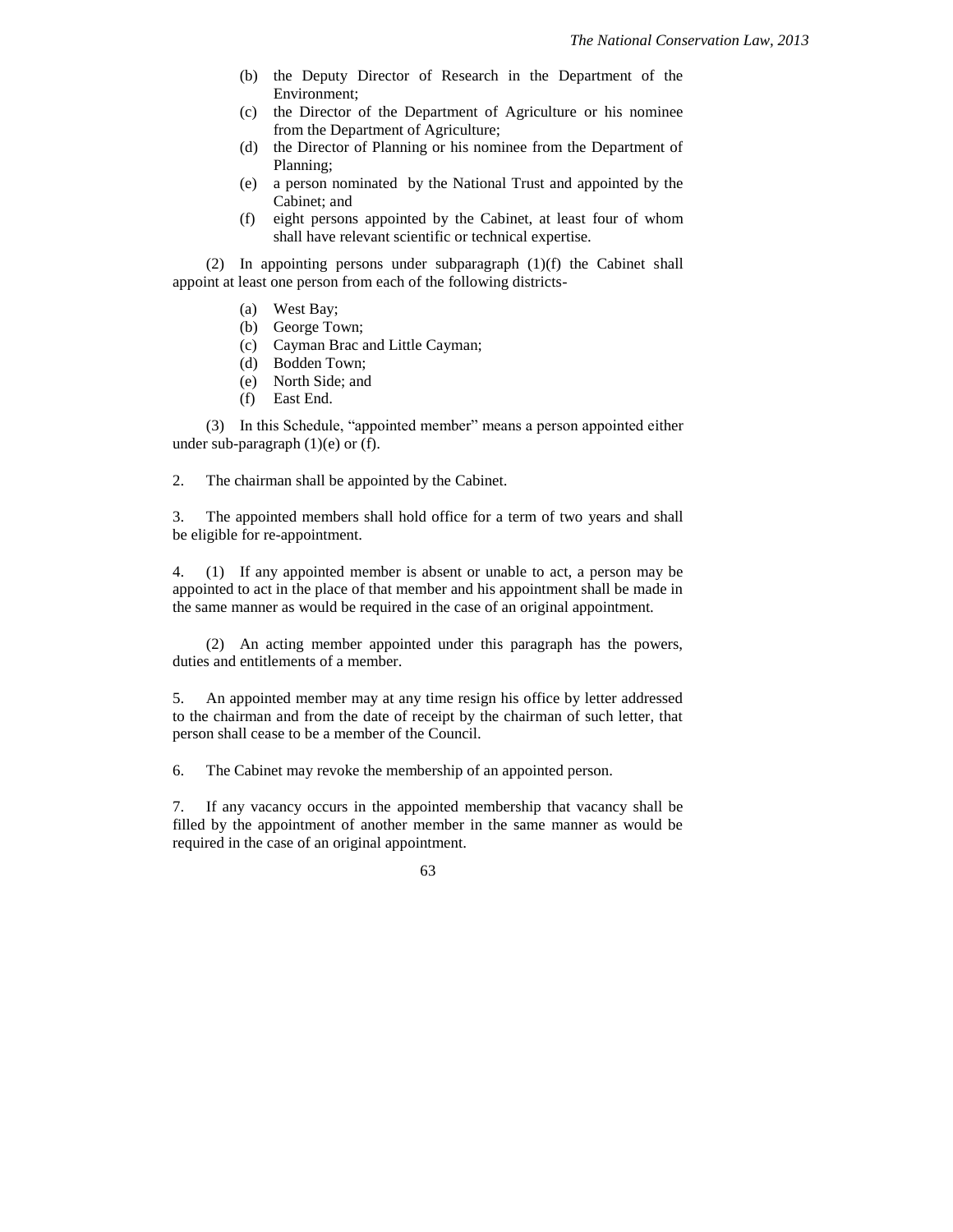8. The Director shall cause the names of all members of the Council as first constituted and every subsequent change to the membership to be published in the Gazette.

9. (1) If a member of the Council has any pecuniary or other interest in any matter to be dealt with by the Council he shall disclose the fact to the chairman and shall not take part in any meeting at which the matter is considered or discussed.

(2) A member of the Council who fails to comply with subparagraph (1) commits an offence and is liable-

- (a) on summary conviction to a fine of twenty thousand dollars and to imprisonment for two years; or
- (b) on conviction on indictment to a fine of fifty thousand dollars and to imprisonment for five years,

unless he proves that he did not know that matter in which he had an interest was the subject of consideration at that meeting.

(3) A disclosure under subparagraph (1) shall be recorded in the minutes of the meeting of the Council.

10. The appointed members shall be paid such allowances as the Cabinet may determine.

11. All administrative expenses incurred by the Council in carrying out its functions under this Law and allowances shall be paid out of the general revenue of the Islands.

Section 10

## **SCHEDULE 3**

#### Management Plan

A management plan shall contain-

1. A description of the natural resources and physical features of the protected area with a particular emphasis on endangered, threatened and endemic species and their habitats.

2. The goals and purposes of the protected area and the problems that must be addressed in order to achieve those goals and purposes, including -

(a) threats to the proper ecological functioning of the area;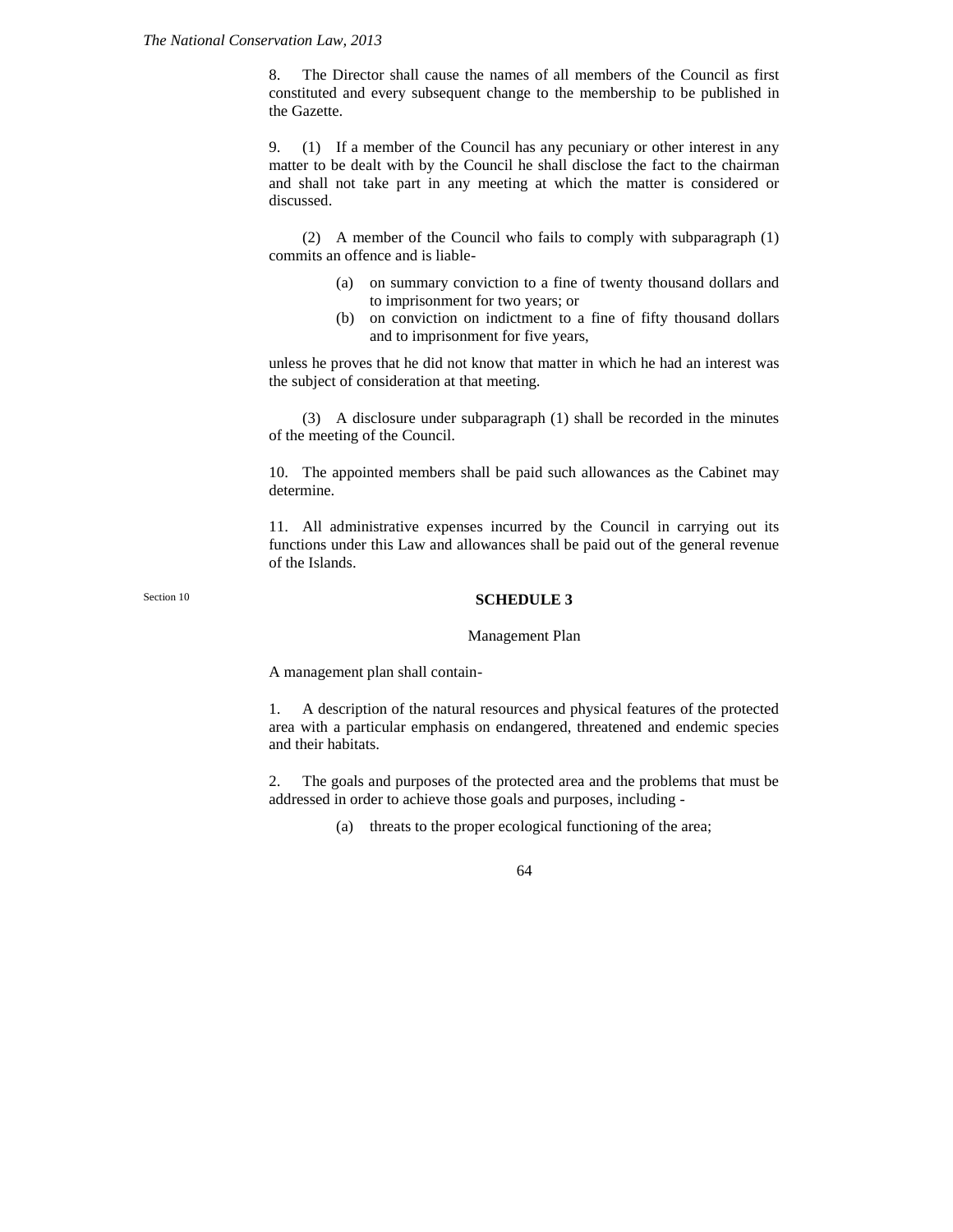- (b) current and future demands for the use of the area and its resources;
- (c) traditional uses and rights;
- (d) planned or potential development in the vicinity.

3. A description of the management, administrative, scientific and support needs required to achieve the goals and purposes of the protected area, including -

- (a) permit and licensing systems;
- (b) regulation of and restrictions and prohibitions on use;
- (c) zoning areas;
- (d) the co-ordination of the work of government departments, agencies and statutory authorities;
- (e) plans for the surveillance and monitoring of and research into all natural resources;
- (f) enforcement of the provisions of this Law;
- (g) budgeting, revenue generation and fundraising;
- (h) staffing; and
- (i) involvement of the local community.

4. The agreement of the proprietor of the property under the conservation agreement to the management plan.

### **SCHEDULE 4**

Section 2

### Meagre Bay Pond

The pond is located on the 1/25,000 Grand Cayman Map Sheet 2, compiled in 1965 by the Directorate of Overseas Surveys, London, from air photography flown by the Photographic Survey Corporation Ltd., 1958. On the map sheet the Meagre Bay Pond lies within the grid square which has the reference 475000ME and 213300MW. The limits of the pond are defined by a line measured 300 feet inland from the high water mark of the pond, which will follow the western, northern and eastern sides of the pond. The southern limit is defined by the public road which runs from Bodden Town east to the Breakers.

#### Colliers Bay Pond

The pond is located on the 1/25,000 Grand Cayman Map Sheet 2, compiled in 1965 by the Directorate of Overseas Surveys, London, from air photography flown by the Photographic Survey Corporation Ltd., 1958. On the map sheet it lies within the grid squares 490000ME, 2137000MN and also 490000ME and 2138300MN. The limits of the pond are defined by a line measured 300 feet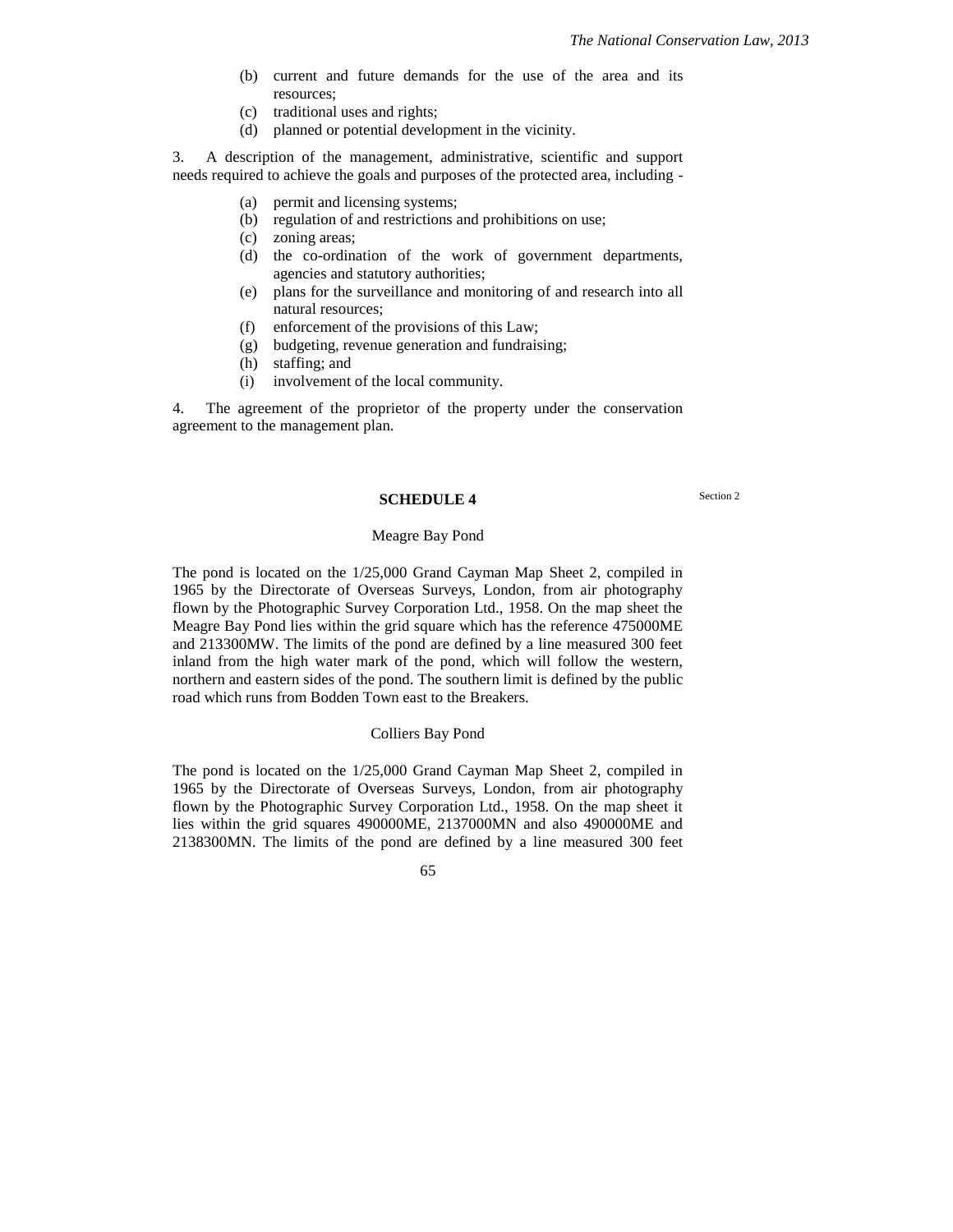inland from the high water mark of the pond which will follow the southern, western and northern sides of the pond. The eastern limit is defined by the public road running from Gun Bay Village north to the Tortuga Club.

#### Booby Pond and Rookery

The pond and marshy area know as the Booby Pond and Rookery in the Little Cayman West Registration Section and falling within Blocks 80A, 81A and 83A, commencing at the north-western corner of Block 80A parcel 18, thence northerly along Spot Bay Road to the south-western corner of Block 80A parcel 16, thence north-easterly and north-westerly along the southern and eastern boundaries of Block 80A parcel 16, respectively.

Thence north-easterly along the southern boundary of Block 80A parcel 15 to the south-eastern corner of Block 80A parcel 15. Thence north-easterly and southeasterly through Block 83A parcel 20, running generally parallel to the northern boundary of the pond, Block 80A parcel 45, to reach Guy Banks Road, approximately 50 feet southeast of the north-western corner of Block 83A parcel 19.

Thence along the western boundary of Guy Banks Road through Block 83A parcels 19, 18, 17, 16, 15, 14, 13, 12 and 11 respectively to reach a point on Guy Banks Road where it intersects the eastern boundary of Block 83A parcel 10.

Thence north-westerly along the eastern boundary of Block 83A parcel 10, and again north-westerly along the southern boundary of Block 83A parcel 13, to intersect at the southern boundary of the pond, Block 80A parcel 45.

Thence along the northern boundary of the Southern Cross Club, Block 83A parcel 10 to reach the north-eastern corner of Block 83A parcel 9.

Thence south-easterly to Guy Banks Road, thence south-westerly along the northern boundary of Guy Banks Road and through Block 83A parcels 9, 8, 141, 140, 6, 5, 4, 3, 2, 41 and 40 and Block 80A parcels 75, 74, 73, 72, 71 and 69, respectively to intersect the eastern boundary of Block 80A parcel 122.

Thence north-westerly along the eastern boundary of Block 80A parcel 122 to intersect with the southern boundary of the pond, Block 80A parcel 45.

Thence south-westerly along the southern boundary of the pond, Block 80A parcel 45, to the north-eastern corner of Block 80A parcel 120. Thence southeasterly along the eastern boundary of Block 80A parcel 120 to its intersection with Guy Banks Road.

Thence south-westerly along the northern boundary of Guy Banks Road along the southern boundary of Block 80A parcel 120 and through Block 80A parcels 65,